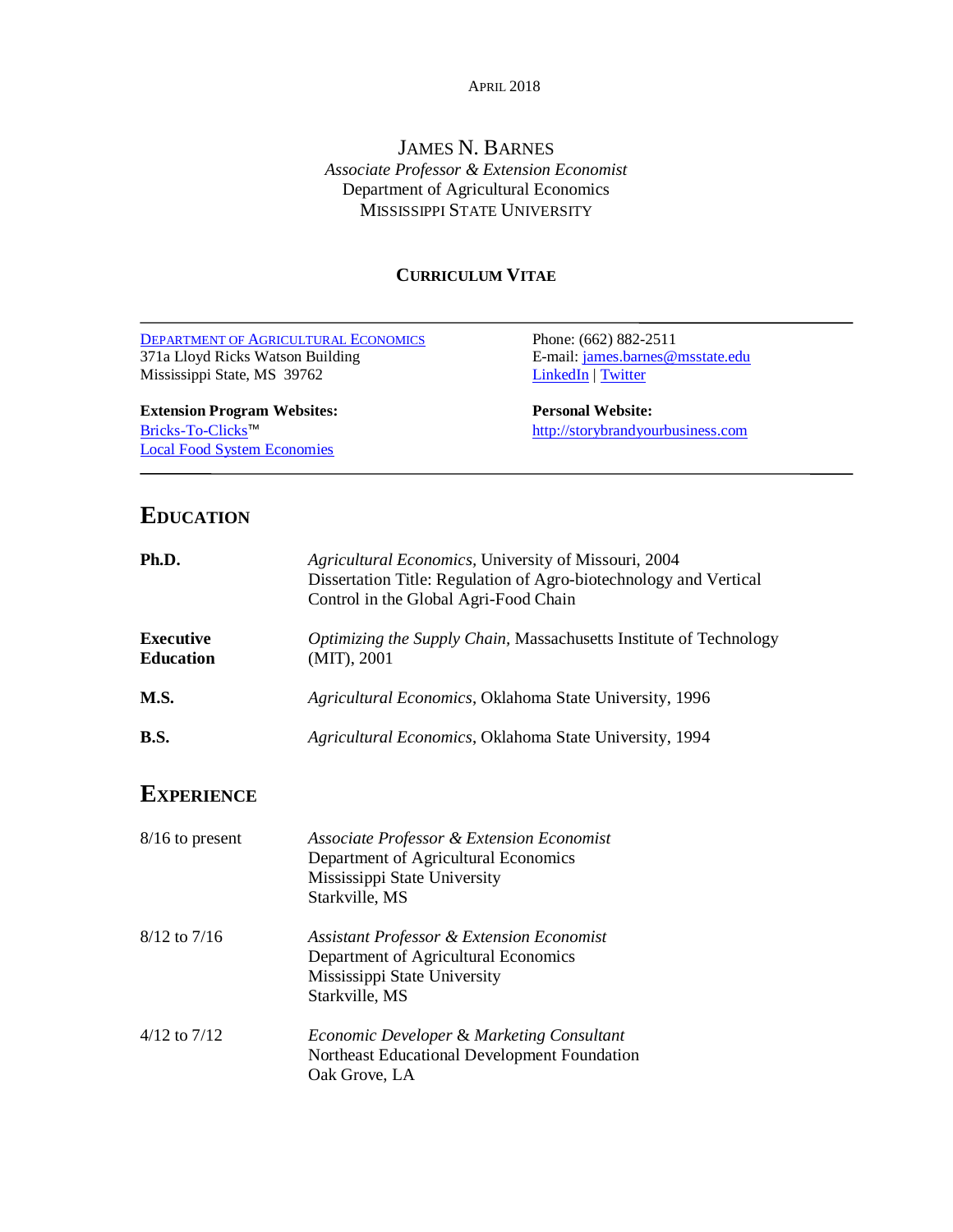## BARNES

| $7/10$ to $4/12$ | Associate Professor & Director<br>Department of Agricultural Economics and Agribusiness<br>Louisiana State University<br>Baton Rouge, LA                                                           |
|------------------|----------------------------------------------------------------------------------------------------------------------------------------------------------------------------------------------------|
| $2/05$ to $6/10$ | <b>Assistant Professor &amp; Director</b><br>Department of Agricultural Economics<br>Baton Rouge, LA                                                                                               |
| $1/08$ to $4/12$ | Director, Louisiana Center for Rural Initiatives<br>Department of Agricultural Economics<br>Louisiana State University<br>Baton Rouge, LA                                                          |
| $2/05$ to $4/12$ | Director, Delta Rural Development Center<br>Department of Agricultural Economics and Agribusiness<br>Louisiana State University<br>Oak Grove, LA                                                   |
| $3/03$ to $1/05$ | <b>Assistant Professor &amp; Extension Economist</b><br>Department of Agricultural Economics<br>Oklahoma State University<br>Stillwater, OK                                                        |
| 8/98 to 2/03     | National Needs Fellow in Agribusiness Management<br>Economics and Management of Agro-biotechnology Center (EMAC)<br>Department of Agricultural Economics<br>University of Missouri<br>Columbia, MO |
| 5/96 to 8/98     | <b>Agricultural Economist</b><br>Markets and Trade Division<br>Economic Research Service (ERS)<br>United States Department of Agriculture<br>Washington, D.C.                                      |
| 5/96 to 8/98     | <b>Agricultural Economist</b><br>World Agricultural Supply & Demand Estimates (WASDE)<br>Economic Research Service (ERS)<br>United States Department of Agriculture<br>Washington, D.C.            |

# **EXTENSION AND RESEARCH INTERESTS**

- **-** Rural Entrepreneurship
- **-** Online Marketing and Business Development
- **-** Local Food System Economies
- **-** Regional Economic Development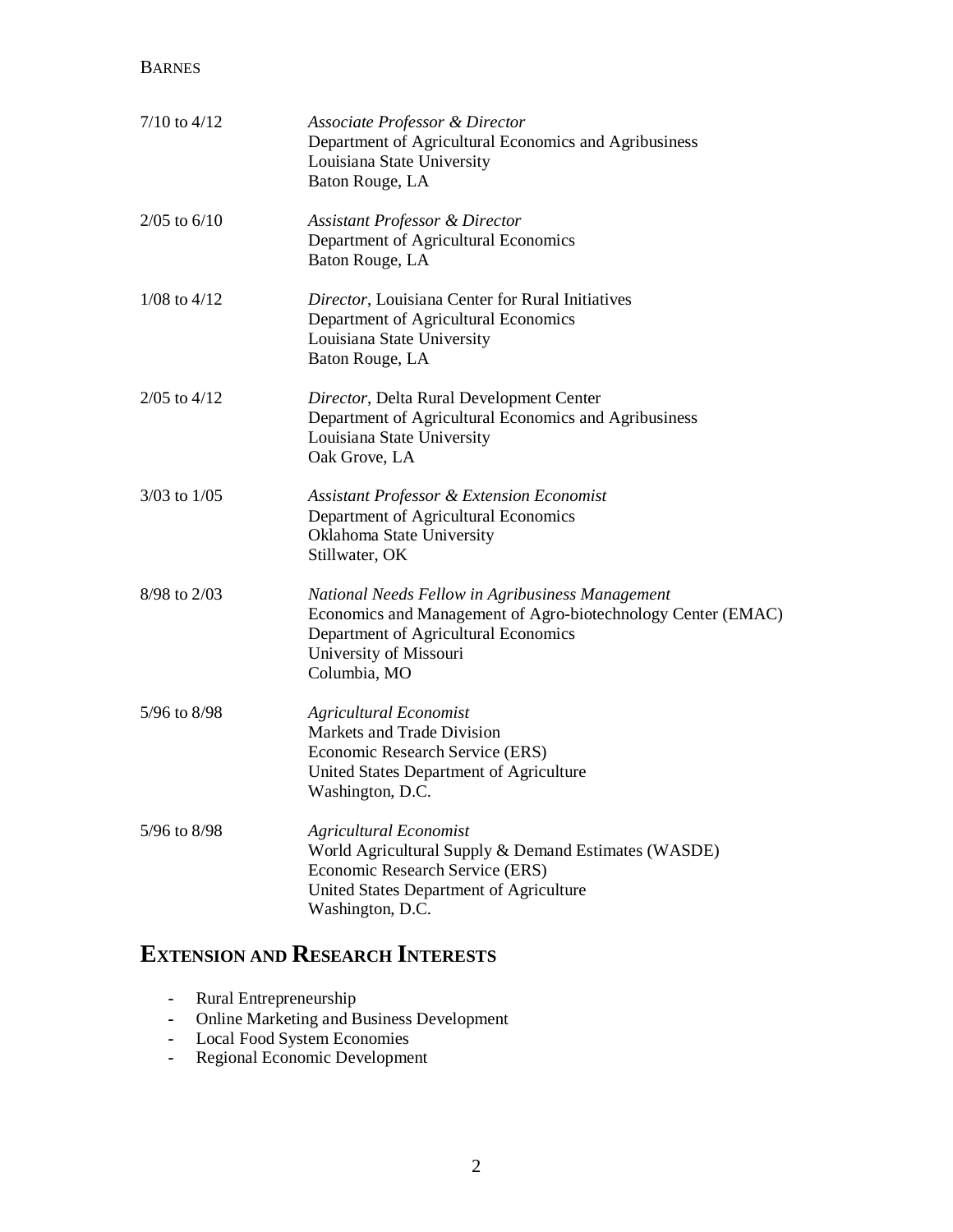## **CURRENT APPOINTMENT**

Extension: 100% Teaching: AEC 6323, Applied Regional Economic Development, (M.S. & Ph.D. level) Research: Online Marketing, Regional Economics, Entrepreneurship

## **GRANTS**

### **MISSISSIPPI STATE UNIVERSITY:** (8/1/12 TO 4/1/18)

#### **Funding To Date:** *\$777,109*

**Barnes, J.**, R. Carter, and L. Nickels. 2017. "Growing Your Local Food System and Its Brands", Sustainable Agriculture Research and Education (SARE), November 17, 2017, \$79,999 (**Funded**).

**Barnes, J.** 2016. "Measuring the Economic Contribution of Specialty Crop Production and Processing on Mississippi's Economy", September 30, 2016 to August 31, 2017, \$19,813 (**Funded**).

Smith, B., A. Barefield, **J. Barnes** and C. McDavid. 2016. "Southeast Mississippi Jobs Accelerator", September 16, 2016 to September 15, 2018, \$149,437 (**Funded**).

Interis, M. P. Parajuli and **J. Barnes**. 2016. "Estimating the Value of the Benefits of Numeric Nutrient Criteria in Mississippi to the General Public", MS Agricultural and Forestry Experiment Station, Special Research Initiative, \$49,920 (**Funded**).

**Barnes**, J. (PI), L. Oldham, J. Ramirez, K. Coatney, J. Henderson, B. Parman, and M. Interis. 2015. "The Economic Impact of Alternative Numeric Nutrient Standards on Agricultural Producers in Mississippi", Monsanto Corporation, July 1, 2015 to July 1, 2018, \$300,000 **(Funded)**.

**Barnes, J**. (PI). 2015. "Marketing Mississippi's Farmers Markets Using Facebook and Other Social Media Platforms", Mississippi Department of Agriculture and Commerce, October 1, 2015 to September 30, 2016, \$21,418 (**Funded**).

Welborn, R. and **J. Barnes** (Co-PI). 2014. "Community Assessment and Education to Promote Behavioral Health Planning & Evaluation", Michigan State University, \$48,798 **(Funded)**.

**Barnes, J.** (PI), **K. Hood, and R. Gallardo.** 2013. **"**Mississippi Bricks to Clicks Entrepreneurship Extension Program" Seed Grant Awarded by the MSU Extension Director, Dr. Gary Jackson, \$50,000 (**Funded**).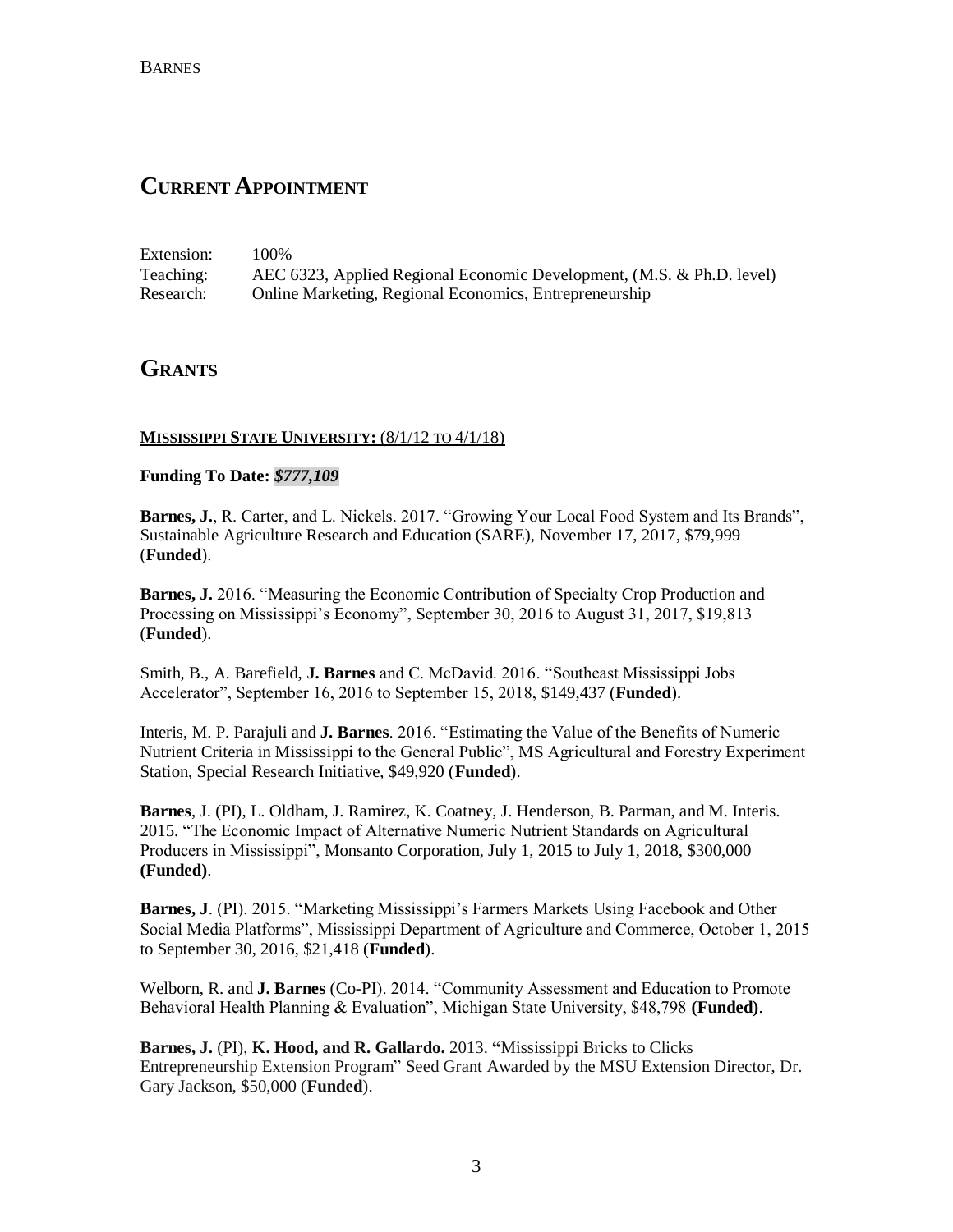BARNES

**Barnes, J.** (Co-PI). **"**Mississippi Bricks to Clicks Extension Program Implementation in Mississippi," e-BEAT/broadband funding with PI Roberto Gallardo, \$40,724 (\$20,362 in 2013 and \$20,362 in 2014) (**Funded**)

**Barnes, J.** (PI) "The Economics and Management of Social Media in Small Business", Four Reports requested on: 1) Facebook for Business; 2) eCommerce Ready?; 3) Mobile Apps for Business; and 4) Blogging for Business. *Southern Rural Development Center*, \$3,000, (**Funded**).

**Barnes, J.** (PI) and A. Myles. "The Economic Impact of Agriculture in the Mississippi Delta" *Southern Rural Development Center*, \$14,000 (**Funded**).

#### **LOUISIANA STATE UNIVERSITY:** (2/05 TO 8/12)

**[Louisiana Broadband Alliance](http://www2.ntia.doc.gov/grantees/LouisianaBroadbandAlliance) (LBA)-Louisiana Board of Regents**, LSU Agricultural Center's Delta Rural Development Center as a Partner Organization of LBA, Louisiana Optical Network Initiative, **\$80,596,415**, July 2010 [\(Link\)](mailto:http://www2.ntia.doc.gov/grantees/LouisianaBroadbandAlliance).

**Barnes, James N.**, F. Gould and F. Piazza. "Connect My Louisiana Delta", Division of Administration, Office of Information Technology, State of Louisiana, \$840,000**,** January 2011 – December 2014.

**Barnes, James N**. "Connect Carroll: Mapping Broadband in Northeast Louisiana", Entergy Louisiana LLC, \$3,000, September 10, 2009 (unrestricted grant).

**Barnes, James N**. "Connect Carroll: Mapping Broadband in Northeast Louisiana", Entergy Louisiana LLC, \$3,000, August 12, 2009 (unrestricted grant).

**\*Barnes, James N**., "Louisiana Delta Initiative Implementation at the Delta Rural Development Center, State of Louisiana, Senate Agriculture Committee, \$44,000, July 1, 2009.

Tettleton, K. and **Barnes, James N**. "Building Resilient Communities", Southern Rural Development Center via subcontract from the Federal Emergency Management Agency, \$30,000, April 15, 2009.

Blazier, M. and **Barnes, James N.** "Development of Agroforest Systems for Bioenergy Crop Production and Ecosystem Services in the Lower Mississippi Alluvial Valley", United States Department of Agriculture, Sustainable Agriculture Research and Extension Program, \$214,152, March 15, 2009.

**\*Barnes, James N**., "Louisiana Delta Initiative Implementation at the Delta Rural Development Center, State of Louisiana, House Agriculture Committee, \$200,000, July 1, 2008.

**\*Barnes, James N**., "Louisiana Delta Initiative Implementation at the Delta Rural Development Center, State of Louisiana, House Agriculture Committee, \$150,000, July 1, 2007.

**Barnes, James N**. "State Rural Development Roundtable Forums in Louisiana," Southern Rural Development Center via subcontract from the Kellogg Foundation, \$2,500, January 10, 2006.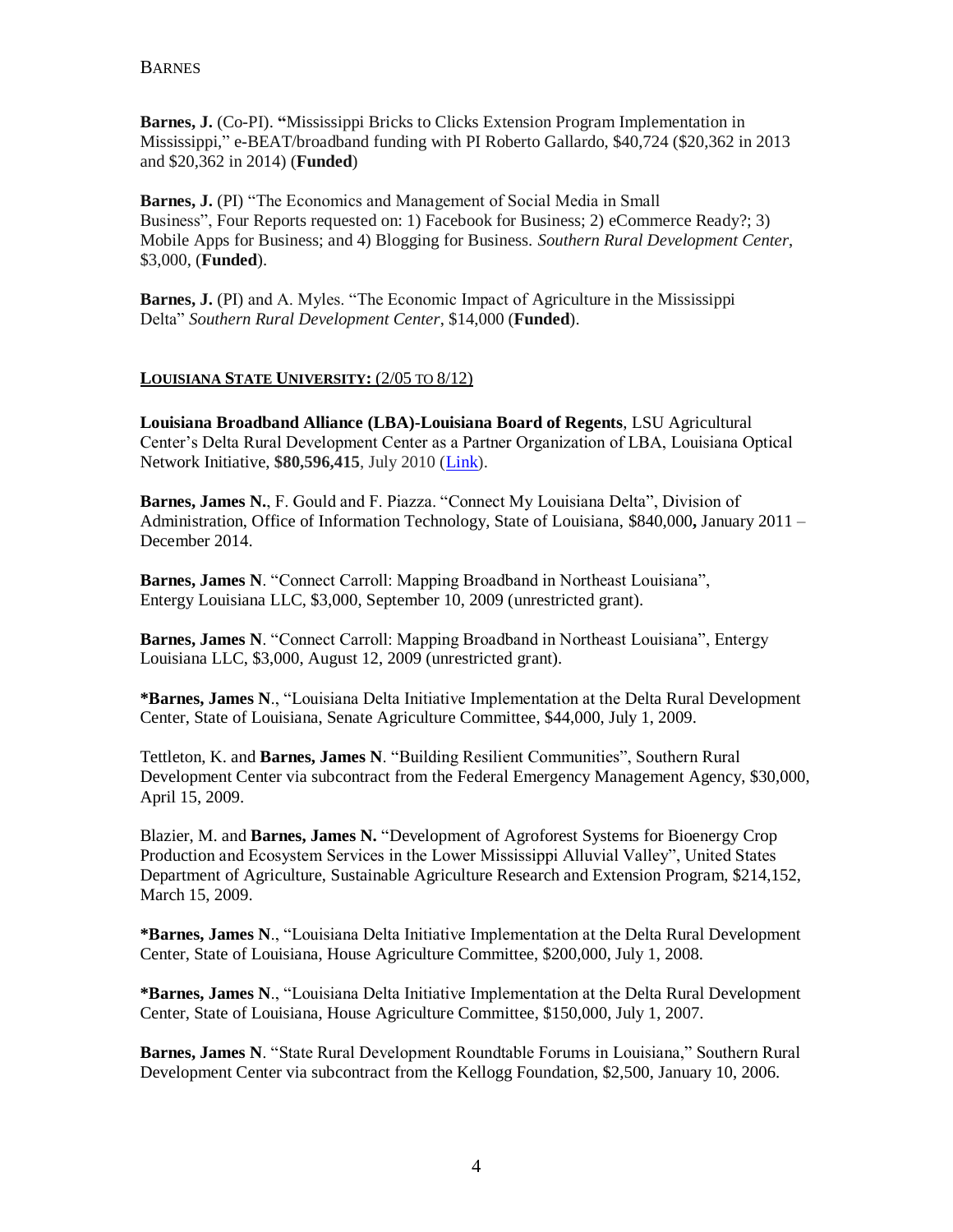\*Denotes state appropriated funding acquired to implement the Louisiana Delta Initiative (LDI) at the Delta Rural Development Center in Oak Grove, Louisiana as part of the Louisiana Center for Rural Initiatives. Funds were secured in collaboration with administration at the LSU and Southern University Agricultural Centers. I have testified before the House Agriculture Committee about the "Delta Initiative" to support acquisition of funds and have served as coordinator of the LDI in northeast Louisiana.

# **REFEREED JOURNAL ARTICLES**

**Barnes, J.** 2016. "Organizing To Use Facebook Marketing Advertisements: A Planning Tool for Extension Professionals, Businesses, and Communities", *Journal of Extension*, 54(4)[. Link](https://www.joe.org/joe/2016august/tt7.php)

**Barnes, J.** and K. Coatney. 2016. "Maximizing the Economic Value from Facebook Marketing in the Agrifood System: Boosting Consumer Engagement Through Contests", *Journal of Extension* 54(1). [Link](http://www.msbrickstoclicks.com/files/Forthcoming_Maximizing%20the%20Economic%20Value%20from%20Facebook%20Marketing%20in%20the%20AgriFood%20System.pdf)

**Barnes, J.** and K. Coatney. 2015. "Progress on Broadband Adoption in Rural America", *Choices* 30(1)[. Link](mailto:http://www.choicesmagazine.org/magazine/pdf/cmsarticle_405.pdf)

Collart, A., K. Hood and **J. Barnes**. 2015. "Overview and the Economic Impact of the Mississippi Blueberry Industry", *Journal of Food Distribution Research*, 46(1): 63-64.

**Barnes, J.** and P. Lachepelle. 2011. "The National Board Basics Curriculum Project: A Leadership Capacity Building Tool for Boards", *Journal of Extension,* 49(3). [Link](mailto:http://www.joe.org/joe/2011june/tt4.php)

**Barnes, J**. 2010. "Bringing Broadband to Rural America", *Choices*, 25(4). [Link](mailto:http://www.choicesmagazine.org/magazine/article.php%3Farticle=155)

**Barnes, J**. 2010. "Strengthening Rural America's Position in the Global Broadband Adoption Race", *Choices*, 25(4)[. Link](mailto:http://www.choicesmagazine.org/magazine/article.php%3Farticle=158)

Fannin, J. Matthew and **J. Barnes**, 2009. "Spatial Model Specification for Contractual Arrangements Between Rural Hospitals and Physicians", *Journal of Regional Studies,* 39(2): 189- 211. [Link](mailto:http://journal.srsa.org/ojs/index.php/RRS/article/viewFile/194/149)

**Barnes, J**. and J. Matthew Fannin. 2009. Reform of Physician Ownership Restrictions and the Cost of Health Care in Rural and Urban Markets", *Choices,* 24(4). [Link](mailto:http://www.choicesmagazine.org/magazine/article.php%3Farticle=104)

**Barnes, J**., D. Hatch and G. Dixon. 2009. "Supporting Agricultural Entrepreneurship: A Grant Writing Tool for Agricultural Producers", *Journal of Extension*, 47(1). [Link](mailto:http://www.joe.org/joe/2009february/tt4.php)

**Barnes, J**., D. Hatch and G. Dixon. 2008. "Evaluating Board Leaders", *Journal of Extension*, 46(5). [Link](mailto:http://www.joe.org/joe/2008october/tt2.php)

Fannin J. Matthew and **J. Barnes**. 2007. "Recruitment of Physicians to Rural America: A View Through the Lens of Transaction Cost Theory", *Journal of Rural Health*, 23(2): 141-9.

**Barnes, J.** and J.M. Fannin. (2006). "Vertical Integration Business Strategies in Healthcare Markets: Theory and Evidence." *Southern Business and Economic Journal*, 29(3&4): 69-87.

**Barnes, J**. and S. Haynes. 2006. "Building Trust in Local Community Organizations: Where Do We Start and How Can We Make a Difference?", *Journal of Extension*, 44(4). [Link](mailto:http://www.joe.org/joe/2006august/tt6.php)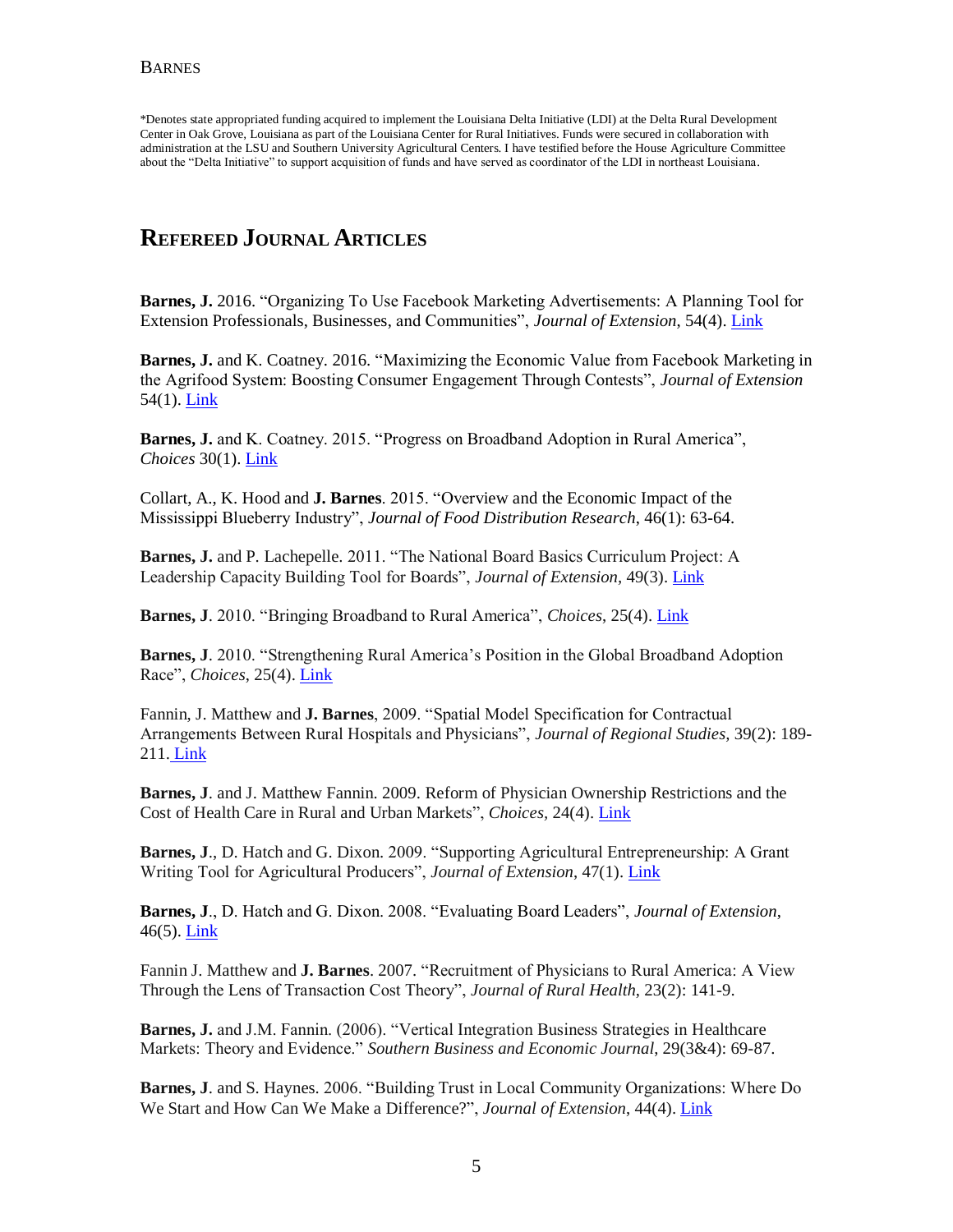**Barnes, J**., S. Haynes, and M. Woods. 2006. "The Determinants of a Healthy Board: A Tool for Extension Professionals", *Journal of Extension*, 44(5). [Link](mailto:http://www.joe.org/joe/2006october/tt1.php)

Kalaitzandonakes, N., R. Maltsburger and **J. Barnes**. 2001. "The Costs of Identity Preservation in the Global Food System", *Canadian Journal of Agricultural Economics*, 49: 605-615.

## **JOURNAL ARTICLES UNDER REVIEW**

**Barnes, J.** and K. Coatney. 2018. " Consumer Marketing Using Social Media To Promote the Duck Dynasty Brand and Regional Tourism: A Natural Experiment", *Southern Business and Economics Journal* (*first* submission).

# **EXTENSION PUBLICATIONS & REPORTS**

**Barnes, J.** and A. Myles. 2017. "Local Food System Economies: How Selected Specialty Crops Contribute to Mississippi's Economy", Mississippi State University Extension, [Publication 3157.](http://extension.msstate.edu/publications/publications/local-food-system-economies-how-selected-specialty-crops-contribute)

K. Wells and **J. Barnes**. 2017. "Local Food System Economies for Mississippi, *Mississippi State University Extension*, [Publication 3164.](http://brickstoclicks.extension.msstate.edu/projects) 

K. Wells and **J. Barnes**. 2017. "Local Food System Economies for Mississippi Counties (**n=82**), *Mississippi State University Extension*, [Publication 3164-1 to 3164-82.](http://brickstoclicks.extension.msstate.edu/projects)

R. Carter, **J. Barnes**, and C. McDavid. 2017. "Local Food System Development in Mississippi: How Local Governments Can Support Farmers' Markets", Mississippi State University Extension, [Publication 3126.](http://extension.msstate.edu/publications/publications/local-food-system-development-mississippi-how-local-governments-can) 

**Barnes, J.** 2017. "Bricks-To-Clicks™: Online Marketing and Economic Education for Businesses", Mississippi State University Extension, [Publication 3150.](http://extension.msstate.edu/publications/publications/bricks-clicks%E2%84%A2-online-marketing-and-economic-education-for-businesses)

Henderson, J. and **J. Barnes.** 2016. "The Economic Contribution of Agriculture and Forestry Production and Processing in Mississippi: An Input-Output Analysis", Mississippi State University Extension, Publication 2962. [Link](http://extension.msstate.edu/sites/default/files/publications/publications/p2962.pdf)

Collart, A., **J. Barnes** and A. Hidalgo, "Overview and Economic Contribution of the Mississippi Blueberry Industry", Mississippi State University Extension, Publication 3001. [Link](http://extension.msstate.edu/sites/default/files/publications/publications/P3001.pdf)

**Barnes, J. and J. Henderson.** 2015. "The Economic Impact of T.J. Beall Company's True Cotton Project", Mississippi State University Extension, Report Submitted to Mr. Lawson Gary, T.J. Beall Company, Money, MS.

**Barnes, J.** and K. Coatney. 2015. "The Economic Value of Social Media Advertising on Mississippi Agribusiness: The Case of MG Farms, Inc.", *Mississippi State University Extension*, Publication 2912. [Link](http://msucares.com/pubs/publications/p2912.pdf)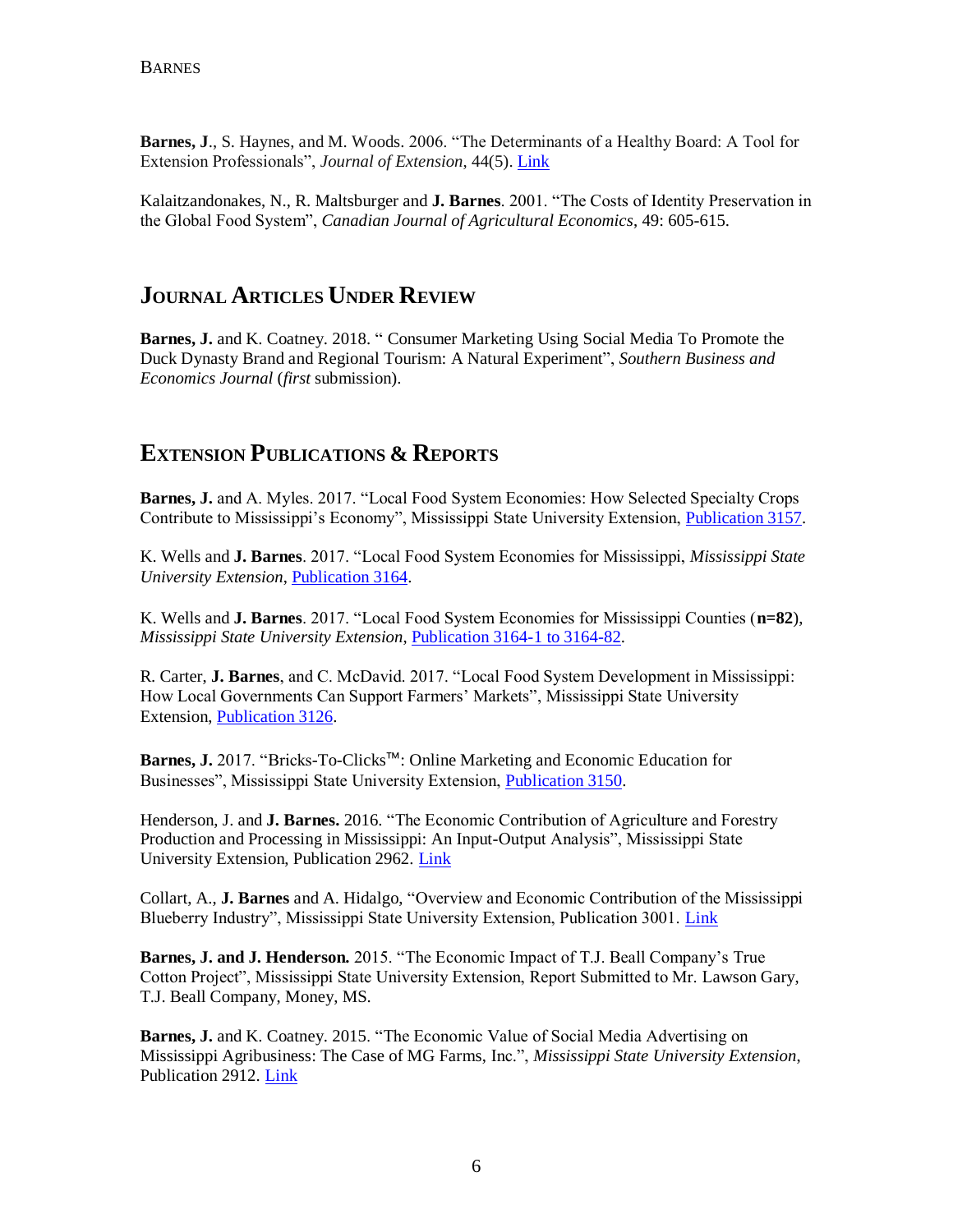Henderson, J., J. **Barnes**, L. Falconer & D. Sites. 2015. "The Economic Contribution of Agriculture and Forestry Production and Processing in Mississippi: An Input-Output Analysis, *Mississippi State University Extension, 2879.* [Link](mailto:http://msucares.com/pubs/publications/p2879.pdf)

**Barnes, J.** and J. Henderson. 2014. "The Economic Contribution of the Food and Fiber System to the Mississippi Delta Region", *Mississippi State University Extension, 2840*. [Link](mailto:http://msucares.com/pubs/publications/p2840.pdf)

**Barnes, J.** and K. Coatney. 2014. "Regional Economic Development and Marketing Rural Tourism Events Using Facebook: The Woodville Deer and Wildlife Festival Case", *Mississippi State University Extension, 2855.* [Link](mailto:http://msucares.com/pubs/publications/p2855.pdf)

**Barnes, J**. 2014. "Social Media Marketing: Facebook", National eCommerce Extension Initiative, eBiz: Tips for Marketing Your Business, *Southern Rural Development Center*. [Link](mailto:http://srdc.msstate.edu/ecommerce/ebiz/files/msu_ebiz_facebook.pdf)

**Barnes, J**. 2014. "Social Media Marketing: Blogging", National eCommerce Extension Initiative, eBiz: Tips for Marketing Your Business, *Southern Rural Development Center*. [Link](mailto:http://srdc.msstate.edu/ecommerce/ebiz/files/msu_ebiz_blogging.pdf)

**Barnes, J**. 2014. "Social Media Marketing: Mobile Applications", National eCommerce Extension Initiative, eBiz: Tips for Marketing Your Business, Southern Rural Development Center. [Link](mailto:http://srdc.msstate.edu/ecommerce/ebiz/files/msu_ebiz_mobile_apps.pdf)

**Barnes, J**. 2014. "Social Media Marketing: e-Commerce", National eCommerce Extension Initiative, eBiz: Tips for Marketing Your Business, Southern Rural Development Center. [Link](mailto:http://srdc.msstate.edu/ecommerce/ebiz/files/msu_ebiz_ecommerce_checklist.pdf)

**Barnes, J.** 2014. *"*Using Facebook to Grow Rural Tourism Events in Mississippi: The Case of Woodville, Mississippi", Department of Agricultural Economics, *Mississippi State University Extension* (requested by Wilkinson/Woodville Main Street Association).

**Barnes, J.** "The Impact of the Community Rural Development Program at the Delta Rural Development Center", Department of Agricultural Economics and Agribusiness, Louisiana State University Agricultural Center, Submitted to Community Rural Development Program Leaders Network, Memphis, TN, August 23-27, 2010.

Beaulieu, L. and D. Tootle. "Helping Disadvantaged Populations Prepare for Disasters: Assessing the Efficacy of the Emergency Preparedness Demonstration Framework", Southern Rural Development Center, in Collaboration with B. Hall, H. Cothran, M. Moon, K. Tettleton, **J. Barnes**, B. Whitacre, C. Bess, S. Bush, B.J. Eavy, M. Brennan, R. Welborn, S. Turner and R. Gallardo, June, 2010.

**Barnes, J.** "The Impact of the Community Rural Development Program at the Delta Rural Development Center", Department of Agricultural Economics and Agribusiness, Louisiana State University Agricultural Center, Submitted to Community Rural Development Program Leaders Network, Greensboro, NC, August 24-27, 2008.

**Barnes, J**., D. Hatch, G. Dixon, C. Pilcher and K. Tettleton, "Delta Rural Development Initiative", *Louisiana Center for Rural Initiatives*, Proposal submitted to Vice Chancellor Dr. Paul Coreil, Department of Agricultural Economics and Agribusiness, Louisiana State University Agricultural Center, Baton Rouge, LA, June 20, 2008.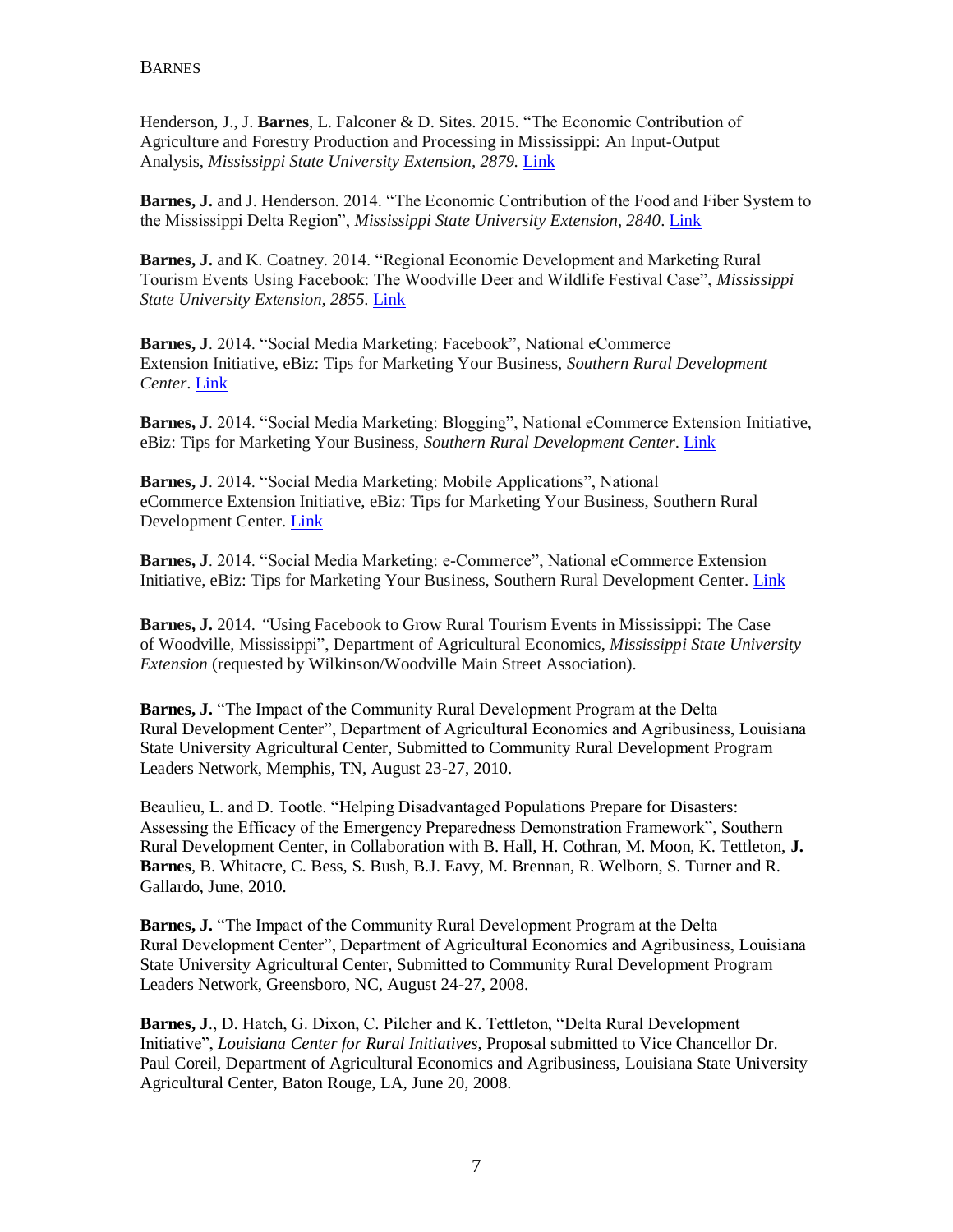**Barnes, J**., D. Hatch, G. Dixon, C. Pilcher, K. Tettleton and S. Haynes, "The Delta Rural Development Center and Community Rural Development Program", Report Submitted to Dr. Ken Roberts for Program Evaluation, Department of Agricultural Economics and Agribusiness, Louisiana State University Agricultural Center, April 3, 2008.

**Barnes**, J. D. Hatch, G. Dixon, C. Pilcher and K. Tettleton, "Strengthening Rural Louisiana: Research and Extension Efforts to Improve Community Development", *Louisiana Center for Rural Initiatives*, Department of Agricultural Economics and Agribusiness, Louisiana State University Agricultural Center, April 14, 2008.

Hatch, D., **J. Barnes** and S. Fisher. "Creating Your Own E-Business in 10 Easy Steps", *Louisiana Center for Rural Initiatives*, Department of Agricultural Economics and Agribusiness, Louisiana State University Agricultural Center, March 1, 2008.

Hatch, D., **J. Barnes** and S. Fisher. "Virtual Malls: Expanding into Global Markets", *Louisiana Center for Rural Initiatives*, Department of Agricultural Economics and Agribusiness, Louisiana State University Agricultural Center, March 1, 2008.

**Barnes,** J., "Community Rural Development Program: Progress and Impacts", *Louisiana Center for Rural Initiatives,* Report submitted to Dr. David Morrison, Department of Agricultural Economics and Agribusiness, Louisiana State University Agricultural Center, March 1, 2008.

**Barnes, J**., D. Hatch, G. Dixon, C. Pilcher, K. Tettleton and S. Haynes, "Delta Rural Development Center Program Impacts 2004-2008", Report and Presentation Developed for the Senate Agricultural Committee and Submitted to Chancellor Richardson, Department of Agricultural Economics and Agribusiness, Louisiana State University Agricultural Center, March 13, 2008.

**Barnes**, J., D. Hatch, G. Dixon, C. Pilcher., S. Haynes and K. Tettleton. "An Agri-Tourism Analysis of House Bill 633, 2008, Regular Session, *Louisiana Center for Rural Initiatives*, Department of Agricultural Economics and Agribusiness, Louisiana State University Agricultural Center, Oak Grove, LA, March, 14, 2008.

**Barnes, J**. "Marketing Community Rural Development Educational Classes Offered in Northeast Louisiana: A Rural Community College Initiative Brochure", Developed for the Breakfast Meeting of RCCI Partners held at the Delta Rural Development Center in Oak Grove, February 12, 2008.

**Barnes, J**. "Marketing Agriculture and Natural Resource Educational Classes Offered in Northeast Louisiana: A Rural Community College Initiative Brochure", Developed for the Breakfast Meeting of RCCI Partners held at the Delta Rural Development Center in Oak Grove, February 12, 2008.

**Barnes, J**. "Marketing 4-H Classes Educational Offered in Northeast Louisiana: A Rural Community College Initiative Brochure", Developed for the Breakfast Meeting of RCCI Partners held at the Delta Rural Development Center in Oak Grove, February 12, 2008.

**Barnes, J**. "Marketing Family and Consumer Science Educational Classes Offered in Northeast Louisiana: A Rural Community College Initiative Brochure", Developed for the Breakfast Meeting of RCCI Partners held at the Delta Rural Development Center in Oak Grove, February 12, 2008.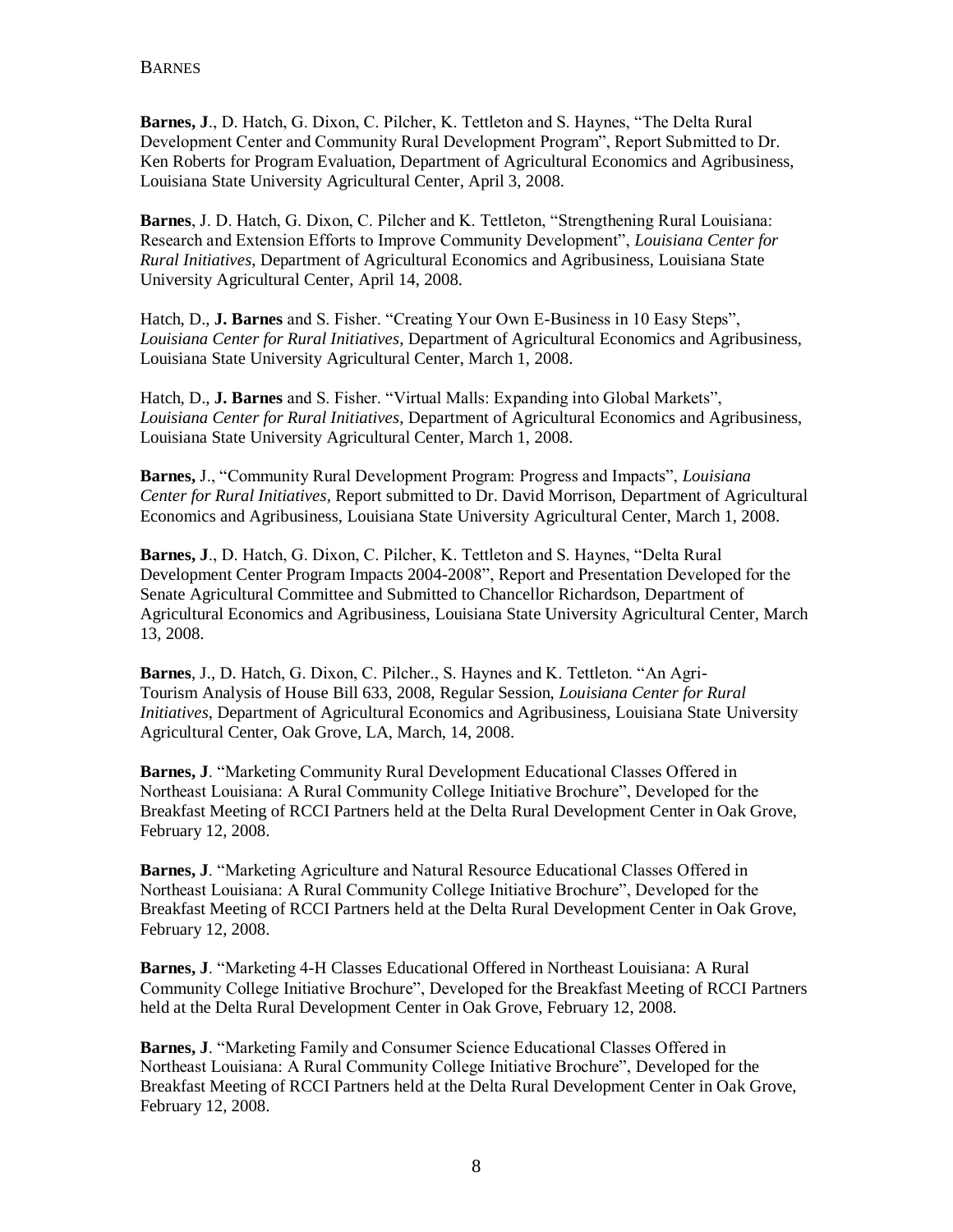**Barnes, J.**, Dixon, G., Hatch, D.A., Haynes, S., Pilcher, C. & Tettleton, K. 2008 (Fall). *Rural Perspectives: A Quarterly Newsletter of the Delta Rural Development Center*, Department of Agricultural Economics and Agribusiness, Louisiana State University Agricultural Center, Oak Grove, LA.

**Barnes, J. 2008** (Fall). "E-Business: Buy or Build?" *Rural Perspectives: A Quarterly Newsletter of the Delta Rural Development Center,* Department of Agricultural Economics and Agribusiness, Louisiana State University Agricultural Center, Oak Grove, LA.

**Barnes, J.**, Dixon, G., Hatch, D.A., Haynes, S., Pilcher, C. & Tettleton, K. 2008 (Summer). *Rural Perspectives: A Quarterly Newsletter of the Delta Rural Development Center*, Department of Agricultural Economics and Agribusiness, Louisiana State University Agricultural Center, Oak Grove, LA.

**Barnes, J. 2008** (Summer). "Launching the Delta Rural Development Center" *Rural Perspectives: A Quarterly Newsletter of the Delta Rural Development Center,* Department of Agricultural Economics and Agribusiness, Louisiana State University Agricultural Center, Oak Grove, LA.

**Barnes, J.**, Dixon, G., Hatch, D.A., Haynes, S., Pilcher, C. & Tettleton, K. 2008 (Spring). *Rural Perspectives: A Quarterly Newsletter of the Delta Rural Development Center*, Department of Agricultural Economics and Agribusiness, Louisiana State University Agricultural Center, Oak Grove, LA.

**Barnes, J.** 2008 (Spring). "Leadership Plenty" *Rural Perspectives: A Quarterly Newsletter of the Delta Rural Development Center,* Department of Agricultural Economics and Agribusiness, Louisiana State University Agricultural Center, Oak Grove, LA.

**Barnes, J.**, D. Hatch, C. Pilcher and K. Tettleton and J. Matthew Fannin, "The Louisiana Government Leadership Academy", *Louisiana Center for Rural Initiatives,* Proposal Submitted to Vice Chancellor Dr. Paul Coreil, Department of Agricultural Economics and Agribusiness, Louisiana State University Agricultural Center, Baton Rouge, LA, April, 2007.

**Barnes, J**., J. Matthew Fannin and G. Cramer "The Louisiana Center for Rural Initiatives", *Proposal Submitted to the Louisiana State University System*, Department ofAgricultural Economics and Agribusiness, Louisiana State University Agricultural Center, Baton Rouge, LA, March 30, 2007.

**Barnes, J**. and D. Hatch, "An Entrepreneurship Strategic Plan of Work for the Community Rural Development Program at the Delta Rural Development Center, *Louisiana Center for Rural Initiatives,* Submitted to Vice Chancellor Dr. Paul Coreil, Department of Agricultural Economics and Agribusiness, Louisiana State University Agricultural Center, Baton Rouge, LA, March 14, 2007.

**Barnes, J**., D. Hatch, G. Dixon, C. Pilcher and K. Tettleton, "A Comprehensive Strategic Plan of Work Plan of Work for the Community Rural Development Program at the Delta Rural Development Center, *Louisiana Center for Rural Initiatives,* Submitted to Vice Chancellor Dr. Paul Coreil, Department of Agricultural Economics and Agribusiness, Louisiana State University Agricultural Center, Baton Rouge, LA, March 14, 2007.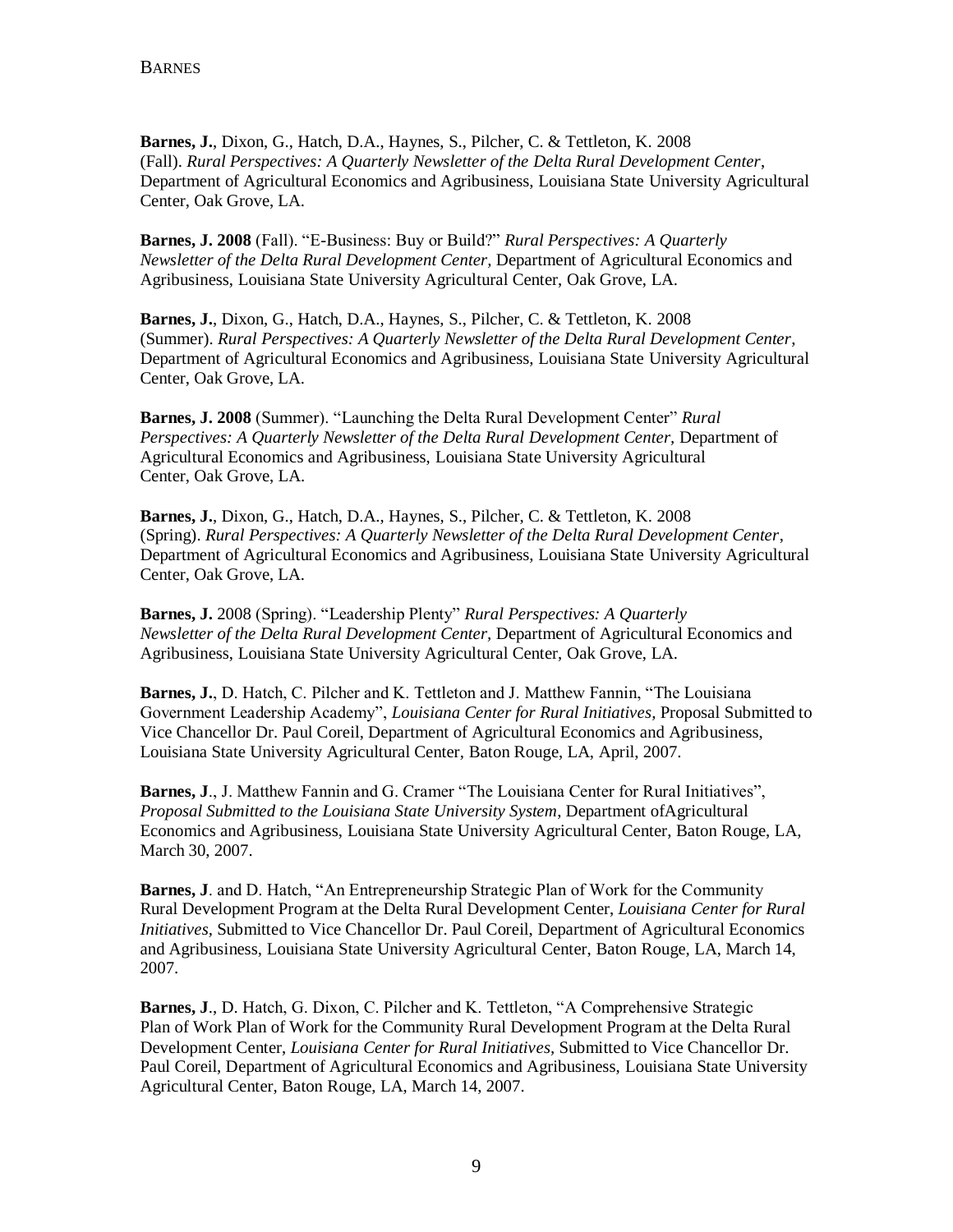**Barnes, J**., J. Matthew Fannin and G. Cramer "The Louisiana Center for Rural Initiatives", *Proposal Submitted to the Louisiana State University Board of Supervisors*, Department of Agricultural Economics and Agribusiness, Louisiana State University Agricultural Center, Baton Rouge, LA, September 17, 2007.

**Barnes, J.** "The Impact of the Community Rural Development Program at the Delta Rural Development Center", Department of Agricultural Economics and Agribusiness, Louisiana State University Agricultural Center, Submitted to Community Rural Development Program Leaders Network, August 27-30, 2007.

Beaulieu, L. "Blueprint for the Rural South: Discovering New Ideas, Applying New Strategies", Southern Rural Development Center, in Collaboration with State Roundtable Coordinators, **Barnes, James N.,** Louisiana State University Agricultural Center, et. al., July 2007.

**Barnes, J.** Assessing the Rural Development Research and Extension Needs in Rural Louisiana, *Louisiana Center for Rural Initiatives,* Department of Agricultural Economics and Agribusiness, Louisiana State University Agricultural Center, Report submitted to the Southern Rural Development Center, May 10, 2007.

**Barnes, J.** and J. Matthew Fannin, "Improving Health Care Delivery to Promote Economic Growth in Rural Louisiana" *Louisiana Center for Rural Initiatives*, Department of Agricultural Economics and Agribusiness, Louisiana State University Agricultural Center, February 1, 2007.

**Barnes, J.** "Strengthening Research and Extension Efforts Improves Community Development in Rural Louisiana" *Louisiana Center for Rural Initiatives*, Department of Agricultural Economics and Agribusiness, Louisiana State University Agricultural Center, February 1, 2007.

**Barnes, J.** "Board Training Program Strengthens Community Entrepreneurship Efforts in Rural Communities" *Louisiana Center for Rural Initiatives*, Department of Agricultural Economics and Agribusiness, Louisiana State University Agricultural Center, February 1, 2007.

Hatch, D. and **J. Barnes**, "Heifer International Membership Learns Leadership Skills" *Louisiana Center for Rural Initiatives*, Department of Agricultural Economics and Agribusiness, Louisiana State University Agricultural Center, February 1, 2007.

**Barnes, J**. M. Woods, J. Frye, and S. Ralstin, "What Is a Healthy Board?" Fact Sheet F-929, Oklahoma State Cooperative Extension Service, 2004.

**Barnes, J**. R.B. Wilborn, G.Doeksen, "A Business Model for Primary Care Services in a Community Health Center", Agricultural Experiment Station Publication, Department of Agricultural Economics, Oklahoma State University, 2004.

**Barnes, J**. R.B. Wilborn, G.Doeksen, "A Business Model for Dental Care Services in a Community Health Center", Agricultural Experiment Station Publication, Department of Agricultural Economics, Oklahoma State University, 2004.

**Barnes, J**. R.B. Wilborn, J. Grant, G. Doeksen, J. Frye, S. Ralstin, "What is a Community Health Center", Fact Sheet F-298, Oklahoma State Cooperative Extension Service, 2004.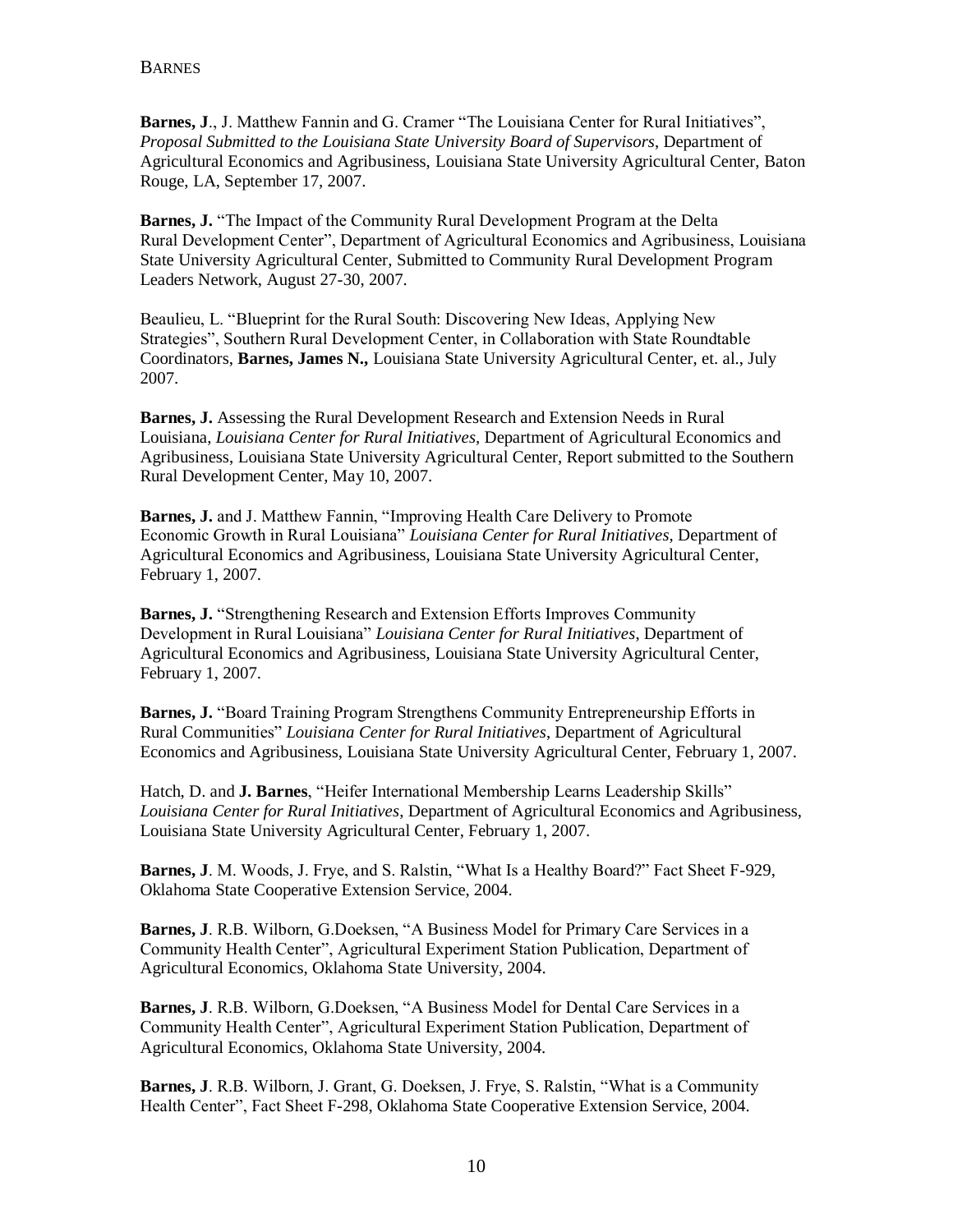**Barnes, J**. and G. Doeksen, "Economies of Size for Oklahoma Slow Sand Water Treatment Technology," Oklahoma State University Cooperative Extension Fact Sheet, F-908, 1997.

# **RESEARCH IN PROGRESS**

Henderson, J., **J. Barnes**, and L. Falconer. 2018. "The Economic Contribution of Agriculture and Forestry Production and Processing in the Mississippi Delta: A Regional Input-Output Analysis", Mississippi State University Extension.

Henderson, J., **J. Barnes**, and L. Falconer. 2018. "The Economic Contribution of Agriculture and Forestry Production in Mississippi Delta Counties: A County-Level Input-Output Analysis (**n=18**)", Mississippi State University Extension.

**Barnes, J.** and J. Pepmiller. 2018. "Farmers' Markets and Facebook: An Overview for Mississippi **(n=56)**", Mississippi State University Extension.

A. Barefield, **J. Barnes**, and B. Smith. 2018. "Understanding Local Government's Role and Response to Economic Development", Mississippi State University Extension.

**\*Barnes, J.** E. Canales, A. Collart, B. Posadas, and L. Walters. 2018. "Food Systems and Specialty Crops Economics: Agricultural Economic Faculty and Programs", Department of Agricultural Economics, Mississippi State University Extension.

**\*Barnes, J.,** R. Carter, E. North, C. Barickman, D. Buys, H. Beatty, E. Canales, C. Coker, A. Collart, C. Crist, L. Downey, B. Posadas, R. Snider, J. Wilson, and E. Eric Stafne. 2018. "Growing Mississippi's Food System with Extension Education", Department of Agricultural Economics, Mississippi State University.

**Barnes, J.** and A. Myles. 2018. "Local Food System Economies: Estimating County-Level Food Supply and Demand in Mississippi", Department of Agricultural Economics, Mississippi State University Extension.

Barnes, J. 2018. "The Bricks-To-Clicks™ Brand Management Framework for Businesses", Department of Agricultural Economics, Mississippi State University Extension.

**Barnes, J**. and A. Myles. 2018. "The Economic Contribution of Farmers' Markets in Mississippi", Department of Agricultural Economics, Mississippi State University.

**Barnes, J.** and A. Myles. 2018. "Organizing and Promoting a Farmers Market in Mississippi", Department of Agricultural Economics, Mississippi State University.

**Barnes, J.** 2018. "Selling Online Using Social Shop: An Innovative Approach for E-Commerce in Mississippi", Department of Agricultural Economics, Mississippi State University.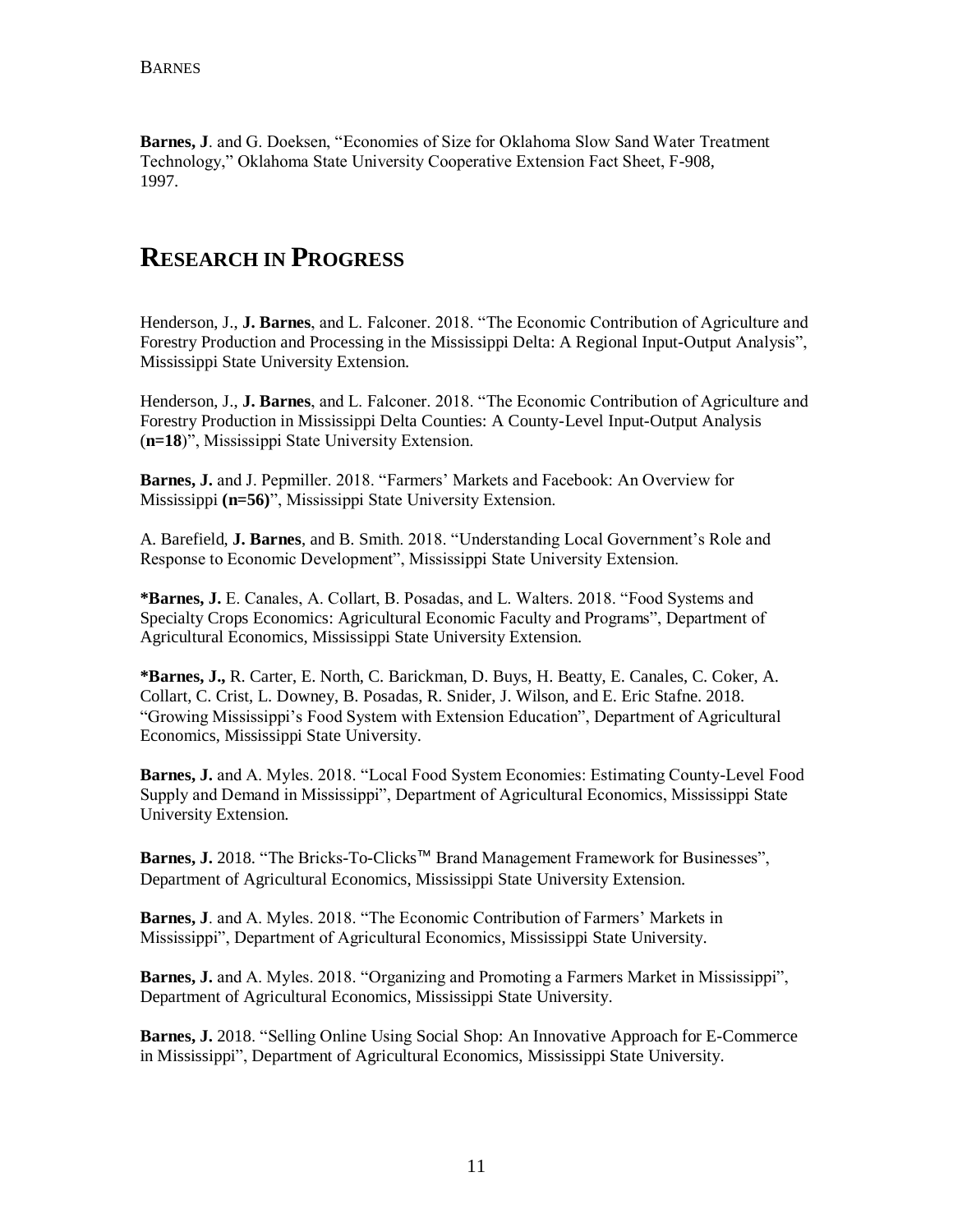**Barnes, J.** and W. Carter. 2018. "Evaluating the Returns to Social Media Advertising", Department of Agricultural Economics, Mississippi State University.

**Barnes, J.** and T. East. 2018. "Building Your Business Brand Using Facebook, Instagram, Twitter, and Snapchat Paid Advertisements", Department of Agricultural Economics, Mississippi State University.

**Barnes, J.** and T. East. 2018. "Building Brand Value Using Instagram", Department of Agricultural Economics, Mississippi State University.

**Barnes, J.** and T. East. 2018. "Building Brand Value Using Snapchat" Department of Agricultural Economics, Mississippi State University.

**Barnes, J.** and K. Coatney. 2016. "The Economic Value of Social Media Advertising on Farmers Markets in Mississippi: The Case of the Mississippi Farmers Market On High Street", Department of Agricultural Economics, Mississippi State University.

**Barnes, J.** and K. Coatney. 2016. "The Economic Value of Social Media Advertising on Mississippi Agribusiness: The Case of the Oktibbeha County Cooperative", Department of Agricultural Economics, Mississippi State University Extension.

## **OTHER PUBLICATIONS**

#### **REFERRED ABSTRACTS FROM SELECTED PAPERS**

**Barnes, J**., Harvey James, and J. Matthew Fannin. 2010. "On the Uniqueness of Hybrids, Market Exchange, and Vertical Integration: Evidence from Hospital-Physician Marketing Relationships." *Journal of Agricultural and Applied Economics*. 42(3): p. 589-590.

Fannin, J. Matthew and **J. Barnes**. 2006. "An Alternative Model for Analyzing the Physician Hospital Relationship in Rural Areas." *Journal of Agricultural and Applied Economics*, 38(3): p. 662.

Fannin, M. and **J. Barnes**. 2007. "Access to Rural Healthcare Services in the Southern U.S.: A Spatial Economic Analysis", in Proceedings of the 2008 Rural Health Southern Extension and Research Activities (SERA) 19 Research Trends: Determining the Future of Health Programming Conference, eds. Barnes, J., M. Fannin, M. Swanson, M. Comer and L. Booth, August 4-6, Houston, TX.

**Barnes, J.** 2007. "Healthy Boards: An Introduction to Governance for Health Care Organizations", in Proceedings of the 2007 Rural Health Southern Extension and Research Activities (SERA) 19 Global Learning, Local Action Conference, eds., Barnes, J. and S. Wiggins, September 10-12, Atlanta, GA.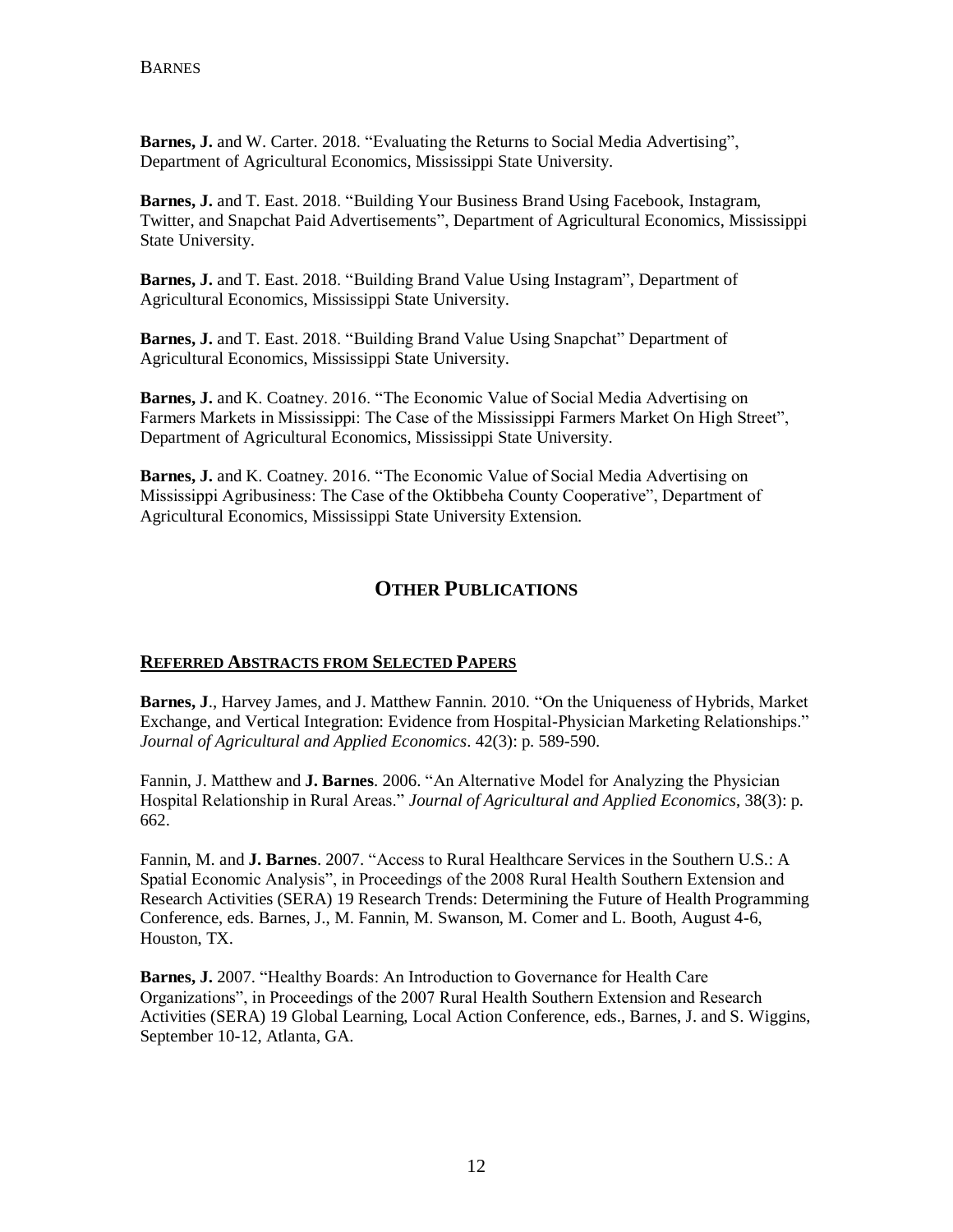Fannin, J. Matthew and **J. Barnes**. 2006. "An Alternative Model for Analyzing the Physician-Hospital Relationship in Rural Areas." *Journal of Agricultural and Applied Economics*. 38(3): p.662.

**Barnes, J.,** Kalaitzandonakes, and T. Crowe. 2005. "Using Simulation for Economic Policy Analysis in the Global Agricultural Supply Chain," in Proceedings of the Winter Simulation Conference, eds. M.E. Kuhl, N.M. Steiger, F.B. Armstrong, and J.A. Joines.

Kalaitzandonakes, N. R. Maltsbarger, and **J. Barnes**. 2001. "Cost Structure in Identity-Preserved Supply Chains: Evidence from the U.S. Grain Industry", Economics of Identity Preservation Symposium Proceedings, The Ohio State University.

### **CHAPTERS IN BOOKS**

**Barnes, J.**, H. James and N. Kalaitzandonakes. 2004. "An Application of the Coasian Lens to GMO Regulation", in New Ideas in Contracting and Organizational Economics, ed. Harvey S. James, Klewer Press.

## **MASS MEDIA**

**Barnes, J.** 1/16 to 12/16. "Bricks to Clicks Extension Entrepreneurship Facebook Page Posts & Extension Clientele Reached." In *Facebook* [Bricks to Clicks: 812 fans, 6 postings published; 18,053 Extension Clientele Reached. Retrieved from [http://www.facebook.com/msubrickstoclicks.](http://www.facebook.com/msubrickstoclicks)

**Barnes, J.** and K. Coatney. 2015. "Facebook 'Farming' for Rural Organizations", *The Daily Yonder,* March 30. [Link](mailto:http://www.dailyyonder.com/facebook-farming-rural-organizations/2015/03/27/7785)

**Barnes, J.** 6/13 to 8/15. "Mississippi Bricks to Clicks Extension Entrepreneurship Facebook Page Posts & Extension Clientele Reached." In *Facebook* [Mississippi Bricks to Clicks: **789 fans**, **85 Postings Published**; **27,895** Extension Clientele Reached. Retrieved from [http://www.facebook.com/msbrickstoclicks.](http://www.facebook.com/msbrickstoclicks)

**Barnes, J**. 2015. "Facebook Marketing Tips for Agrifood and Other Businesses", *Mississippi State University Extension*, Farm and Family Radio, March 3. [Link](mailto:http://msucares.com/news/radio/farmandfamily/audio/15/ff030315.mp3)

**Barnes, J.** 2015. "About the Mississippi Bricks to Clicks Extension Entrepreneurship Program", *Mississippi State University Extension*, Farm and Family Radio, February 24. [Link](mailto:http://msucares.com/news/radio/farmandfamily/audio/15/ff022415.mp3)

**Barnes, J.** 2013. "Optimize Your Facebook Business with Insights Data, *Department of Agricultural Economics Blog*, September 6.

**Barnes, J**. 2013. "About the Mississippi Bricks to Clicks Program. In *Facebook* [Mississippi Bricks to Clicks]. Retrieved from [https://www.facebook.com/notes/mississippi-bricks-to](https://www.facebook.com/notes/mississippi-bricks-to-clicks/about-the-program/482092721875970)[clicks/about-the-program/482092721875970.](https://www.facebook.com/notes/mississippi-bricks-to-clicks/about-the-program/482092721875970)

**Barnes, J**., D. Hatch and G. Dixon. "Broadband Access to the Internet and Economic Development in Northeast Louisiana", Louisiana Agriculture, Vol. 51, Summer 2008.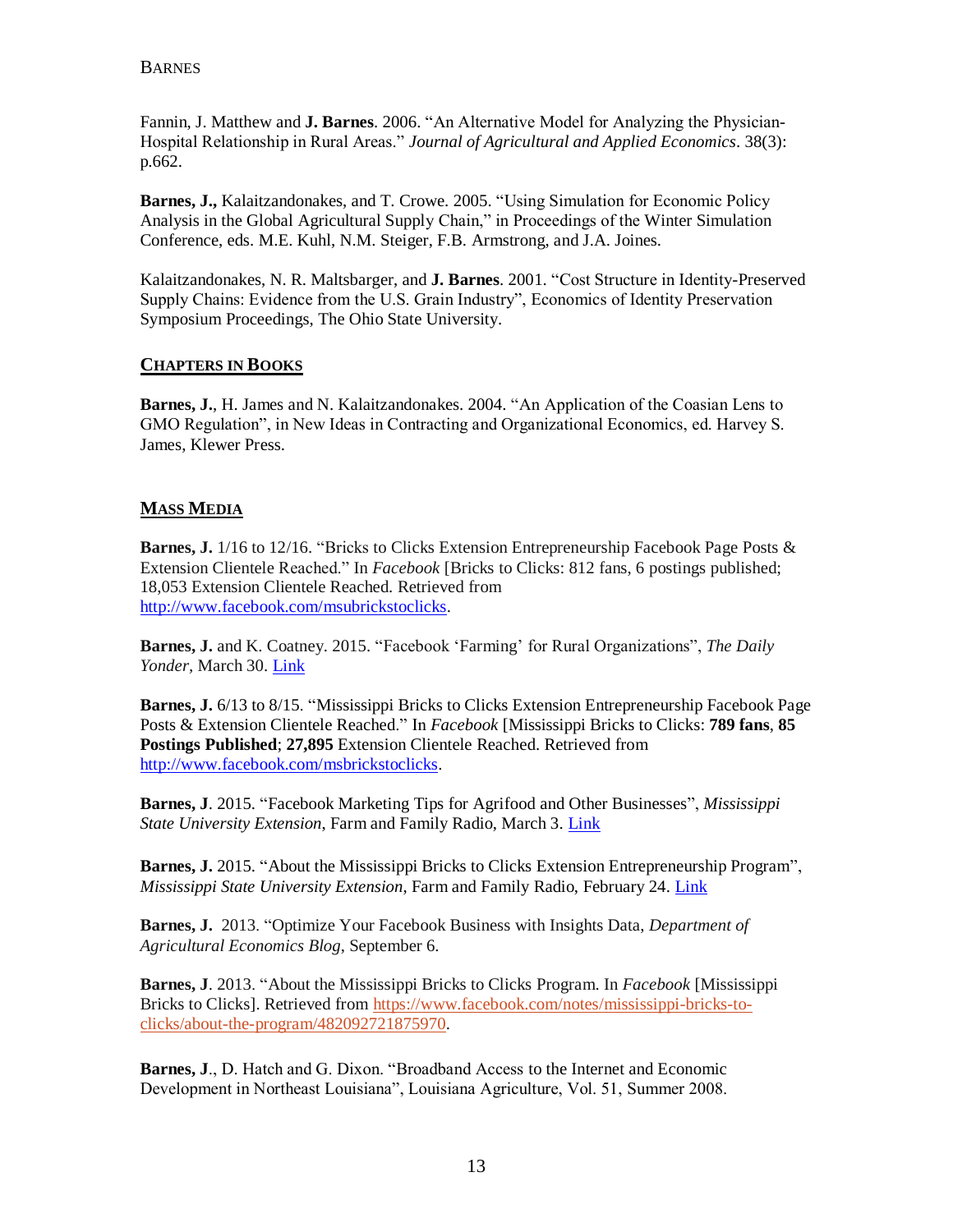**Barnes, J**. "Strengthening Rural Louisiana, Louisiana Agriculture. 50(3): 32-34, Summer 2007.

Fannin, J. Matthew and **J. Barnes**. "Physician Recruitment and Healthcare Access in Rural Louisiana." Louisiana Agriculture. 50(3): 34-35, Summer 2007.

**Barnes, J**. "Bringing Rural Development to the Delta: New Rules Apply", Louisiana Agriculture. 48(4): 28-31, Fall 2005.

## **PAPERS PRESENTED AT PROFESSIONAL MEETINGS**

Wilhelms, C. K. Coatney, A. Chaudhry and **J. Barnes**. "Mitigating a Commons Dilemma: Agricultural Water Use in the Mississippi Delta", Selected Paper, *Southern Agricultural Economics Association Annual Meeting*, February 4-7, 2017, Mobile, AL.

Spencer, D., **J. Barnes**, K. Coatney, B. Parman and K. Coble. "Property Rights and the Economics of Non-Point Source Water Regulations in Agriculture: A New Biophysical-Economic Methodological Approach", *Southern Agricultural Economics Association Annual Meeting*, February 4-7, 2017, Mobile, AL.

**Barnes, J.** and K. Coatney. "The Value of Using Social Media Advertising Well: Some Qualitative and Quantitative Results", Invited Presentation, *American Agricultural Economics Association Annual Meeting*, July 31-August 2, 2016, Boston, MA.

**Barnes, J**. 2014. "Public Broadband Investments and Small Business Benefits: Case Study Evidence from Mississippi", Invited Symposium Presentation, *Southern Agricultural Economics Association Annual Meeting*, February 1-4, Dallas, TX.

**Barnes, J**., K. Hood, R. Gallardo. 2014. "The Economic Impact of Social Media on Small Businesses: Evidence from Three Mississippi Extension Programs", Selected Paper Presentation, *Southern Agricultural Economics Association Annual Meeting*, February 1-4, Dallas, TX.

**Barnes, J**. and K. Coatney. 2014. "Social Advertising on Facebook: Some Experimental Results Using Ducky Dynasty Ads to Promote Rural Tourism in Mississippi", Selected Paper Presentation, *Southern Agricultural Economics Association Annual Meeting*, February 1-4, Dallas, TX.

**Barnes, J.** 2013. "The Community and Economic Development Report for Mississippi State University Extension", *Southern Program Leaders Network*, August 19-21, Nashville, TN.

**Barnes, J**. 2013. "Using Basecamp.com and Paymo.biz Project Management Tools to Manage USDA Grant Writing Projects", Best Practices of the USDA NIFA Projects: Food System and Food Security, AAEA & CAES Joint Annual Meeting, August 4-6, Washington, D.C.

**Barnes, J**., Harvey James, and J. Matthew Fannin. 2010. "On the Uniqueness of Hybrids,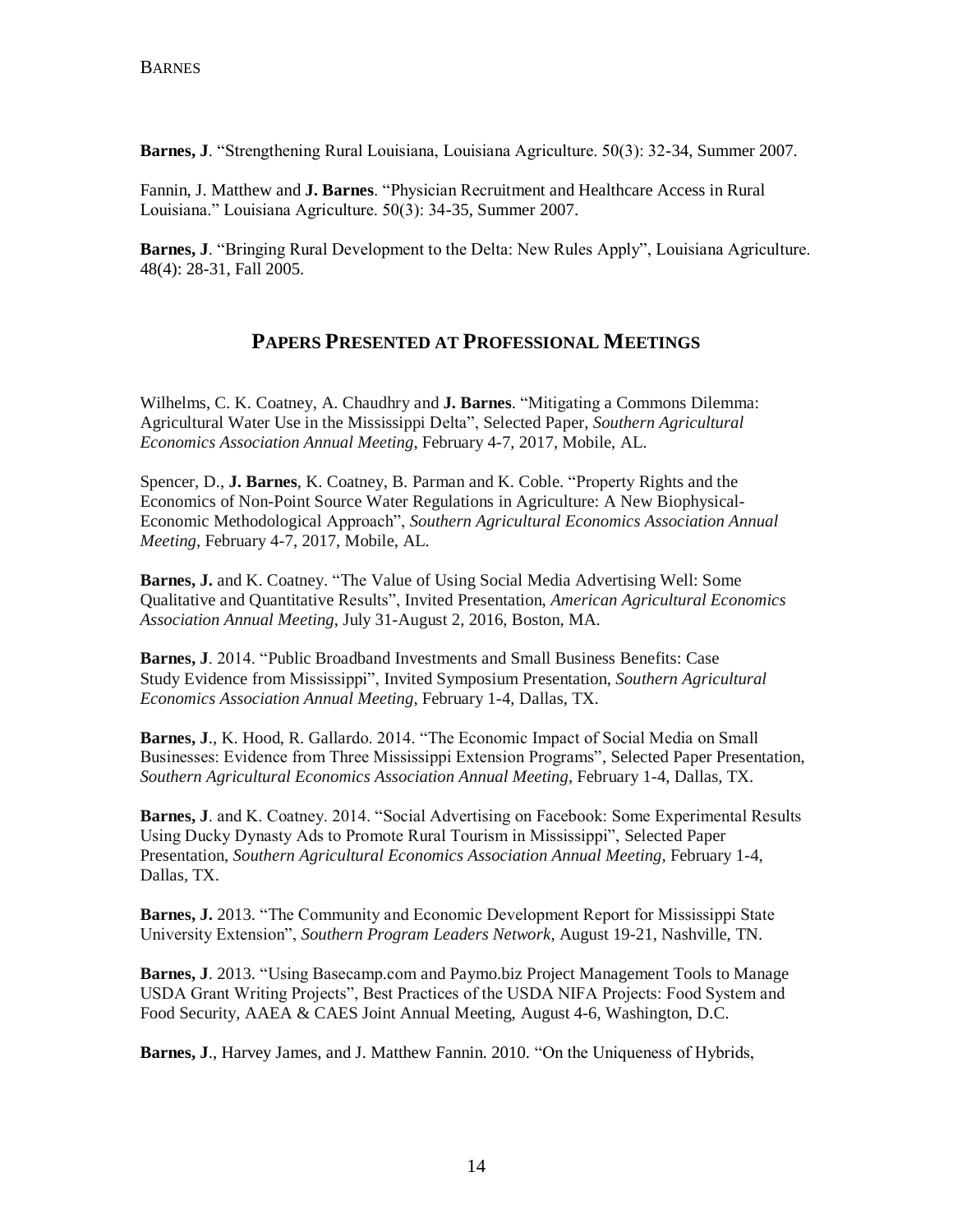Market Exchange, and Vertical Integration: Evidence from Hospital-Physician Marketing Relationships, Selected Paper Presentation, *Southern Agricultural Economics Association Annual Meeting*, February 7-9, Orlando, FL.

Nedelea, I. Cristian, J. M. Fannin and **J. Barnes**. 2010. "Analyzing Differences in Rural Hospital Efficiency: A Data Envelopment Analysis Approach", Selected Paper Presentation *Southern Agricultural Economics Association Annual Meeting*, July 25-27, Denver, CO.

**Barnes, J.**, D. Hatch and C. Pilcher. 2010. "Regional Broadband Deployment in Rural Louisiana: The Case of the Louisiana Delta Initiative", *National Association of Community Development Extension Professionals (NACDEP) Conference*, April 11-14, Minneapolis, MN.

**Barnes, J.**, D. Hatch and C. Pilcher. 2010. "Mapping Regional Broadband Infrastructure and Access in Rural Louisiana: The Connect Carroll Project", *National Association of Community Development Extension Professionals (NACDEP) Conference*, April 11-14, Minneapolis, MN.

Hatch, D., C. Pilcher and **J. Barnes.** 2010. "State Agencies Partner to Deliver Training in Rural Areas of Louisiana", National Association of Community Development Extension Professionals (NACDEP) Conference, April 11-14, Minneapolis, MN.

Nedelea, I. Cristian; Fannin, J. Matthew; **J. Barnes**. 2010. "Cost Efficiency of Critical Access Hospitals", Selected Paper Presentation, *Southern Agricultural Economics Association Annual Meeting*, Feb. 7-9. Orlando, FL.

**Barnes, J**., Harvey James, and J. Matthew Fannin. 2010. "On the Uniqueness of Hybrids, Market Exchange, and Vertical Integration: Evidence from Hospital-Physician Marketing Relationships." Selected Paper Presentation, *Southern Agricultural Economics Association Annual Meeting*, Feb. 7-9, Orlando, FL.

Fannin, M. and **J. Barnes**. 2008. "Access to Rural Healthcare Services in the Southern U.S.: A Spatial Economic Analysis", Rural Health Southern Extension and Research Activities (SERA) 19 Research Trends: Determining the Future of Health Programming Conference, August 4-6, Houston, TX.

Whitacre, B., J. Matthew Fannin and **J. Barnes**, 2008. "Business Strategies for Providing Information Technology Services in Rural Hospitals", Poster Presentation Made at the National Rural Health Association Meeting, May 24, New Orleans.

Fannin, J. Matthew and **J. Barnes**. 2008. "Integrating Transactions Costs and Spatial Theory: An Application of Two Conceptual Frameworks to the Rural Health System." Selected Paper Presentation, Southern Regional Science Association Annual Meeting, March 29th-31st, Washington, DC.

Dunn, M. and **J. Barnes**. 2008. "The Spatial and Organizational Evolution of Wood Products in the Southern United States." Selected Paper Presentation, *Southern Regional Science Association*  Annual Meeting, March 29<sup>th</sup>-31<sup>st</sup>, Washington, DC.

Dunn, M. and J. **Barnes**. 2008. "The Organizational Evolution of Markets for Wood Products in the Southern United States, Selected Paper Presentation, *Southern Agricultural Economics Association Annual Meeting*, February 2-5, Dallas, TX.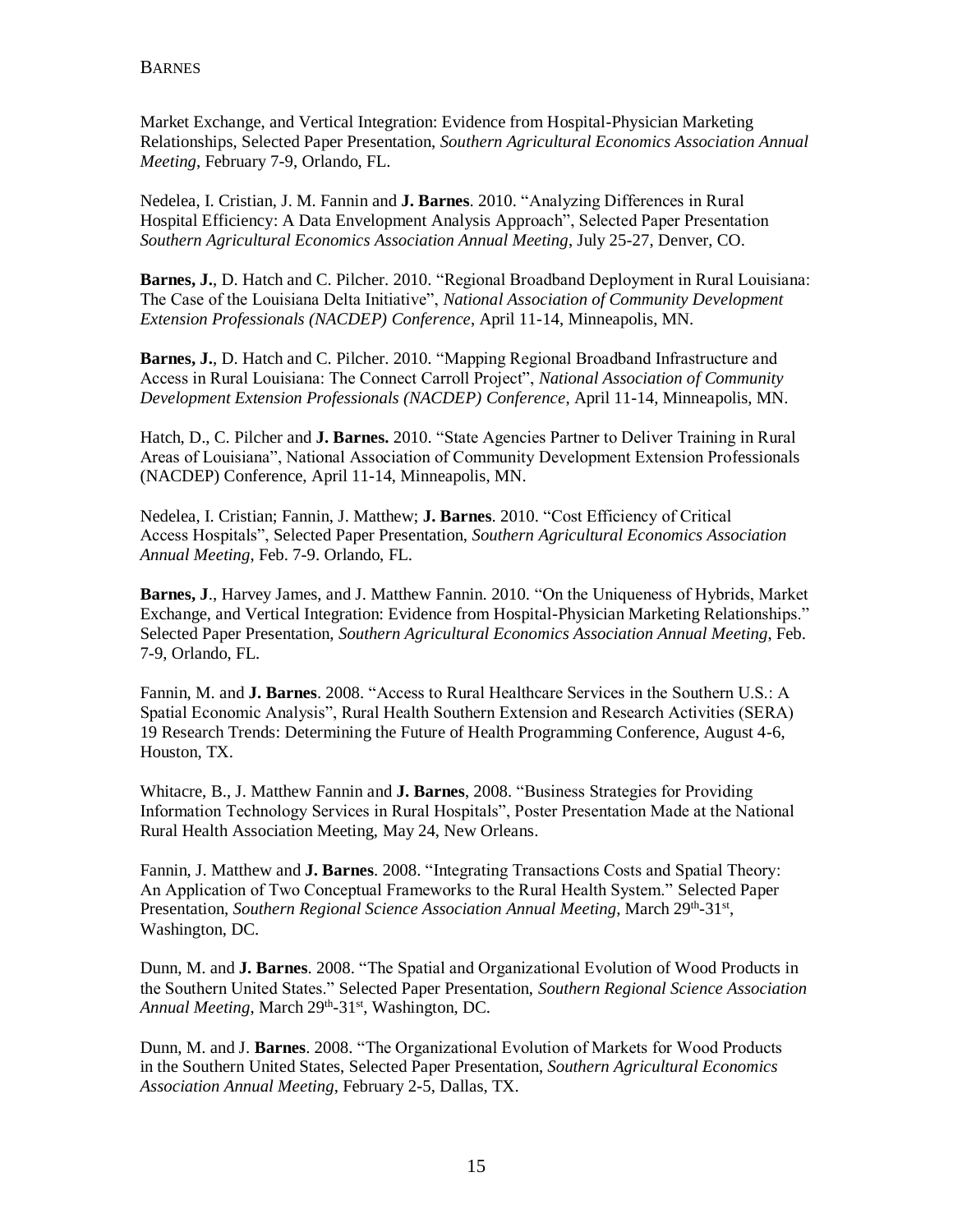Whitacre, B., **J. Barnes** and J. M. Fannin, "Factors Affecting Outsourcing for Information Technology Services in Rural Hospitals: Theory and Evidence", Selected Paper Presentation, *Southern Agricultural Economics Association Annual Meeting*, Feb. 2-5, Dallas, TX.

**Barnes, J**. 2007. "Healthy Boards: An Introduction to Governance for Health Care Organizations", *Rural Health Southern Extension and Research Activities (SERA) 19 Global Learning, Local Action Conference*, Sept. 10-12, Atlanta, GA.

Fannin, J. Matthew, and **J. Barnes.** 2007. "Integrating Transaction Costs and Spatial Theory: An Application of Two Conceptual Frameworks to the Rural Health System", Selected Paper Presentation, *Southern Regional Science Association Annual Meeting,* March 29-31, Charleston, SC.

Fannin, J. Matthew and **J. Barnes**. 2007. "Organizational Arrangements and Rural Physician Shortages: Evaluating Governance and Its Effect on Recruitment." Selected Paper Presentation, *Annual Meetings of The Western Agricultural Economics Association*, June 28-30, Anchorage, AK.

**Barnes, J.** and J.M. Fannin. 2007. "How to Use One New Institutional Economics Framework to Develop a New Rural Health Research Agenda", Selected Paper Presentation, American Agricultural Economics Association Annual Meeting, July 24-26, Long Beach, CA.

**Barnes, J.** and J. M. Fannin. 2006. "Vertical Integration Business Strategies in Rural Areas", Selected Paper Presentation, Rural SERA Health 19 Annual Meeting, August 3-4, Memphis, TN.

J. Matthew Fannin and **J. Barnes**. 2006. "The Rural Physician Recruitment Problem: A View Through the Lens of Transaction Cost Theory", Presentation made at the Rural SERA Health 19 Annual Meeting, August 3-4, Memphis, TN.

Fannin, J. Matthew and **J. Barnes**. 2006. "Evaluating the Impact of Space on Hospital-Physician Relations in Rural Areas," Selected Paper Presentation, *Southern Regional Science Association Annual Meeting*, March 30-April 1, St. Augustine, FL.

Fannin, J. Matthew and **J. Barnes**. 2006. "An Alternative Model for Analyzing the Physician-Hospital Relationship in Rural Areas", Selected Paper Presentation, *Southern Agricultural Economics Association Annual Meeting*, February 5-8, Orlando, FL.

Fannin, J. Matthew and **J. Barnes**. 2006. " Understanding Factors Leading to Alternative Organizational Arrangements between Physicians and Rural Hospitals," Selected Paper Presentation, *University of Illinois Rural Health Economics and Management Conference*, February 2-4, Urbana-Champagne, IL.

**Barnes, J**., N. Kalaitzandonakes, and T. Crowe. 2005. "Using Simulation for Economic Policy Analysis in the Global Agricultural Supply Chain," Selected Paper Presentation, *Winter Simulation Conference*, December 4-7, Orlando, FL.

**Barnes, J**. and J. Matthew Fannin. 2005. "Measuring the Effects of Health Capital on Rural Development", Selected Paper Presentation, *American Agricultural Economics Association Annual Meeting*, July 24-27, Providence, RI.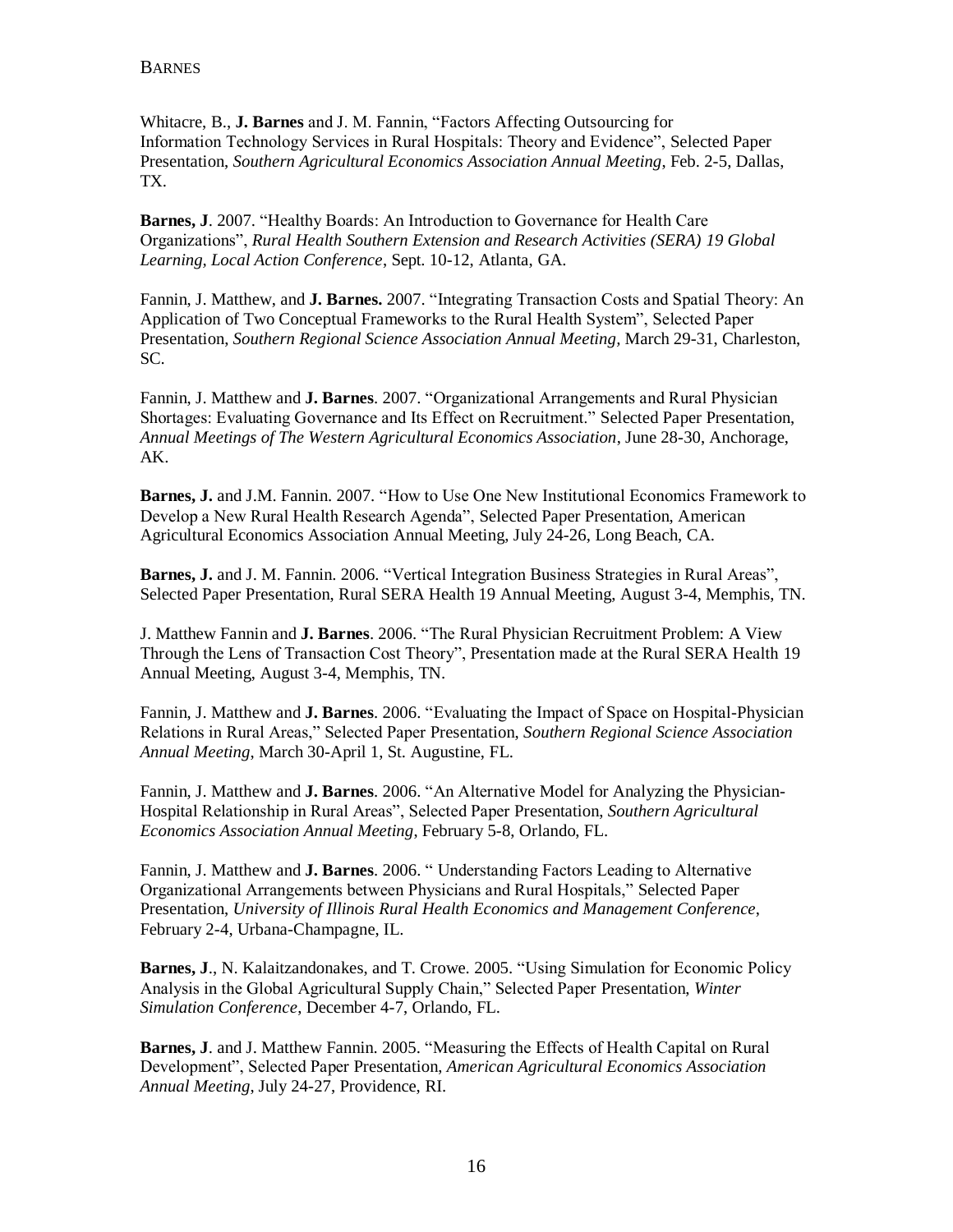**Barnes, J**. and J. Matthew Fannin. 2005. "Understanding the Performance of Rural Health Organizations: An Idea for Empirical Research from New Institutional Economics." Selected Paper Presentation, *Southern Regional Science Association Annual Meeting*, April 7-9, Arlington, VA.

## **OTHER PRESENTATIONS**

#### **EXTENSION INVITED PRESENTATIONS & CONFERENCE WORKSHOPS**

**Barnes, J.** "7 Reasons Why Your Agri-business Should Master Social Media Advertising", Invited Presentation, *27th Annual Greenhouse Tomato Short Course,* Eagle Ridge Conference Center, Raymond, MS, March 8, 2017.

**Barnes, J.** "Implementing Bricks to Clicks Extension Program", Invited Workshop, Vicksburg Chamber of Commerce, Vicksburg, MS, September 28, 2016.

**Barnes, J.** "Implementing Bricks to Clicks Extension Program", Invited Workshop, Vicksburg Chamber of Commerce, Vicksburg, MS, September 26, 2016.

**Barnes, J.** "Implementing the Bricks to Clicks Extension Program with Jeweler's Bench", Invited Workshop, Experimental Economics Lab, Lloyd Ricks Watson, [July 25, July 18, July 11, July 5, June 27, June 20, June 13, June 6, May 30, May 23, May 16, May 9, May 2, April 18, April 11, April 4], 2016.

**Barnes, J.** "Economic Development Using Online Marketing and Other Business Strategies in Mississippi", Invited Presentation, Mississippi Development Authority, Grenada, MS, July 12, 2016.

**Barnes, J.** "Economic Development Using Online Marketing and Other Business Strategies in Mississippi", Invited Presentation, Mississippi Development Authority, Grenada, MS, June 15, 2016.

**Barnes, J.** "Advertising to Rural Consumers Using Facebook Tools and Strategies: The Mississippi Bricks to Clicks Extension Program", Invited Presentation, Coca-Cola Corporation, Corinth, MS, May 18, 2016.

**Barnes, J.** "Implementing the Bricks to Clicks Extension Program with Jeweler's Bench", Invited Workshop, Experimental Economics Lab, Lloyd Ricks Watson, May 16, 2016.

**Barnes, J.** "Using Facebook to Market Your Business, Community or Local Government: Some Practical Tips and Lessons Learned from the Bricks to Clicks Extension Program", Invited Webinar, Southern Rural Development Center, Starkville, MS, May 10, 2016.

**Barnes, J.** "Implementing the Bricks to Clicks Extension Program with Jeweler's Bench", Invited Workshop, Experimental Economics Lab, Lloyd Ricks Watson, April 25, 2016.

**Barnes, J.** "Branding and Using Social Media", Extension In-Service Training Invited Workshop, Power of Business Multi-State Initiative, April, 11, 2016.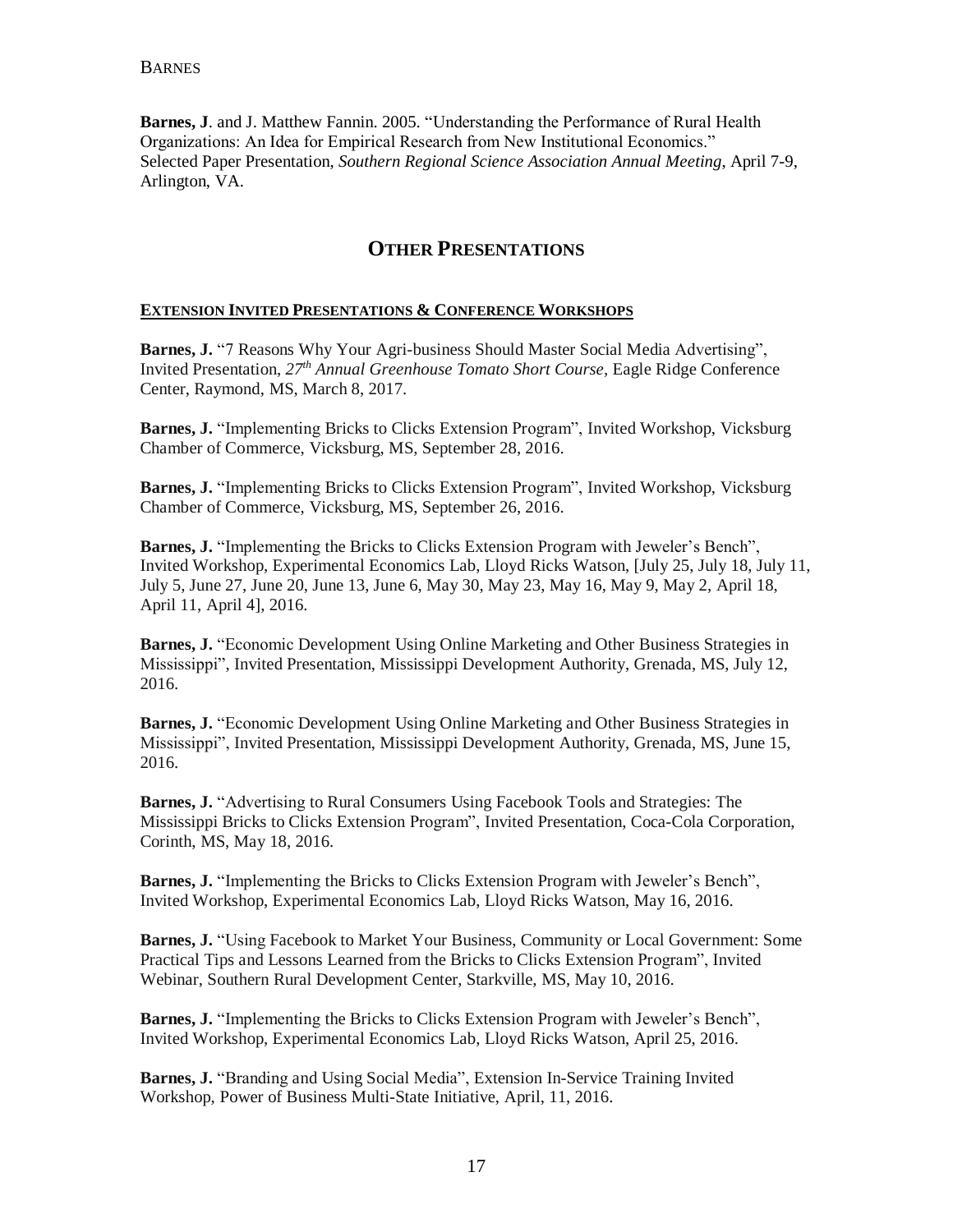**Barnes, J.** "Ca\$hing in on Business", Extension In-Service Training Workshop, Bost Extension Center, Mississippi State, MS, April 7, 2016.

**Barnes, J.** "How To Use Contests on Extension Facebook Pages", Extension In-Service Training Workshop, Bost Extension Center, Mississippi State, MS, March 30, 2016.

**Barnes, J.** "Ca\$hing in on Business", Extension In-Service Training Workshop, Bost Extension Center, Mississippi State, MS, March 24, 2016.

**Barnes, J.** "Evaluating Extension Programs: The Case of Bricks to Clicks", Invited Lecture, Extension Program Evaluation Course, Bost Extension Center, March 23, 2016.

**Barnes, J.** "The Mississippi Bricks to Clicks Extension Entrepreneurship Program: Marketing Farmers Markets Using Facebook", Invited Presentation, Mississippi Department of Agriculture Annual Meeting, Jackson, MS, March 14, 2016.

**Barnes, J.** "Mississippi Bricks to Clicks", Extension In-Service Training Workshop, Bost Extension, Mississippi State, MS, January 15, 2016.

**Barnes, J.** "The Economics of Marketing Blueberries Using Facebook: Some Lessons Learned from the Mississippi Bricks to Clicks Extension Program", Invited Presentation, *Mississippi Blueberry Association Education Workshop*, Mississippi State University Extension Office, Hattiesburg, MS, January 14, 2016.

**Barnes, J.** "Mississippi Bricks to Clicks", Extension In-Service Training Workshop, Central MS Research and Extension Center, Raymond, MS, January 13, 2016.

**Barnes, J.** "Mississippi Bricks to Clicks", Extension In-Service Training Workshop, Delta Research and Extension Center, Stoneville, MS, January 8, 2016.

**Barnes, J.** "Mississippi Bricks to Clicks", Extension In-Service Training Workshop, North MS Research and Extension Center, Verona, MS, January 5, 2016

**Barnes, J.** "Bricks to Clicks: Building Your Business Brand with Social Media Tools", Invited Workshop, *Power of Business Online Webinar*", December 23, 2015.

**Barnes, J.** "Bricks to Clicks: Building Your Business Brand with Twitter", Invited Workshop, *Power of Business Online Webinar*", December 16, 2015.

**Barnes, J.** "Bricks to Clicks: Building Your Business Brand with Instagram", Invited Workshop, *Power of Business Online Webinar*", December 14, 2015.

**Barnes, J.** "Bricks to Clicks: Building Your Business Brand with Facebook Ads", Invited Workshop, *Mississippi Development Authority*, December 10, 2015.

**Barnes, J.** "Bricks to Clicks: Building Your Business Brand with Facebook Ads", Invited Workshop, *Power of Business Online Webinar*, December 4, 2015.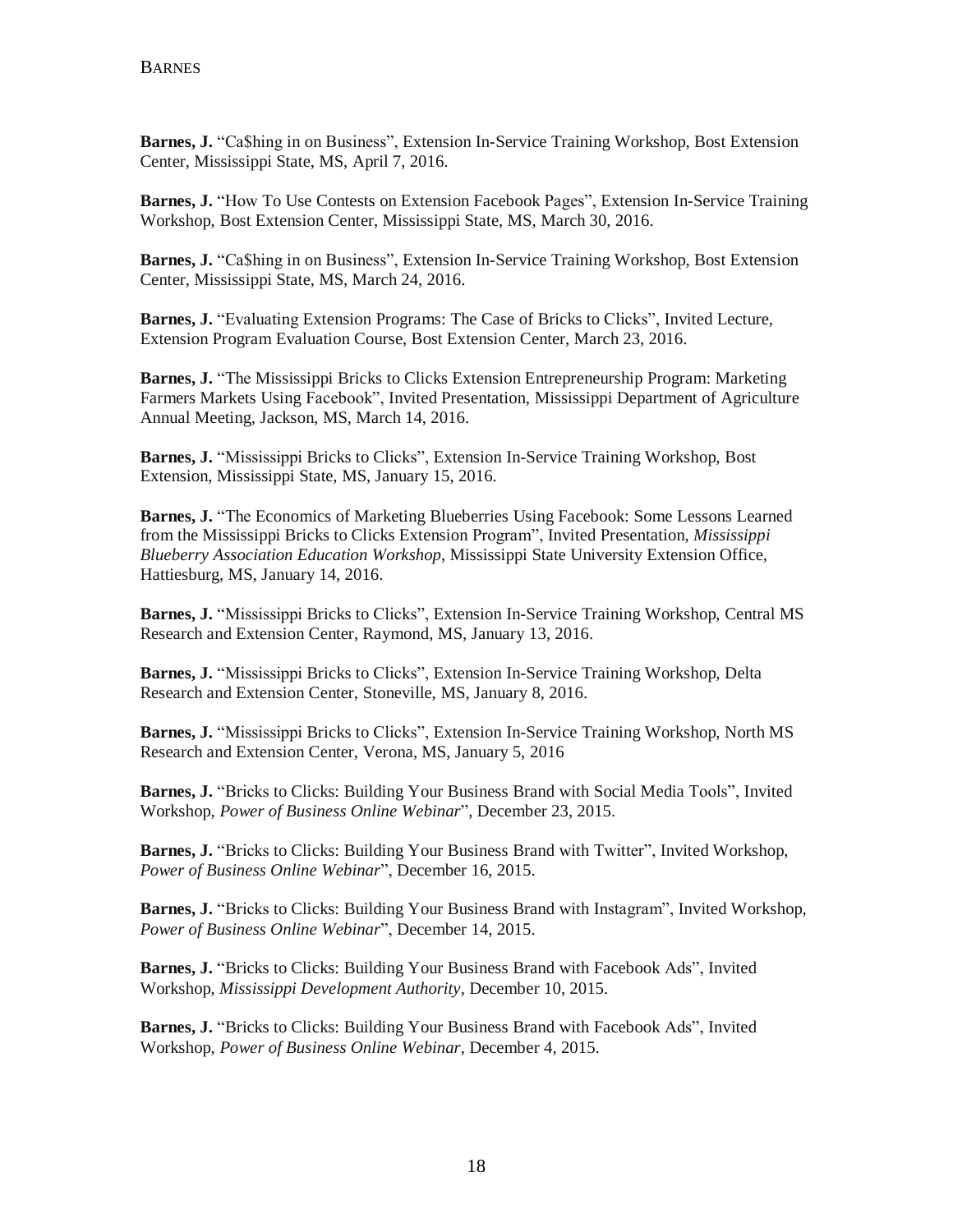**Barnes, J.** "Marketing Your Strawberry Business Using Facebook: Some Lessons Learned from the Mississippi Bricks to Clicks Extension Program", *North Carolina Strawberry Association's Southeast Strawberry Expo*, Concord, NC, November 17, 2015.

**Barnes, J.** "An Introduction to the Mississippi Bricks to Clicks Extension Program", Invited Presentation, Simpson County Development Foundation, Mendenhall, MS, October 28, 2015.

**Barnes, J.** "Marketing Mississippi's Agriculture, Communities and Local Governments Using Facebook", Invited Workshop, Petal Chamber of Commerce, Petal, MS, October 26, 2015.

**Barnes, J.** and J. Henderson. 2015. "The Economic Impact of True Cotton: An Input-Output Model, Invited Presentation by True Cotton, Department of Agricultural Economics, Mississippi State University, September 21, 2015.

**Barnes, J.** "Marketing Your Business Using Facebook: An Introduction to the Mississippi Bricks to Clicks Extension Program", Invited Workshop, Petal Chamber of Commerce, Petal, MS, September 9, 2015.

**Barnes, J.** "Marketing Your Agricultural Enterprise Using Facebook: The Mississippi Bricks to Clicks One-Day Facebook Training Program", Invited Workshop, Fulgham's, Inc., Tree Preservation Service Company, Tupelo, MS, September 1, 2015.

**Barnes, J.** "Farming Facebook: Growing An Agricultural Business One "Like" at a Time", Invited Presentation, *Mississippi State University Extension's Annual Greenhouse Tomato Short Course*, Raymond, MS, March 4, 2015.

**Barnes, J.** "Farming Facebook: Growing Your Business One Like at a Time", Mississippi Bricks to Clicks Kickoff Meeting, *Carthage Chamber of Commerce*, Carthage, MS, March 2, 2015.

**Barnes, J.** "Launching Mississippi Bricks to Clicks in Carthage, Mississippi", Invited Presentation, *Carthage Chamber of Commerce*, Carthage, MS, February 11, 2015.

**Barnes, J**. "Social Media Advertising for Events: How to Increase Fans & Attendance", Presented as an Invited Workshop at the *4th Annual Mississippi Back Stage Pass Conference*, Lake Terrace Convention Center, Hattiesburg, MS, January 22, 2015.

**Barnes, J.** "Small Business Marketing & How Small Businesses Can Better Utilize the Internet", Invited Presentation, *Professional Arborist Association of Mississippi Annual Conference*, Meridian, MS, January 15, 2015.

**Barnes, J.** "Using Facebook and Social Media to Grow Your Strawberry Business: A Practical Approach", Invited Presentation, *Southeastern Strawberry Exposition*, Pinehurst, NC, November 18, 2014.

**Barnes, J**. "Marketing Your Non-Profit Organization Using Social Media", Invited Presentation by Volunteer Starkville, Volunteer Starkville Office, Starkville, MS October 21, 2014.

**Barnes, J.** "An Introduction to Mississippi Bricks to Clicks: How to Do Business On Facebook", Invited Presentation, Blue Ribbon Business Resource Lunch Seminar, Greater Starkville Development Partnership, Hilton Garden Inn, Starkville, MS, June 10, 2014.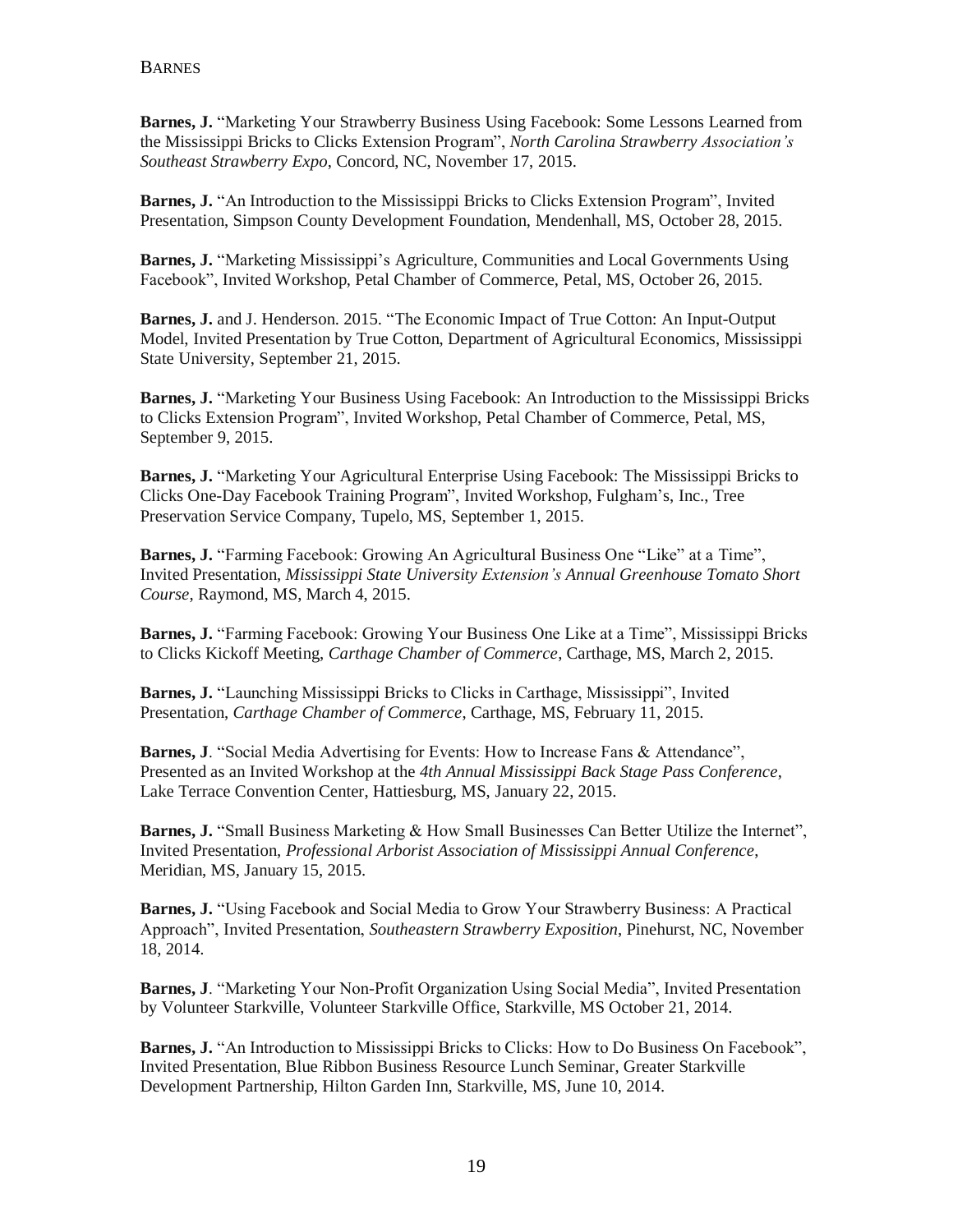**Barnes, J.** "Internet Marketing Using Social Media: Some Insights from the Mississippi Bricks to Clicks Entrepreneurship Extension Program", Strawberry Short Course, Choctaw, MS, May 13- 14, 2014.

**Barnes, J**. "Using Facebook to Market Rural Tourism Events in Mississippi: The Woodville Case", Invited Presentation, Woodville/Wilkinson County Chamber of Commerce Board Meeting, Woodville, MS, April 7, 2014.

**Barnes, J.** "An Introduction to Social Media and Social Commerce", Invited Presentation, *Christian Women's Job Corp,* Starkville, MS, March 6, 2014.

**Barnes, J.** and K. Coatney "Using Social Media to Grow Your Business: Evidence from Rural Mississippi", Invited Presentation, *24th Annual Greenhouse Tomato Short Course*, Raymond, MS, March 5, 2014.

**Barnes, J.** and K. Coatney "Using Facebook to Market Rural Tourism Events in Mississippi: The Woodville Case", Invited Presentation, *Miss-Lou Rural Tourism Annual Conference*, Marksville, LA, February 26, 2014.

**Barnes, J.** and K. Coatney **"**Using Facebook to Grow Rural Tourism Events in Mississippi: The Case of Woodville", Invited Presentation, *Mississippi Bricks to Clicks Extension Entrepreneurship Program Meeting*, Woodville, MS, February 17, 2014.

**Barnes, J**. "Social Media and Leadership: Some Lessons Learned from Business Leaders in the Rural South", Invited Workshop Presentation, *Joint Council of Extension Professionals 2014 Leadership Conference: "Empowering Leaders for the Next Century*", Memphis, TN, February 11-13, 2014.

**Barnes, J**. "Marketing Your Business Using Facebook: Lessons Learned from the Mississippi Bricks to Clicks Extension Entrepreneurship Program", Presented as an invited workshop at the *3rd Annual Mississippi Back Stage Pass Conference*, Hilton Garden Inn, Starkville, Mississippi, January 24, 2014.

**Barnes, J**. "An Introduction to the Mississippi Bricks to Clicks Extension Program", Presented as an invited workshop at the *Mississippi Agri-Tourism Annual Conference*, Philadelphia, MS, October 15, 2013.

**Barnes, J.** "e-First Impressions: Optimizing Your Website for Maximum Customer Satisfaction", Presented at the *Mississippi Conference on Business and Entrepreneur Development*, New Albany, MS, September 17-18, 2013.

**Barnes, J.** "Foundations of Facebook Economics: Local Government Strategies and Resources", Invited Breakout Session, *Mississippi Municipal League 82nd Annual Meeting*, Mississippi Gulf Coast Coliseum and Convention Center, Biloxi, MS, July 15, 2013.

**Barnes. J**., A. Myles, S. Davis, and B. Smith. "Foundations of Rural Economic Development: The CARES Model", Invited Breakout Session, *The Mississippi Chancellor Clerks Annual Convention, Tupelo, MS,* June 19, 2013.

**Barnes, J.** "Foundations of Board Leadership and Governance", Invited Workshop, *Gaining Ground Sustainability Institute of Mississippi*, Starkville, MS, June 17, 2013.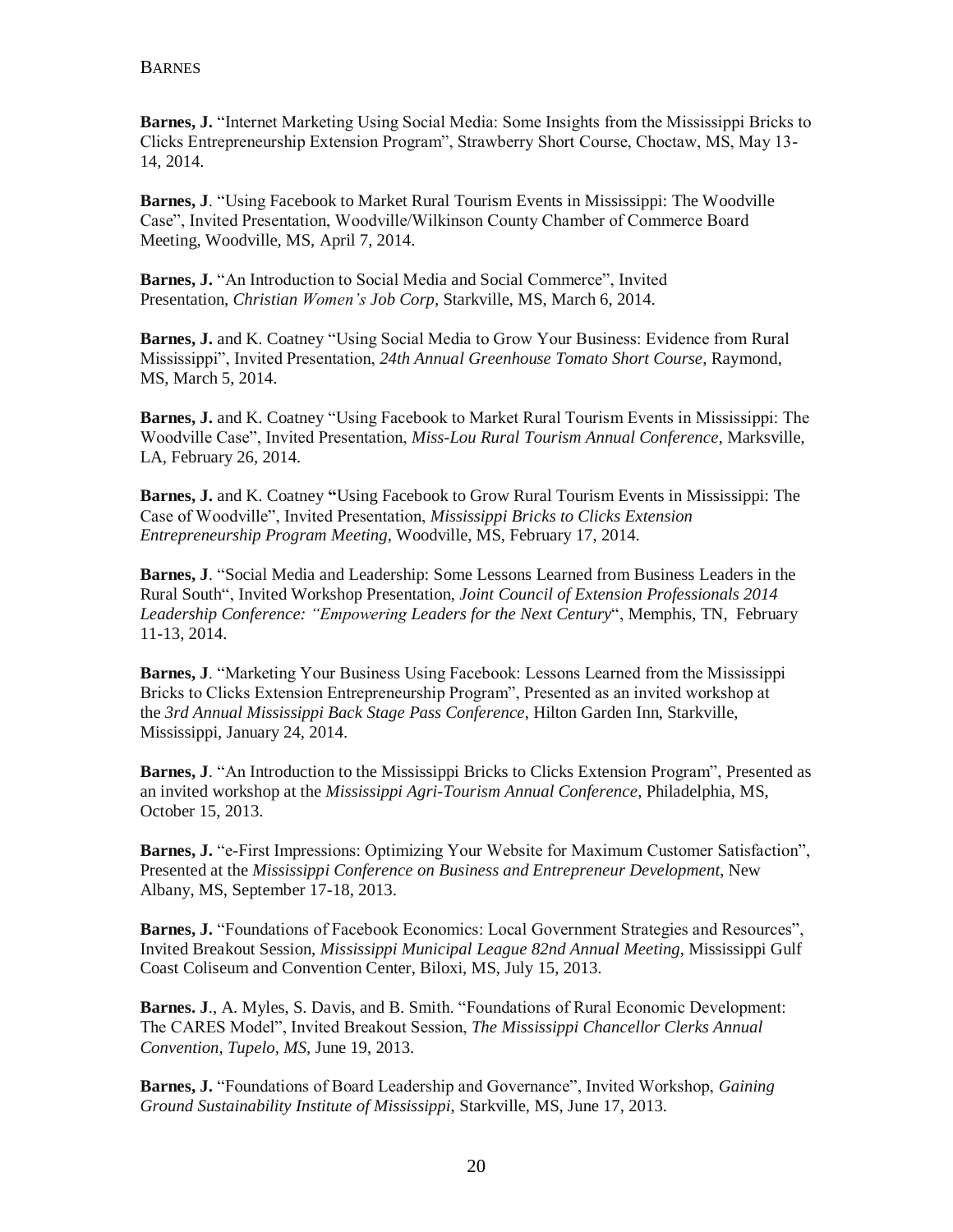**Barnes. J**., A. Myles, S. Davis, and B. Smith. "Foundations of Rural Economic Development: The CARES Model", Invited Breakout Session, *The Mississippi Association of Supervisors Annual Convention*, Biloxi, MS, June 19, 2013.

Welborn, R., A. Myles, B. Smith and **J. Barnes**. "Accelerating Jobs and Innovation Through Community and Economic Development in Rural Mississippi", *Tupelo Regional Cluster Meeting*, Ponotoc, MS, June 13, 2013.

**Barnes, J. and S. Davis.** "*Foundations of Economic Development: Team Decision Making*", Workshop Presented at the Mississippi Association of County Administrators and Comptrollers Spring Educational Workshop, Jackson, MS, April 10, 2013.

**Barnes, J.** "*Mississippi Bricks to Clicks: A Practical Approach to Economic Development Using Facebook Economics 101*", I3 Innovation Conference, Mississippi State University, Starkville, MS, April 5, 2013.

### **REGIONAL, STATE & NATIONAL EXTENSION IN-SERVICE TRAININGS**

**Barnes, J.** "Mississippi Bricks to Clicks: Marketing Mississippi's Agriculture, Communities and Local Government Using Facebook", In-Service Training, Mississippi State University Extension, Bost Rm. 409, **January 15, 2016.**

**Barnes, J.** "Mississippi Bricks to Clicks: Marketing Mississippi's Agriculture, Communities and Local Government Using Facebook", In-Service Training, Mississippi State University Extension, Central Research and Extension Center, Raymond, MS, January 13, 2016.

**Barnes, J.** "Mississippi Bricks to Clicks: Marketing Mississippi's Agriculture, Communities and Local Government Using Facebook", In-Service Training, Mississippi State University Extension, Delta Research and Extension Center, Stoneville, MS, January 8, 2016.

**Barnes, J.** "Mississippi Bricks to Clicks: Marketing Mississippi's Agriculture, Communities and Local Government Using Facebook", In-Service Training, Mississippi State University Extension, North Mississippi Research and Extension Center, Verona, MS, January 5, 2016.

**Barnes, J.** "Facebook Training: Building, Optimizing Performance, and Advertising on Facebook", Invited Workshop, The Power of Business Initiative [\(Link\)](mailto:http://powerofbusiness.net/about-us/) – A Multi-State Land Grant University Initiative Led by Nebraska Extension, North Dakota State University, University of Vermont, Cornell University and Mississippi State University Extension", Online Training Delivered Using Google+, December 16, 2015.

**Barnes, J.** "Facebook Training: Building, Optimizing Performance, and Advertising on Facebook", Invited Workshop, The Power of Business Initiative [\(Link\)](mailto:http://powerofbusiness.net/about-us/) – A Multi-State Land Grant University Initiative Led by Nebraska Extension, North Dakota State University, University of Vermont, Cornell University and Mississippi State University Extension", Online Training Delivered Using Google+, December 9, 2015.

**Barnes, J.** "Facebook Training: Building, Optimizing Performance, and Advertising on Facebook", Invited Workshop, The Power of Business Initiative [\(Link\)](mailto:http://powerofbusiness.net/about-us/) – A Multi-State Land Grant University Initiative Led by Nebraska Extension, North Dakota State University,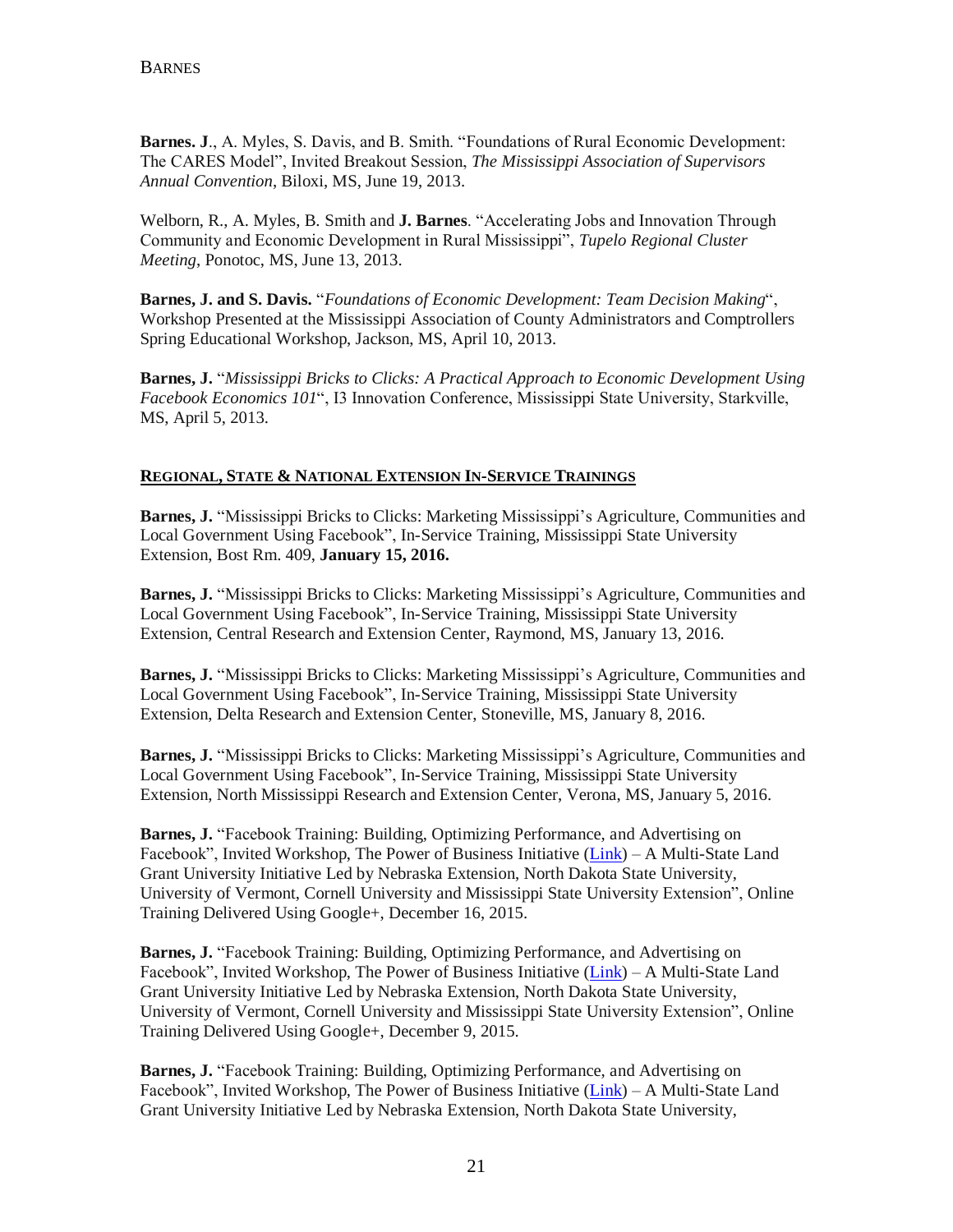University of Vermont, Cornell University and Mississippi State University Extension", Online Training Delivered Using Google+, December 2, 2015.

**Barnes, J.** "Facebook Training: Building, Optimizing Performance, and Advertising on Facebook", Invited Workshop, The Power of Business Initiative [\(Link\)](mailto:http://powerofbusiness.net/about-us/) – A Multi-State Land Grant University Initiative Led by Nebraska Extension, North Dakota State University, University of Vermont, Cornell University and Mississippi State University Extension", Online Training Delivered Using Google+, November 25, 2015.

**Barnes, J.** "Facebook Training: Building, Optimizing Performance, and Advertising on Facebook", Invited Workshop, The Power of Business Initiative [\(Link\)](mailto:http://powerofbusiness.net/about-us/) – A Multi-State Land Grant University Initiative Led by Nebraska Extension, North Dakota State University, University of Vermont, Cornell University and Mississippi State University Extension", Online Training Delivered Using Google+, November 18, 2015.

**Barnes, J.** "Facebook Training: Building, Optimizing Performance, and Advertising on Facebook", Invited Workshop, The Power of Business Initiative [\(Link\)](mailto:http://powerofbusiness.net/about-us/) – A Multi-State Land Grant University Initiative Led by Nebraska Extension, North Dakota State University, University of Vermont, Cornell University and Mississippi State University Extension", Online Training Delivered Using Google+, November 11, 2015.

**Barnes, J.** "Facebook Training: Building, Optimizing Performance, and Advertising on Facebook", Invited Workshop, The Power of Business Initiative [\(Link\)](mailto:http://powerofbusiness.net/about-us/) – A Multi-State Land Grant University Initiative Led by Nebraska Extension, North Dakota State University, University of Vermont, Cornell University and Mississippi State University Extension", Online Training Delivered Using Google+, November 4, 2015.

**Barnes, J.** "Facebook Training: Building, Optimizing Performance, and Advertising on Facebook", Invited Workshop, The Power of Business Initiative [\(Link\)](mailto:http://powerofbusiness.net/about-us/) – A Multi-State Land Grant University Initiative Led by Nebraska Extension, North Dakota State University, University of Vermont, Cornell University and Mississippi State University Extension", Online Training Delivered Using Google+, October 28, 2015.

**Barnes, J.** "Facebook Training: Building, Optimizing Performance, and Advertising on Facebook", Invited Workshop, The Power of Business Initiative [\(Link\)](mailto:http://powerofbusiness.net/about-us/) – A Multi-State Land Grant University Initiative Led by Nebraska Extension, North Dakota State University, University of Vermont, Cornell University and Mississippi State University Extension", Online Training Delivered Using Google+, October 21, 2015.

**Barnes, J.** "Facebook Training: Building, Optimizing Performance, and Advertising on Facebook", Invited Workshop, The Power of Business Initiative [\(Link\)](mailto:http://powerofbusiness.net/about-us/) – A Multi-State Land Grant University Initiative Led by Nebraska Extension, North Dakota State University, University of Vermont, Cornell University and Mississippi State University Extension", Online Training Delivered Using Google+, October 14, 2015.

**Barnes, J.** "Facebook Training: Building, Optimizing Performance, and Advertising on Facebook", Invited Workshop, The Power of Business Initiative [\(Link\)](mailto:http://powerofbusiness.net/about-us/) – A Multi-State Land Grant University Initiative Led by Nebraska Extension, North Dakota State University, University of Vermont, Cornell University and Mississippi State University Extension", Online Training Delivered Using Google+, October 7, 2015.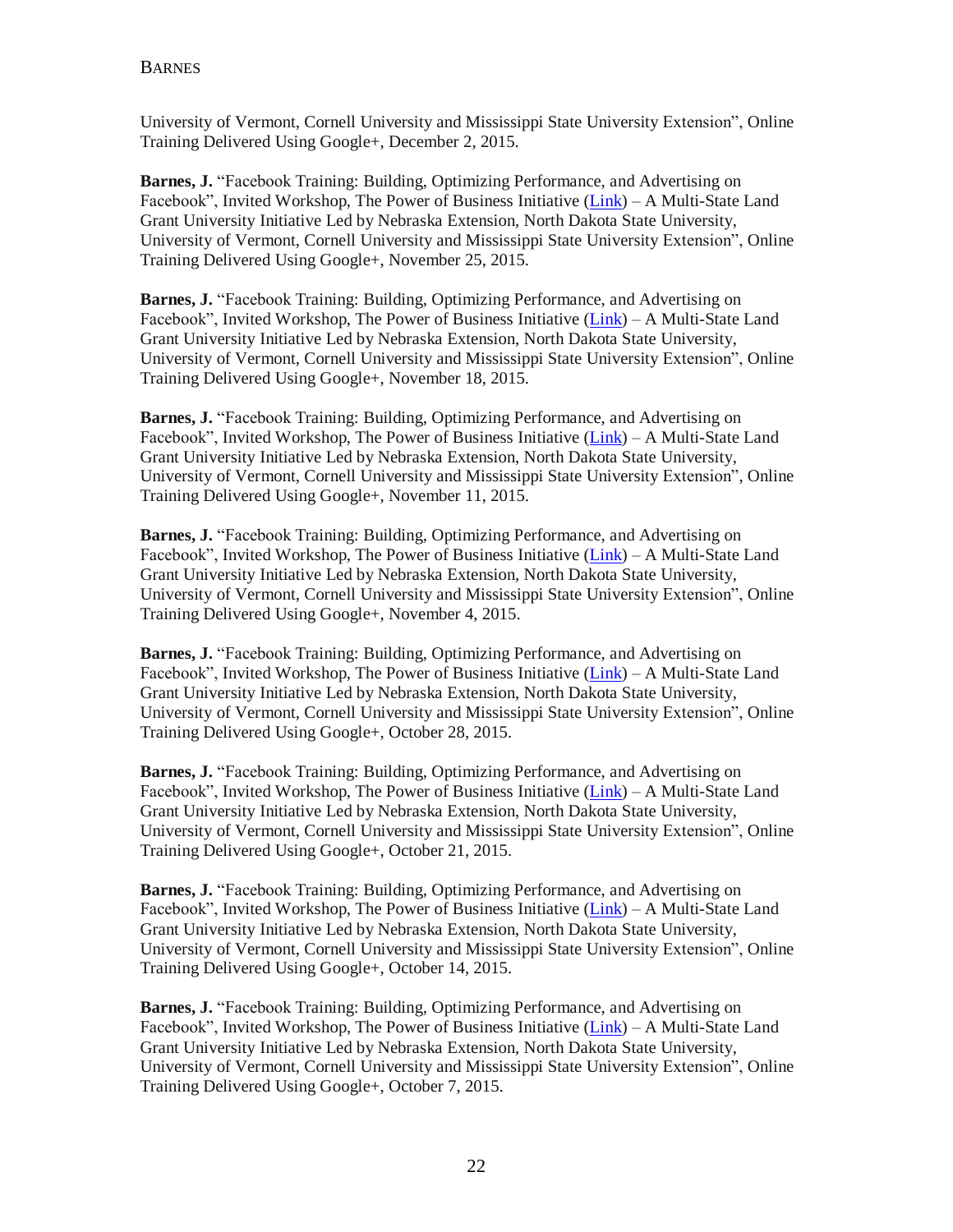**Barnes, J.** "Facebook Training: Building, Optimizing Performance, and Advertising on Facebook", Invited Workshop, The Power of Business Initiative [\(Link\)](mailto:http://powerofbusiness.net/about-us/) – A Multi-State Land Grant University Initiative Led by Nebraska Extension, North Dakota State University, University of Vermont, Cornell University and Mississippi State University Extension", Online Training Delivered Using Google+, September 30, 2015.

**Barnes, J.** "Facebook Training: Building, Optimizing Performance, and Advertising on Facebook", Invited Workshop, The Power of Business Initiative [\(Link\)](mailto:http://powerofbusiness.net/about-us/) – A Multi-State Land Grant University Initiative Led by Nebraska Extension, North Dakota State University, University of Vermont, Cornell University and Mississippi State University Extension", Online Training Delivered Using Google+, September 23, 2015.

**Barnes, J.** "Facebook Training: Building, Optimizing Performance, and Advertising on Facebook", Invited Workshop, The Power of Business Initiative [\(Link\)](mailto:http://powerofbusiness.net/about-us/) – A Multi-State Land Grant University Initiative Led by Nebraska Extension, North Dakota State University, University of Vermont, Cornell University and Mississippi State University Extension", Online Training Delivered Using Google+, September 16, 2015.

**Barnes, J.** "Facebook Training: Building, Optimizing Performance, and Advertising on Facebook", Invited Workshop, The Power of Business Initiative [\(Link\)](mailto:http://powerofbusiness.net/about-us/) – A Multi-State Land Grant University Initiative Led by Nebraska Extension, North Dakota State University, University of Vermont, Cornell University and Mississippi State University Extension", Online Training Delivered Using Google+, September 8, 2015.

**Barnes, J.** "Facebook Training: Building, Optimizing Performance, and Advertising on Facebook", Invited Workshop, The Power of Business Initiative [\(Link\)](mailto:http://powerofbusiness.net/about-us/) – A Multi-State Land Grant University Initiative Led by Nebraska Extension, North Dakota State University, University of Vermont, Cornell University and Mississippi State University Extension", Online Training Delivered Using Google+, September 2, 2015.

**Barnes, J.** "Facebook Training: Building, Optimizing Performance, and Advertising on Facebook", Invited Workshop, The Power of Business Initiative [\(Link\)](mailto:http://powerofbusiness.net/about-us/) – A Multi-State Land Grant University Initiative Led by Nebraska Extension, North Dakota State University, University of Vermont, Cornell University and Mississippi State University Extension", Online Training Delivered Using Google+, August 30, 2015.

**Barnes, J.** "Facebook Training: Building, Optimizing Performance, and Advertising on Facebook", Invited Workshop, The Power of Business Initiative [\(Link\)](mailto:http://powerofbusiness.net/about-us/) – A Multi-State Land Grant University Initiative Led by Nebraska Extension, North Dakota State University, University of Vermont, Cornell University and Mississippi State University Extension", Online Training Delivered Using Google+, August 23, 2015.

**Barnes, J.** "Facebook Training: Building, Optimizing Performance, and Advertising on Facebook", Invited Workshop, The Power of Business Initiative [\(Link\)](mailto:http://powerofbusiness.net/about-us/) – A Multi-State Land Grant University Initiative Led by Nebraska Extension, North Dakota State University, University of Vermont, Cornell University and Mississippi State University Extension", Online Training Delivered Using Google+, August 16, 2015.

**Barnes, J.** "Facebook Training: Building, Optimizing Performance, and Advertising on Facebook", Invited Workshop, The Power of Business Initiative [\(Link\)](mailto:http://powerofbusiness.net/about-us/) – A Multi-State Land Grant University Initiative Led by Nebraska Extension, North Dakota State University,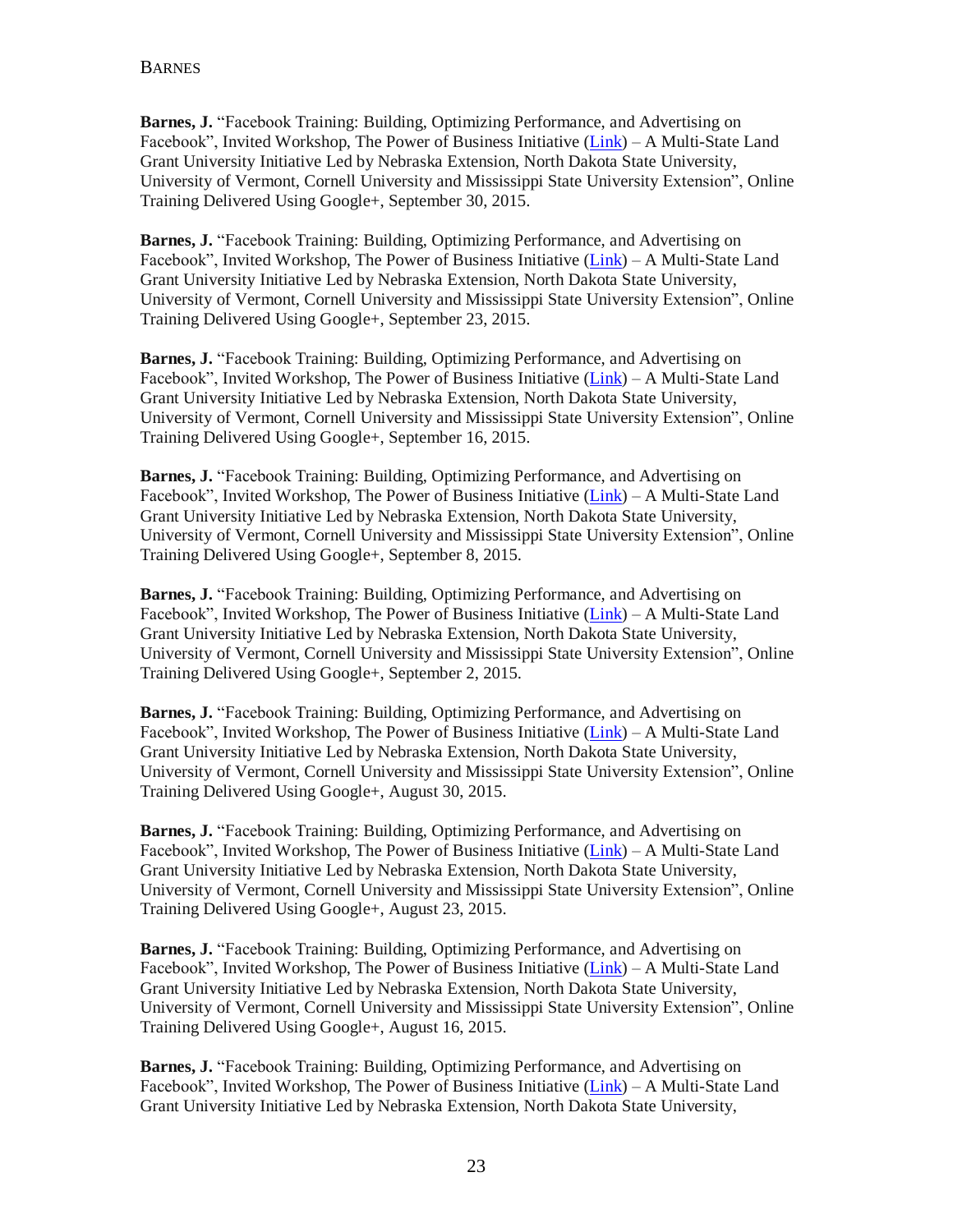University of Vermont, Cornell University and Mississippi State University Extension", Online Training Delivered Using Google+, August 9, 2015.

**Barnes, J.** "Facebook Training: Building, Optimizing Performance, and Advertising on Facebook", Invited Workshop, The Power of Business Initiative [\(Link\)](mailto:http://powerofbusiness.net/about-us/) – A Multi-State Land Grant University Initiative Led by Nebraska Extension, North Dakota State University, University of Vermont, Cornell University and Mississippi State University Extension", Online Training Delivered Using Google+, August 2, 2015.

**Barnes, J.** "Facebook Training: Building, Optimizing Performance, and Advertising on Facebook", Invited Workshop, The Power of Business Initiative [\(Link\)](mailto:http://powerofbusiness.net/about-us/) – A Multi-State Land Grant University Initiative Led by Nebraska Extension, North Dakota State University, University of Vermont, Cornell University and Mississippi State University Extension", Online Training Delivered Using Google+, July 29, 2015.

**Barnes, J.** "Facebook Training: Building, Optimizing Performance, and Advertising on Facebook", Invited Workshop, The Power of Business Initiative [\(Link\)](mailto:http://powerofbusiness.net/about-us/) – A Multi-State Land Grant University Initiative Led by Nebraska Extension, North Dakota State University, University of Vermont, Cornell University and Mississippi State University Extension", Online Training Delivered Using Google+, July 22, 2015.

**Barnes, J.** "Facebook Training: Building, Optimizing Performance, and Advertising on Facebook", Invited Workshop, The Power of Business Initiative [\(Link\)](mailto:http://powerofbusiness.net/about-us/) – A Multi-State Land Grant University Initiative Led by Nebraska Extension, North Dakota State University, University of Vermont, Cornell University and Mississippi State University Extension", Online Training Delivered Using Google+, July 15, 2015.

**Barnes, J.** "Facebook Training: Building, Optimizing Performance, and Advertising on Facebook", Invited Workshop, The Power of Business Initiative [\(Link\)](mailto:http://powerofbusiness.net/about-us/) – A Multi-State Land Grant University Initiative Led by Nebraska Extension, North Dakota State University, University of Vermont, Cornell University and Mississippi State University Extension", Online Training Delivered Using Google+, July 8, 2015.

**Barnes, J.** "Facebook Training: Building, Optimizing Performance, and Advertising on Facebook", Invited Workshop, The Power of Business Initiative [\(Link\)](mailto:http://powerofbusiness.net/about-us/) – A Multi-State Land Grant University Initiative Led by Nebraska Extension, North Dakota State University, University of Vermont, Cornell University and Mississippi State University Extension", Online Training Delivered Using Google+, July 1, 2015.

**Barnes, J.** "Facebook Training: Building, Optimizing Performance, and Advertising on Facebook", Invited Workshop, The Power of Business Initiative [\(Link\)](mailto:http://powerofbusiness.net/about-us/) – A Multi-State Land Grant University Initiative Led by Nebraska Extension, North Dakota State University, University of Vermont, Cornell University and Mississippi State University Extension", Online Training Delivered Using Google+, June 24, 2015.

**Barnes, J.** "Facebook Training: Building, Optimizing Performance, and Advertising on Facebook", Invited Workshop, The Power of Business Initiative [\(Link\)](mailto:http://powerofbusiness.net/about-us/) – A Multi-State Land Grant University Initiative Led by Nebraska Extension, North Dakota State University, University of Vermont, Cornell University and Mississippi State University Extension", Online Training Delivered Using Google+, June 17, 2015.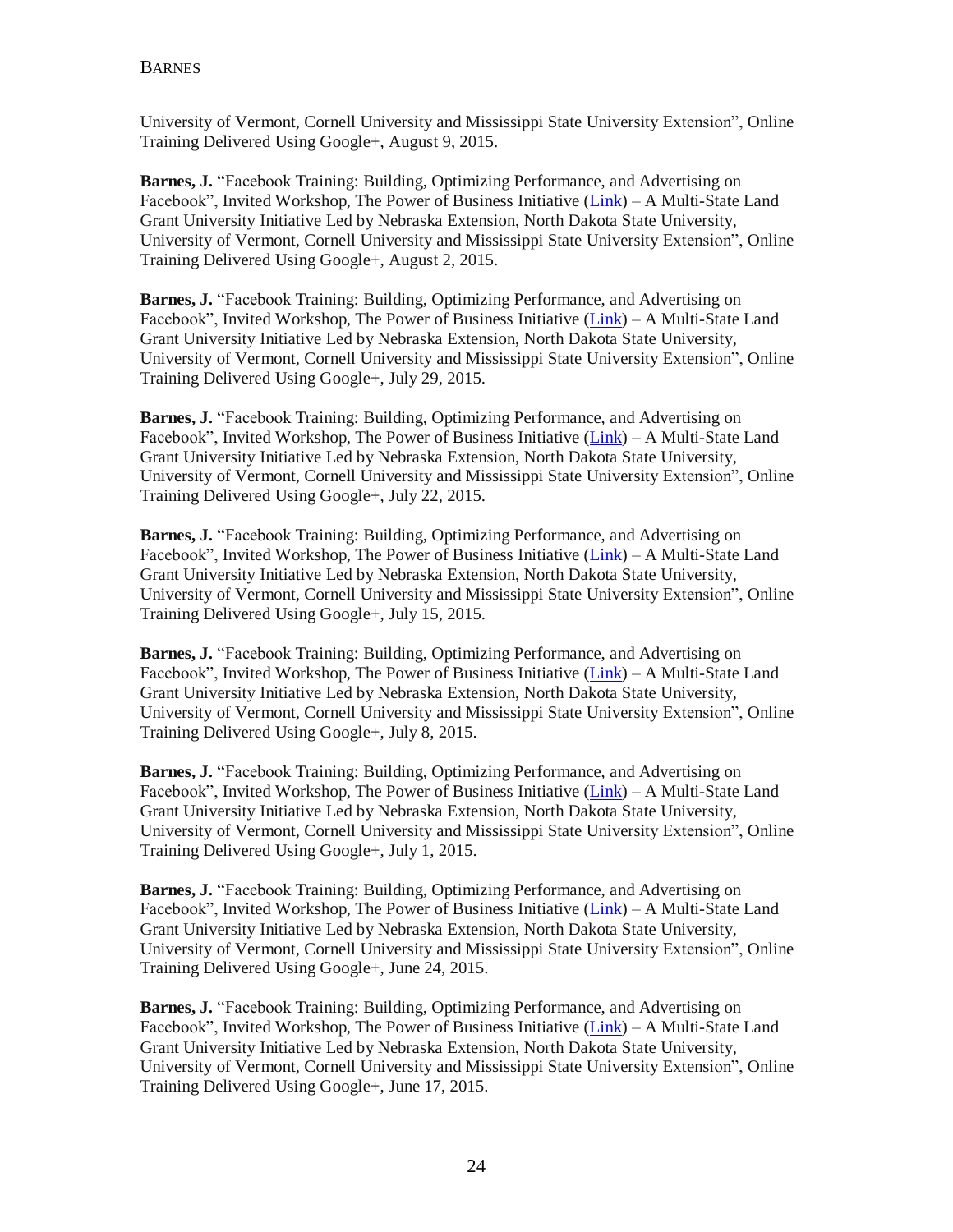**Barnes, J.** "Facebook Training: Building, Optimizing Performance, and Advertising on Facebook", Invited Workshop, The Power of Business Initiative [\(Link\)](mailto:http://powerofbusiness.net/about-us/) – A Multi-State Land Grant University Initiative Led by Nebraska Extension, North Dakota State University, University of Vermont, Cornell University and Mississippi State University Extension", Online Training Delivered Using Google+, June 10, 2015.

**Barnes, J.** "Facebook Training: Building, Optimizing Performance, and Advertising on Facebook", Invited Workshop, The Power of Business Initiative [\(Link\)](mailto:http://powerofbusiness.net/about-us/) – A Multi-State Land Grant University Initiative Led by Nebraska Extension, North Dakota State University, University of Vermont, Cornell University and Mississippi State University Extension", Online Training Delivered Using Google+, June 3, 2015.

**Barnes, J.** "Facebook Training: Building, Optimizing Performance, and Advertising on Facebook", Invited Workshop, The Power of Business Initiative [\(Link\)](mailto:http://powerofbusiness.net/about-us/) – A Multi-State Land Grant University Initiative Led by Nebraska Extension, North Dakota State University, University of Vermont, Cornell University and Mississippi State University Extension", Online Training Delivered Using Google+, May 27, 2015.

**Barnes, J.** "Facebook Training: Building, Optimizing Performance, and Advertising on Facebook", Invited Workshop, The Power of Business Initiative [\(Link\)](mailto:http://powerofbusiness.net/about-us/) – A Multi-State Land Grant University Initiative Led by Nebraska Extension, North Dakota State University, University of Vermont, Cornell University and Mississippi State University Extension", Online Training Delivered Using Google+, May 20, 2015.

**Barnes, J.** "Facebook Training: Building, Optimizing Performance, and Advertising on Facebook", Invited Workshop, The Power of Business Initiative [\(Link\)](mailto:http://powerofbusiness.net/about-us/) – A Multi-State Land Grant University Initiative Led by Nebraska Extension, North Dakota State University, University of Vermont, Cornell University and Mississippi State University Extension", Online Training Delivered Using Google+, May 13, 2015.

**Barnes, J.** and C. McDavid "Mississippi Bricks to Clicks: Module 5 – "Learning How to Use Paid Advertisements within Facebook to Market Your Business: An Interactive One-on-One Session with Local Business Owners", Brookhaven Chamber of Commerce, Brookhaven, MS, October 20, 2014.

**Barnes, J.** and C. McDavid "Mississippi Bricks to Clicks: Module 3 & 4 – Mississippi Bricks to Clicks: "Marketing Your Facebook Page Using Organic and Paid Advertising Strategies", Brookhaven Chamber of Commerce, Brookhaven, MS, September 22, 2014.

**Barnes, J.** and C. McDavid "Mississippi Bricks to Clicks: Module 1 & 2 – Mississippi Bricks to Clicks: "Marketing Your Facebook Page Using Organic and Paid Advertising Strategies", Brookhaven Chamber of Commerce, Brookhaven, MS, September 8, 2014.

**Barnes, J.** "An Introduction to Mississippi Bricks to Clicks, MSU Extension Lunch Bites, Bost Extension Center, Mississippi State, MS, May 22, 2014.

**Barnes, J.** "The Economics and Management of Social Media", Presented to the Department of Agricultural Economics Club, Department of Agricultural Economics, Mississippi State University, Starkville, MS, October 14, 2013.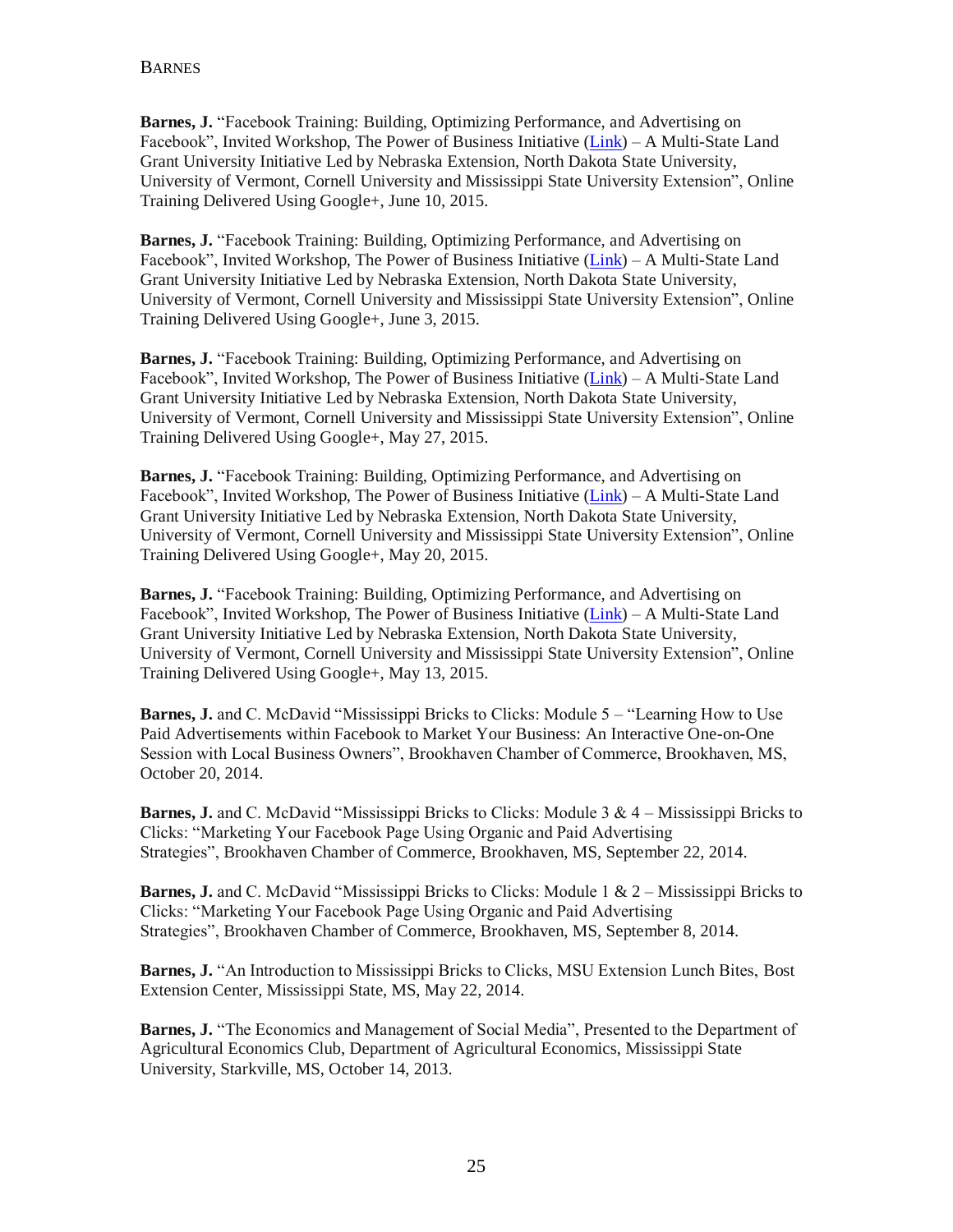**Barnes, J.** "The Economics and Management of Social Media", Presented to the National Agri-Marketing Association Chapter, Department of Agricultural Economics, Mississippi State University, Starkville, MS, October 8, 2013.

**Barnes, J.** "Mississippi Bricks to Clicks: An Entrepreneurship Education Program for Small Businesses", Presented at the Department of Agricultural Economics, Mississippi State University, Starkville, MS, September 6, 2013.

**Barnes, J.** "Mississippi Bricks to Clicks: An Overview of the Pilot Program in Woodville, MS, *Presented at the e-Commerce Extension Initiative Meeting*, 205 Bost Extension, Mississippi State University, July 11, 2013.

### **EXTENSION CURRICULA: BRICKS TO CLICKS**

**Barnes, J.** "Facebook Training: How to Use Facebook to Grow Your Agribusiness", MS Department of Agriculture & Oktibbeha County Co-op Workshop, Lloyd-Ricks-Watson Rm. 1, *Department of Agricultural Economics, Mississippi State University*, Starkville, MS, February 3, 2015.

**Barnes, J.** "Facebook Training: How to Use Facebook to Grow Your Agribusiness", MS Department of Agriculture & Oktibbeha County Co-op Workshop, Lloyd-Ricks-Watson Rm. 1, *Department of Agricultural Economics, Mississippi State University*, Starkville, MS, January 27, 2016.

**Barnes, J.** "Facebook Training: How to Use Facebook to Grow Your Agribusiness", MS Department of Agriculture & Oktibbeha County Co-op Workshop, Lloyd-Ricks-Watson Rm. 1, *Department of Agricultural Economics, Mississippi State University*, Starkville, MS, January 20, 2016.

**Barnes, J.** "Facebook Training: How to Use Facebook to Grow Your Agribusiness", MS Department of Agriculture & Oktibbeha County Co-op Workshop, Lloyd-Ricks-Watson Rm. 1, *Department of Agricultural Economics, Mississippi State University*, Starkville, MS, January 13, 2016.

**Barnes, J.** "Facebook Training: How to Use Facebook to Grow Your Agribusiness", MS Department of Agriculture & Oktibbeha County Co-op Workshop, Lloyd-Ricks-Watson Rm. 1, *Department of Agricultural Economics, Mississippi State University*, Starkville, MS, January 6, 2016.

**Barnes, J.** "Facebook Training: How to Use Facebook to Grow Your Agribusiness", MS Department of Agriculture & Oktibbeha County Co-op Workshop, Lloyd-Ricks-Watson Rm. 1, *Department of Agricultural Economics, Mississippi State University*, Starkville, MS, December 16, 2015.

**Barnes, J.** "Facebook Training: How to Use Facebook to Grow Your Agribusiness", MS Department of Agriculture & Oktibbeha County Co-op Workshop, Lloyd-Ricks-Watson Rm. 1, *Department of Agricultural Economics, Mississippi State University*, Starkville, MS, December 9, 2015.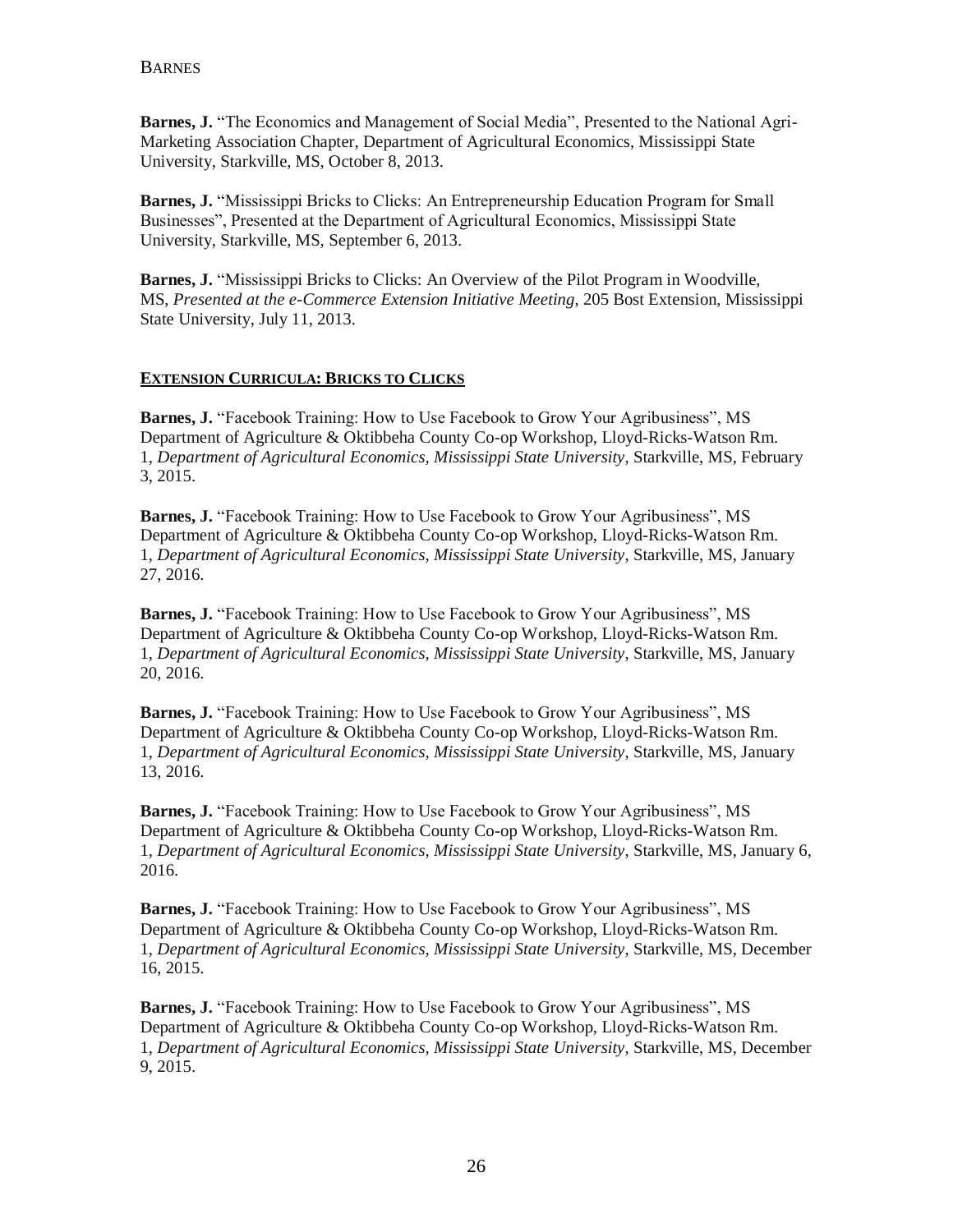**Barnes, J.** "Facebook Training: How to Use Facebook to Grow Your Agribusiness", MS Department of Agriculture & Oktibbeha County Co-op Workshop, Lloyd-Ricks-Watson Rm. 1, *Department of Agricultural Economics, Mississippi State University*, Starkville, MS, December 2, 2015.

**Barnes, J.** "Facebook Training: How to Use Facebook to Grow Your Agribusiness", MS Department of Agriculture & Oktibbeha County Co-op Workshop, Lloyd-Ricks-Watson Rm. 1, *Department of Agricultural Economics, Mississippi State University*, Starkville, MS, November 18, 2015.

**Barnes, J.** "Facebook Training: How to Use Facebook to Grow Your Agribusiness", MS Department of Agriculture & Oktibbeha County Co-op Workshop, Lloyd-Ricks-Watson Rm. 1, *Department of Agricultural Economics, Mississippi State University*, Starkville, MS, November 11, 2015.

**Barnes, J.** "Facebook Training: How to Use Facebook to Grow Your Agribusiness", MS Department of Agriculture & Oktibbeha County Co-op Workshop, Lloyd-Ricks-Watson Rm. 1, *Department of Agricultural Economics, Mississippi State University*, Starkville, MS, November 4, 2015.

**Barnes, J.** "Facebook Training: How to Use Facebook to Grow Your Agribusiness", MS Department of Agriculture & Oktibbeha County Co-op Workshop, Lloyd-Ricks-Watson Rm. 1, *Department of Agricultural Economics, Mississippi State University*, Starkville, MS, October 28, 2015.

**Barnes, J.** "Facebook Training: How to Use Facebook to Grow Your Agribusiness", MS Department of Agriculture & Oktibbeha County Co-op Workshop, Lloyd-Ricks-Watson Rm. 1, *Department of Agricultural Economics, Mississippi State University*, Starkville, MS, October 21, 2015.

**Barnes, J.** "Facebook Training: How to Use Facebook to Grow Your Agribusiness", MS Department of Agriculture & Oktibbeha County Co-op Workshop, Lloyd-Ricks-Watson Rm. 1, *Department of Agricultural Economics, Mississippi State University*, Starkville, MS, October 14, 2015.

**Barnes, J.** "Facebook Training: How to Use Facebook to Grow Your Agribusiness", MS Department of Agriculture & Oktibbeha County Co-op Workshop, Lloyd-Ricks-Watson Rm. 1, *Department of Agricultural Economics, Mississippi State University*, Starkville, MS, October 7, 2015.

**Barnes, J.** "Facebook Training: How to Use Facebook to Grow Your Agribusiness", MS Department of Agriculture & Oktibbeha County Co-op Workshop, Lloyd-Ricks-Watson Rm. 1, *Department of Agricultural Economics, Mississippi State University*, Starkville, MS, September 30, 2015.

**Barnes, J.** "Facebook Training: How to Use Facebook to Grow Your Agribusiness", MS Department of Agriculture & Oktibbeha County Co-op Workshop, Lloyd-Ricks-Watson Rm. 1, *Department of Agricultural Economics, Mississippi State University*, Starkville, MS, September 23, 2015.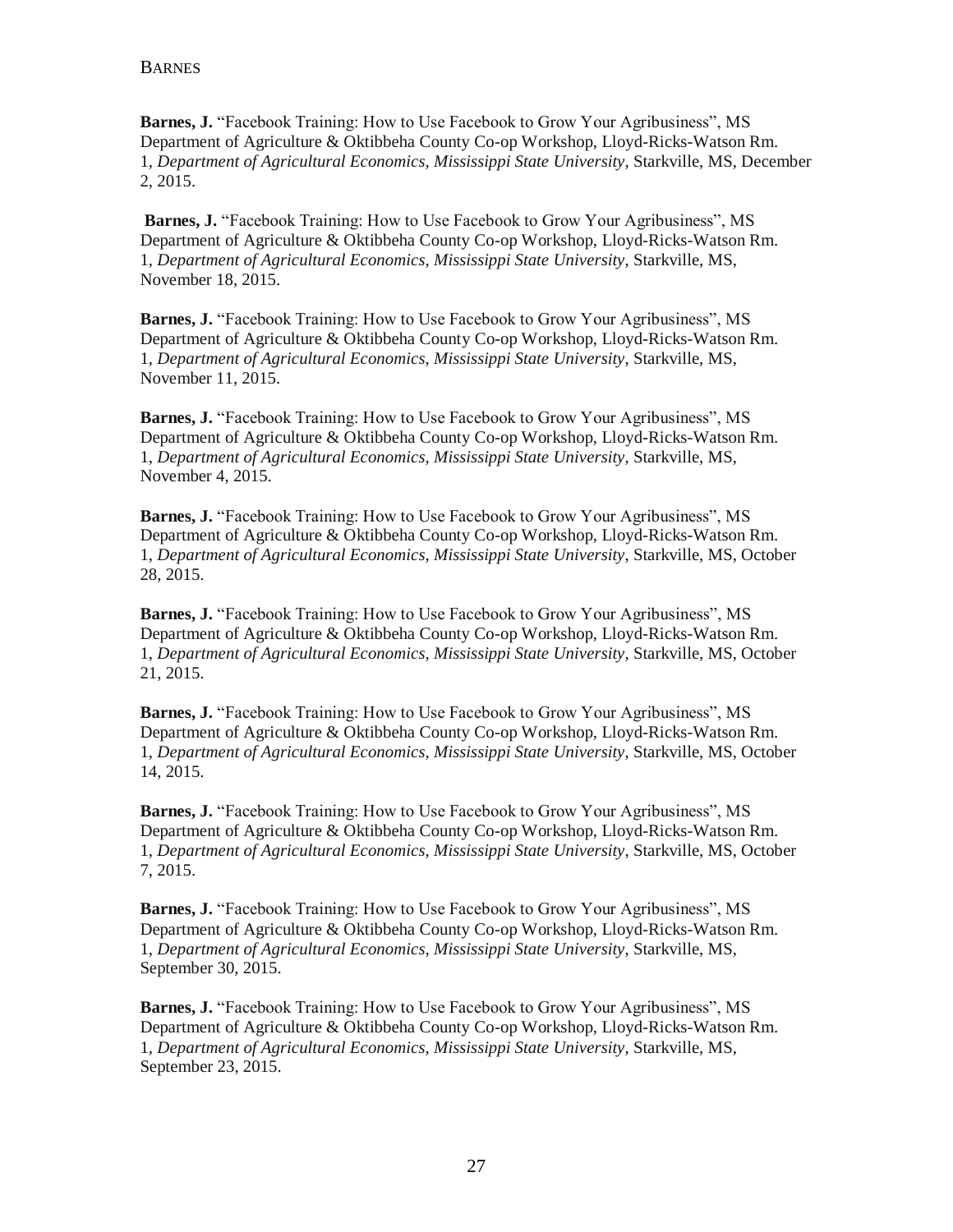**Barnes, J.** "Marketing Your Agricultural Cooperative Using Social Media: The Basics", Invited Presentation, KLC Enterprise & Associates, LLC, Hattiesburg, MS, September 17, 2015.

**Barnes, J.** "Facebook Training: How to Use Facebook to Grow Your Agribusiness", MS Department of Agriculture & Oktibbeha County Co-op Workshop, Lloyd-Ricks-Watson Rm. 1, *Department of Agricultural Economics, Mississippi State University*, Starkville, MS, September 16, 2015.

**Barnes, J.** "Marketing Your Business Using Facebook: An Introduction to the Mississippi Bricks to Clicks Extension Program", Invited Workshop, Petal Chamber of Commerce, Petal, MS, September 9, 2015.

**Barnes, J.** "Marketing Your Agricultural Enterprise Using Facebook: The Mississippi Bricks to Clicks One-Day Facebook Training Program", Invited Workshop, Fulgham's, Inc., Tree Preservation Service Company, Tupelo, MS, September 1, 2015.

**Barnes, J.** "Facebook Training: How to Use Facebook to Grow Your Agribusiness", MS Department of Agriculture & Oktibbeha County Co-op Workshop, Lloyd-Ricks-Watson Rm. 1, *Department of Agricultural Economics, Mississippi State University*, Starkville, MS, August 26, 2015.

**Barnes, J.** "Facebook Training: How to Use Facebook to Grow Your Agribusiness", MS Department of Agriculture & Oktibbeha County Co-op Workshop, Lloyd-Ricks-Watson Rm. 1, *Department of Agricultural Economics, Mississippi State University*, Starkville, MS, August 19, 2015.

**Barnes, J.** "Facebook Training: How to Use Facebook to Grow Your Agribusiness", MS Department of Agriculture & Oktibbeha County Co-op Workshop, Lloyd-Ricks-Watson Rm. 1, *Department of Agricultural Economics, Mississippi State University*, Starkville, MS, August 12, 2015.

**Barnes, J.** "Facebook Training: How to Use Facebook to Grow Your Agribusiness", MS Department of Agriculture & Oktibbeha County Co-op Workshop, Lloyd-Ricks-Watson Rm. 1, *Department of Agricultural Economics, Mississippi State University*, Starkville, MS, August 5, 2015.

**Barnes, J.** "Facebook Training: How to Use Facebook to Grow Your Agribusiness", MS Department of Agriculture & Oktibbeha County Co-op Workshop, Lloyd-Ricks-Watson Rm. 1, *Department of Agricultural Economics, Mississippi State University*, Starkville, MS, July 29, 2015.

**Barnes, J.** "Facebook Training: How to Use Facebook to Grow Your Agribusiness", MS Department of Agriculture & Oktibbeha County Co-op Workshop, Lloyd-Ricks-Watson Rm. 1, *Department of Agricultural Economics, Mississippi State University*, Starkville, MS, July 22, 2015.

**Barnes, J.** "Facebook Training: How to Use Facebook to Grow Your Agribusiness", MS Department of Agriculture & Oktibbeha County Co-op Workshop, Lloyd-Ricks-Watson Rm. 1, *Department of Agricultural Economics, Mississippi State University*, Starkville, MS, July 15, 2015.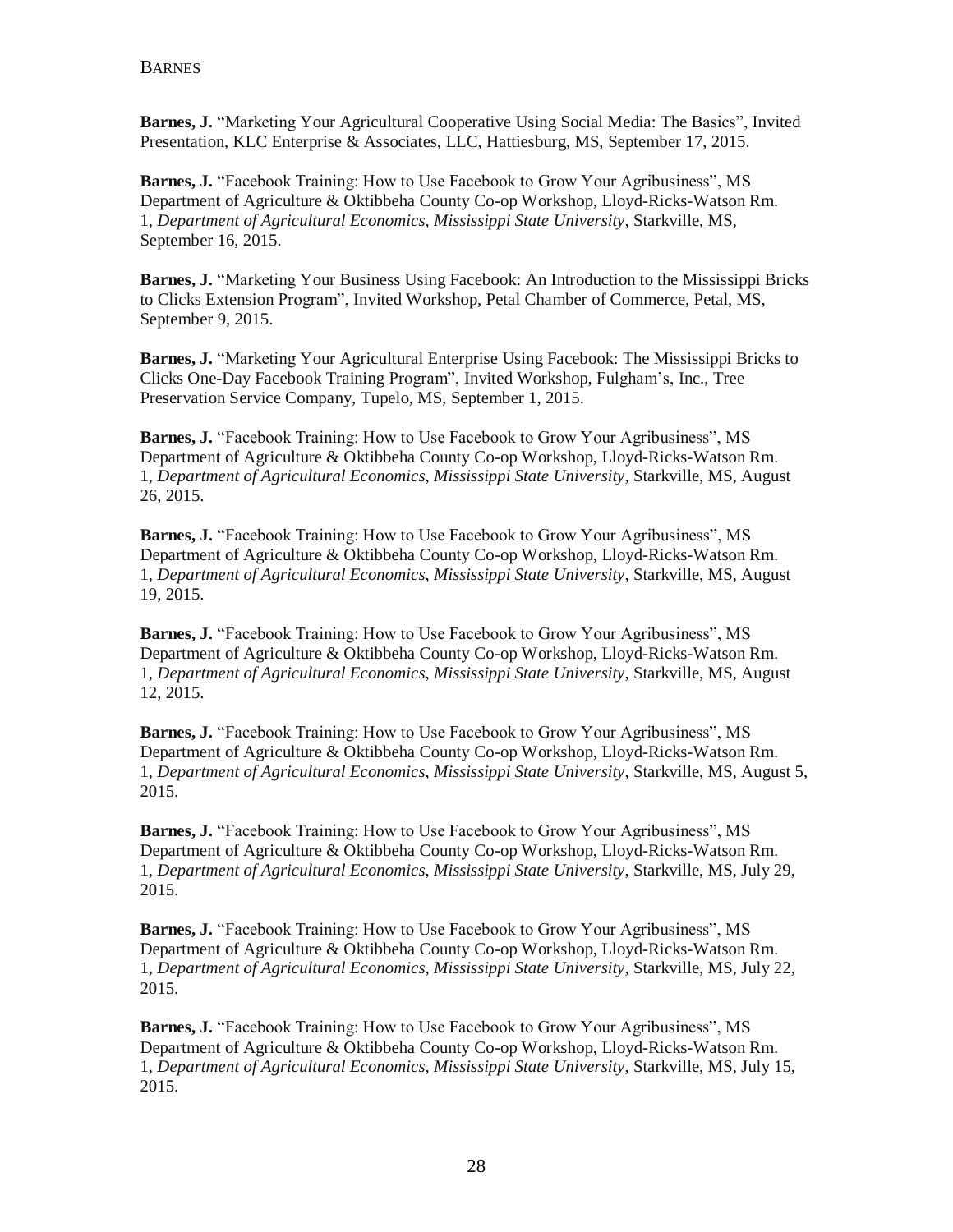**Barnes, J.** "Facebook Training: How to Use Facebook to Grow Your Agribusiness", MS Department of Agriculture & Oktibbeha County Co-op Workshop, Lloyd-Ricks-Watson Rm. 1, *Department of Agricultural Economics, Mississippi State University*, Starkville, MS, July 8, 2015.

**Barnes, J.** "Facebook Training: How to Use Facebook to Grow Your Agribusiness", MS Department of Agriculture & Oktibbeha County Co-op Workshop, Lloyd-Ricks-Watson Rm. 1, *Department of Agricultural Economics, Mississippi State University*, Starkville, MS, July 1, 2015.

**Barnes, J.** "Facebook Training: How to Use Facebook to Grow Your Agribusiness", MS Department of Agriculture & Oktibbeha County Co-op Workshop, Lloyd-Ricks-Watson Rm. 1, *Department of Agricultural Economics, Mississippi State University*, Starkville, MS, June 24, 2015.

**Barnes, J.** "Facebook Training: How to Use Facebook to Grow Your Agribusiness", MS Department of Agriculture & Oktibbeha County Co-op Workshop, Lloyd-Ricks-Watson Rm. 1, *Department of Agricultural Economics, Mississippi State University*, Starkville, MS, June 17, 2015.

**Barnes, J.** "Facebook Training: How to Use Facebook to Grow Your Agribusiness", MS Department of Agriculture & Oktibbeha County Co-op Workshop, Lloyd-Ricks-Watson Rm. 1, *Department of Agricultural Economics, Mississippi State University*, Starkville, MS, June 10, 2015.

**Barnes, J.** "Facebook Training: How to Use Facebook to Grow Your Agribusiness", MS Department of Agriculture & Oktibbeha County Co-op Workshop, Lloyd-Ricks-Watson Rm. 1, *Department of Agricultural Economics, Mississippi State University*, Starkville, MS, June 3, 2015.

**Barnes, J.** "Facebook Training: How to Use Facebook to Grow Your Agribusiness", MS Department of Agriculture & Oktibbeha County Co-op Workshop, Lloyd-Ricks-Watson Rm. 1, *Department of Agricultural Economics, Mississippi State University*, Starkville, MS, May 27, 2015.

**Barnes, J.** "Facebook Training: How to Use Facebook to Grow Your Agribusiness", MS Department of Agriculture & Oktibbeha County Co-op Workshop, Lloyd-Ricks-Watson Rm. 1, *Department of Agricultural Economics, Mississippi State University*, Starkville, MS, May 20, 2015.

**Barnes, J.** "Facebook Training: How to Use Facebook to Grow Your Agribusiness", MS Department of Agriculture & Oktibbeha County Co-op Workshop, Lloyd-Ricks-Watson Rm. 1, *Department of Agricultural Economics, Mississippi State University*, Starkville, MS, May 13, 2015.

**Barnes, J.** "Facebook Training: How to Use Facebook to Grow Your Agribusiness", MS Department of Agriculture & Oktibbeha County Co-op Workshop, Lloyd-Ricks-Watson Rm. 1, *Department of Agricultural Economics, Mississippi State University*, Starkville, MS, May 6, 2015.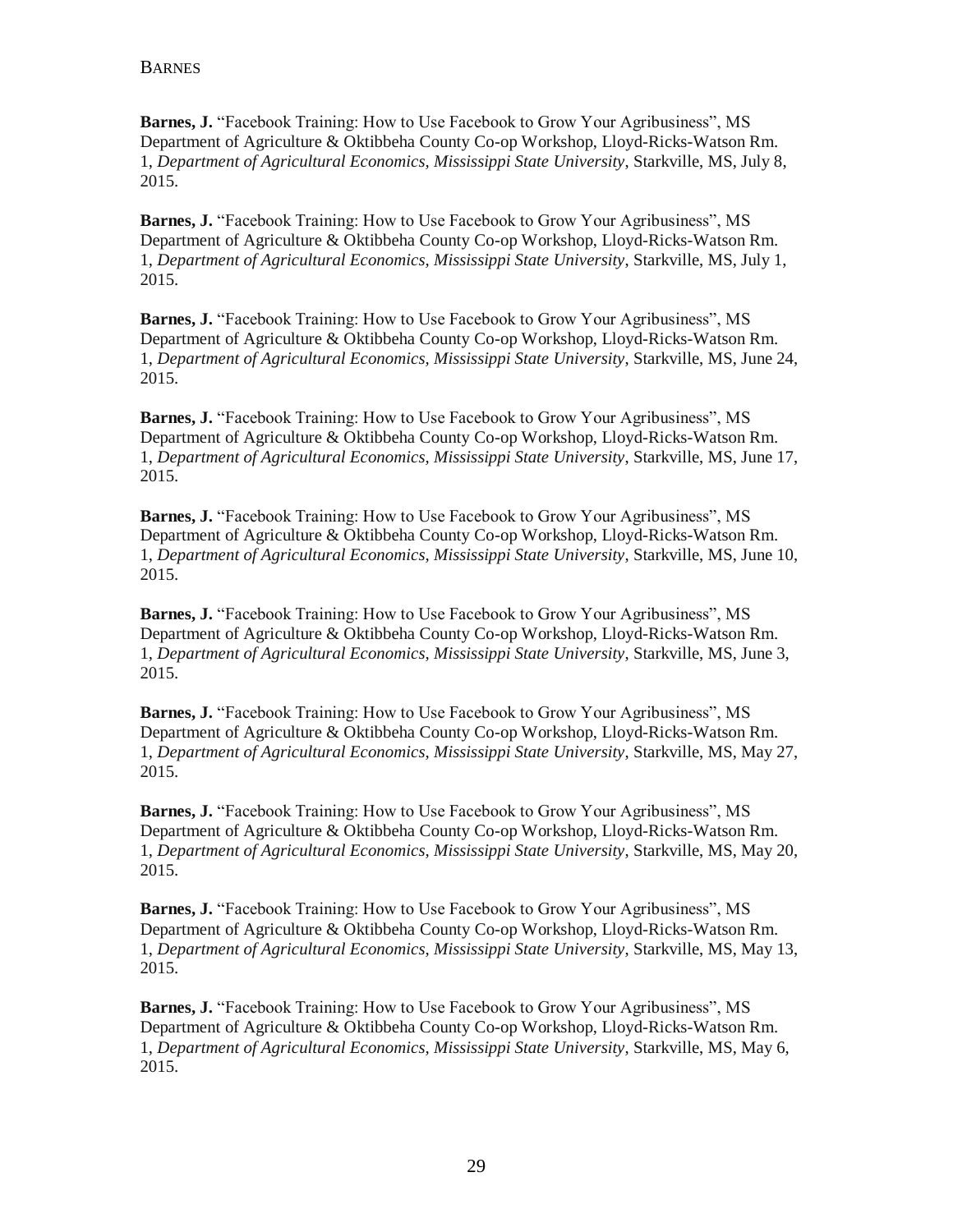**Barnes, J.** "Facebook Training: How to Use Facebook to Grow Your Agribusiness", MS Department of Agriculture & Oktibbeha County Co-op Workshop, Lloyd-Ricks-Watson Rm. 1, *Department of Agricultural Economics, Mississippi State University*, Starkville, MS, April 29, 2015.

**Barnes, J.** "Facebook Training: How to Use Facebook to Grow Your Agribusiness", Oktibbeha County Co-op Workshop, Lloyd-Ricks-Watson Rm. 1, *Department of Agricultural Economics, Mississippi State University*, Starkville, MS, April 22, 2015.

**Barnes, J.** "Facebook Training: How to Use Facebook to Grow Your Agribusiness", Oktibbeha County Co-op Workshop, Lloyd-Ricks-Watson Rm. 1, *Department of Agricultural Economics, Mississippi State University*, Starkville, MS, April 15, 2015.

**Barnes, J.** "Facebook Training: How to Use Facebook to Grow Your Agribusiness", Oktibbeha County Co-op Workshop, Lloyd-Ricks-Watson Rm. 1, *Department of Agricultural Economics, Mississippi State University*, Starkville, MS, April 8, 2015.

**Barnes, J.** "Facebook Training: How to Use Facebook to Grow Your Agribusiness", Oktibbeha County Co-op Workshop, Lloyd-Ricks-Watson Rm. 1, *Department of Agricultural Economics, Mississippi State University*, Starkville, MS, April 1, 2015.

**Barnes, J.** "Facebook Training: How to Use Facebook to Grow Your Agribusiness", Oktibbeha County Co-op Workshop, Lloyd-Ricks-Watson Rm. 1, *Department of Agricultural Economics, Mississippi State University*, Starkville, MS, March 25, 2015.

**Barnes, J.** "Facebook Training: How to Use Facebook to Grow Your Agribusiness", Oktibbeha County Co-op Workshop, Lloyd-Ricks-Watson Rm. 1, *Department of Agricultural Economics, Mississippi State University*, Starkville, MS, March 18, 2015.

**Barnes, J.** and C. McDavid "Mississippi Bricks to Clicks: Module 5 – "Learning How to Use Paid Advertisements within Facebook to Market Your Business: An Interactive One-on-One Session with Local Business Owners", Brookhaven Chamber of Commerce, Brookhaven, MS, October 20, 2014.

**Barnes, J.** and C. McDavid "Mississippi Bricks to Clicks: Module 3 & 4 – Mississippi Bricks to Clicks: "Marketing Your Facebook Page Using Organic and Paid Advertising Strategies", Brookhaven Chamber of Commerce, Brookhaven, MS, September 22, 2014.

**Barnes, J.** and C. McDavid "Mississippi Bricks to Clicks: Module 1 & 2 – Mississippi Bricks to Clicks: "Marketing Your Facebook Page Using Organic and Paid Advertising Strategies", Brookhaven Chamber of Commerce, Brookhaven, MS, September 8, 2014.

**Barnes, J.** and C. McDavid "Why Your Community Needs Mississippi Bricks to Clicks", Invited Presentation, Carthage Chamber of Commerce, Carthage, MS, August 29, 2014.

**Barnes, J.** and K. Coatney "Growing Your Agribusiness Using Facebook Marketing", Invited Presentation, Microfarming – Growing for Farmers' Markets Conference, Eagleridge Conference Center, Raymond, MS, August 27-28, 2014.

**Barnes, J.** "Social Media in Action" Invited workshop, USDA Southern Region Community Rural Development Training, New Orleans, LA, August 11-14, 2014.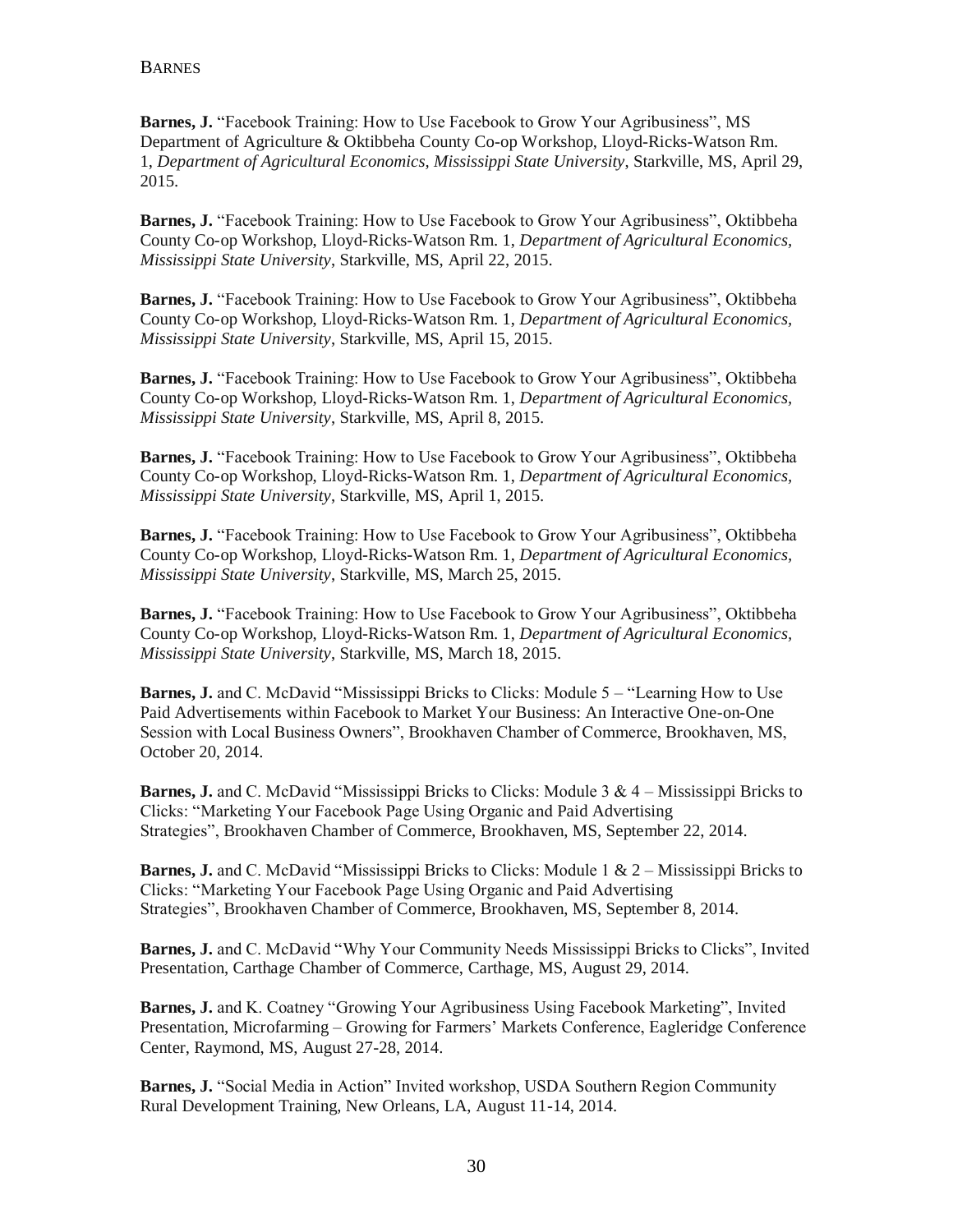**Barnes, J.** "Mississippi Bricks to Clicks: The Facebook Training Curriculum Including Organic and Paid Advertisement Marketing Strategies", Selected Workshop, National Association of Community Development Extension Professionals (NACDEP) Annual Conference, Grand Rapids, MI, June 23-25, 2014.

**Barnes, J.** "An Introduction to Mississippi Bricks to Clicks: Impacts and State Partner Collaborations Needed", Selected Presentation, National Association of Community Development Extension Professionals (NACDEP) Annual Conference, Grand Rapids, MI, June 23-25, 2014.

**Barnes, J.** "Mississippi Bricks to Clicks: Module 3 – Mississippi Bricks to Clicks: "Marketing Your Facebook Page Using Organic Strategies", Meridian Chamber of Commerce, Meridian, MS, June 16, 2014.

**Barnes, J. and A. Collins** "Mississippi Bricks to Clicks: Marketing Your Facebook Page Using Organic Strategies", Biloxi, MS, June 13, 2014.

**Barnes, J., and C. McDavid** "Mississippi Bricks to Clicks: Module 4 – Marketing Your Facebook Page Using Paid Advertising Strategies, Clinton Chamber of Commerce, Clinton, MS, June 10, 2014.

**Barnes, J.** "Mississippi Bricks to Clicks: Module 2 – An Introduction to Facebook Business, Meridian Chamber of Commerce, Meridian, MS, June 9, 2014.

**Barnes, J., and C. McDavid** "Mississippi Bricks to Clicks: Module 3 – Marketing Your Facebook Business Page Using Organic Marketing Strategies, Clinton Chamber of Commerce, Clinton, MS, June 3, 2014.

**Barnes, J.** "Mississippi Bricks to Clicks: An Introduction to Mississippi Bricks to Clicks, Biloxi, MS, June 4, 2014.

**Barnes, J. and D. Walker** "Mississippi Bricks to Clicks: Module 4 – How to Implement Facebook Ads for Small Businesses, Rolling Fork Public Library, Rolling Fork, MS, June 4, 2014.

**Barnes, J. and D. Walker** "Mississippi Bricks to Clicks: Module 4 – Marketing Your Facebook Page with Organic Marketing Strategies, Rolling Fork Public Library, Rolling Fork, MS, May 28, 2014.

**Barnes, J., and C. McDavid** "Mississippi Bricks to Clicks: Module 2 – An Introduction to Facebook Business, Clinton Chamber of Commerce, Clinton, MS, May 27, 2014.

**Barnes, J. and D. Walker** "Mississippi Bricks to Clicks: Module 3 – Marketing Your Facebook Page with Paid Advertising Strategies, Rolling Fork Public Library, Rolling Fork, MS, May 21, 2014.

**Barnes, J. and D. Walker** "Mississippi Bricks to Clicks: Module 2 – Introduction to Facebook Business, Rolling Fork Public Library, Rolling Fork, MS, May 14, 2014.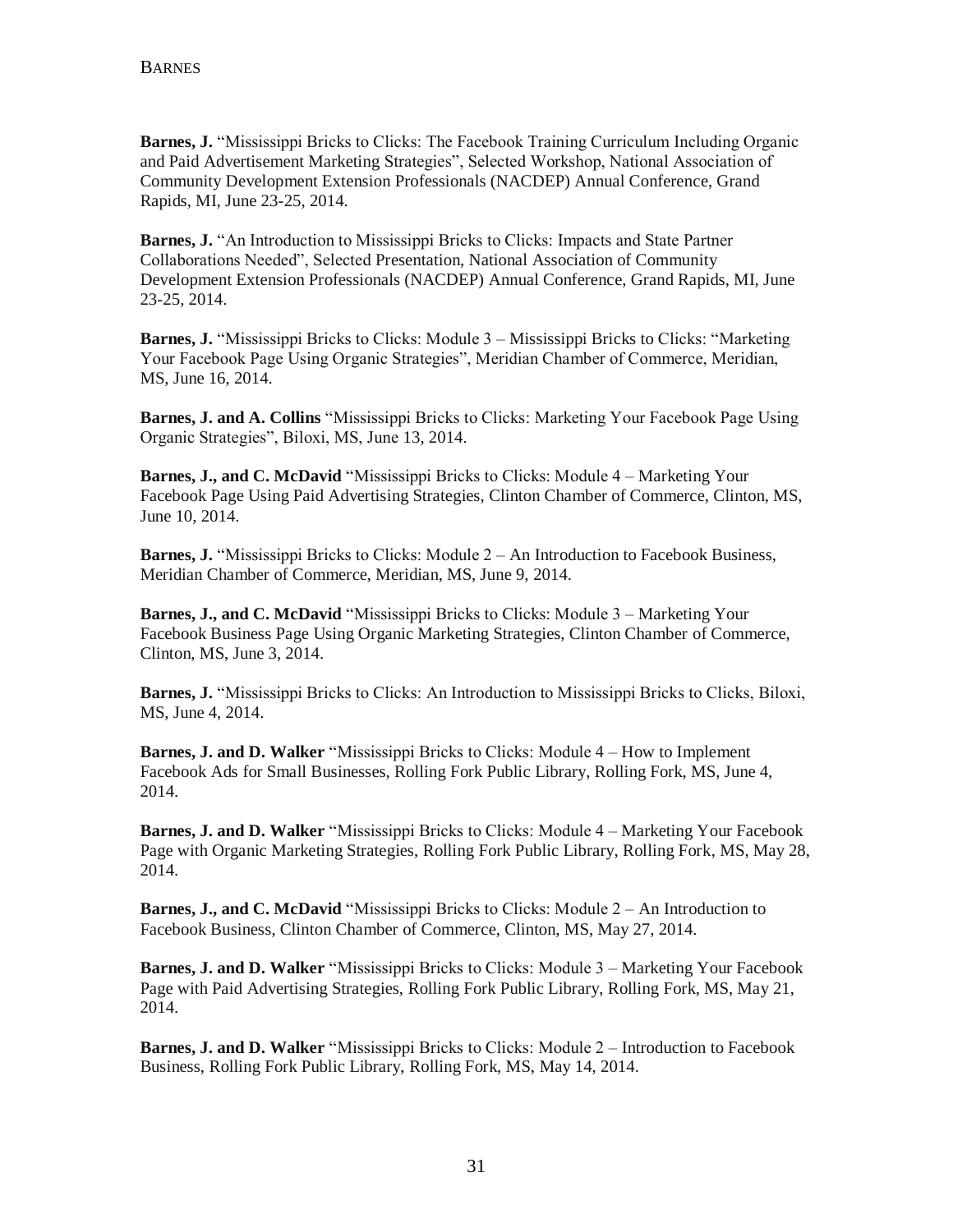**Barnes, J. and D. Walker** "Mississippi Bricks to Clicks: Module 1 – Building Your Facebook Business, Rolling Fork Public Library, Rolling Fork, MS, May 7, 2014.

**Barnes, J.** and A. Collins "Mississippi Bricks to Clicks: Paid Advertising Experiment (follow up meeting), Coastal R&E, Biloxi, MS, April 22, 2014.

**Barnes, J.** and A. Collins "Mississippi Bricks to Clicks: Module 4 – Marketing Your Facebook Business Using Paid Advertisement Strategies, Coastal R&E, Biloxi, MS, April 15, 2014.

**Barnes, J.** A. Collins "Mississippi Bricks to Clicks: Module 3 – Marketing Your Facebook Business Using Organic Engagement Strategies, Coastal R&E, Biloxi, MS, April 8, 2014.

Collins, A. and **J. Barnes** "Mississippi Bricks to Clicks: Module 2 – Introduction to Facebook Business, Coastal R&E, Biloxi, MS, April 1, 2014.

**Barnes, J**. and C. McDavid. "Mississippi Bricks to Clicks: Facebook Paid Advertising Tips and Practice, **Module 9**", *Entrepreneurs Pilot Program*, Woodville, MS, August 27, 2013

**Barnes, J**. "Mississippi Bricks to Clicks: Company Site Visit at Woodville/Wilkinson County Main Street Association", *Entrepreneurs Pilot Program,* Woodville, MS, July 30, 2013

**Barnes, J**. "Mississippi Bricks to Clicks: Company Site Visit at 24 Auto Sales", *Entrepreneurs Pilot Program,* Woodville, MS, July 30, 2013

**Barnes, J**. "Mississippi Bricks to Clicks: Company Site Visit at Main Street Market and Cafe", *Entrepreneurs Pilot Program,* Woodville, MS, July 30, 2013

**Barnes, J**. "Mississippi Bricks to Clicks: Company Site Visit at Better Half Assessories and Gifts", *Entrepreneurs Pilot Program,* Woodville, MS, July 30, 2013

**Barnes, J**. "Mississippi Bricks to Clicks: Company Site Visit at Step in MG Farms,", *Entrepreneurs Pilot Program,* Woodville, MS, July 30, 2013

**Barnes, J**. "Mississippi Bricks to Clicks: Company Site Visit at Step in Faith Daycare Center", *Entrepreneurs Pilot Program,* Woodville, MS, July 30, 2013

**Barnes, J**. "Mississippi Bricks to Clicks: Company Site Visit at Woodville Deer and Wildlife Festival", *Entrepreneurs Pilot Program,* Woodville, MS, July 30, 2013

**Barnes, J**. and C. McDavid. "Mississippi Bricks to Clicks: Facebook Paid Advertising Tips and Practice, **Module 8**", *Entrepreneurs Pilot Program*, Woodville, MS, July 22, 2013.

**Barnes, J**. and C. McDavid. "Mississippi Bricks to Clicks: Marketing Plans and Social Media Part I and II, **Module 7**", *Entrepreneurs Pilot Program*, Woodville, MS, July 9, 2013.

**Barnes, J**. and C. McDavid. "Mississippi Bricks to Clicks: Managing Your Facebook Business Page Part II, **Module 6**", *Entrepreneurs Pilot Program*, Woodville, MS, June 25, 2013.

**Barnes, J**. and C. McDavid. "Mississippi Bricks to Clicks: Managing Your Facebook Business Page Part I, **Module 5**", *Entrepreneurs Pilot Program*, Woodville, MS, June 18, 2013.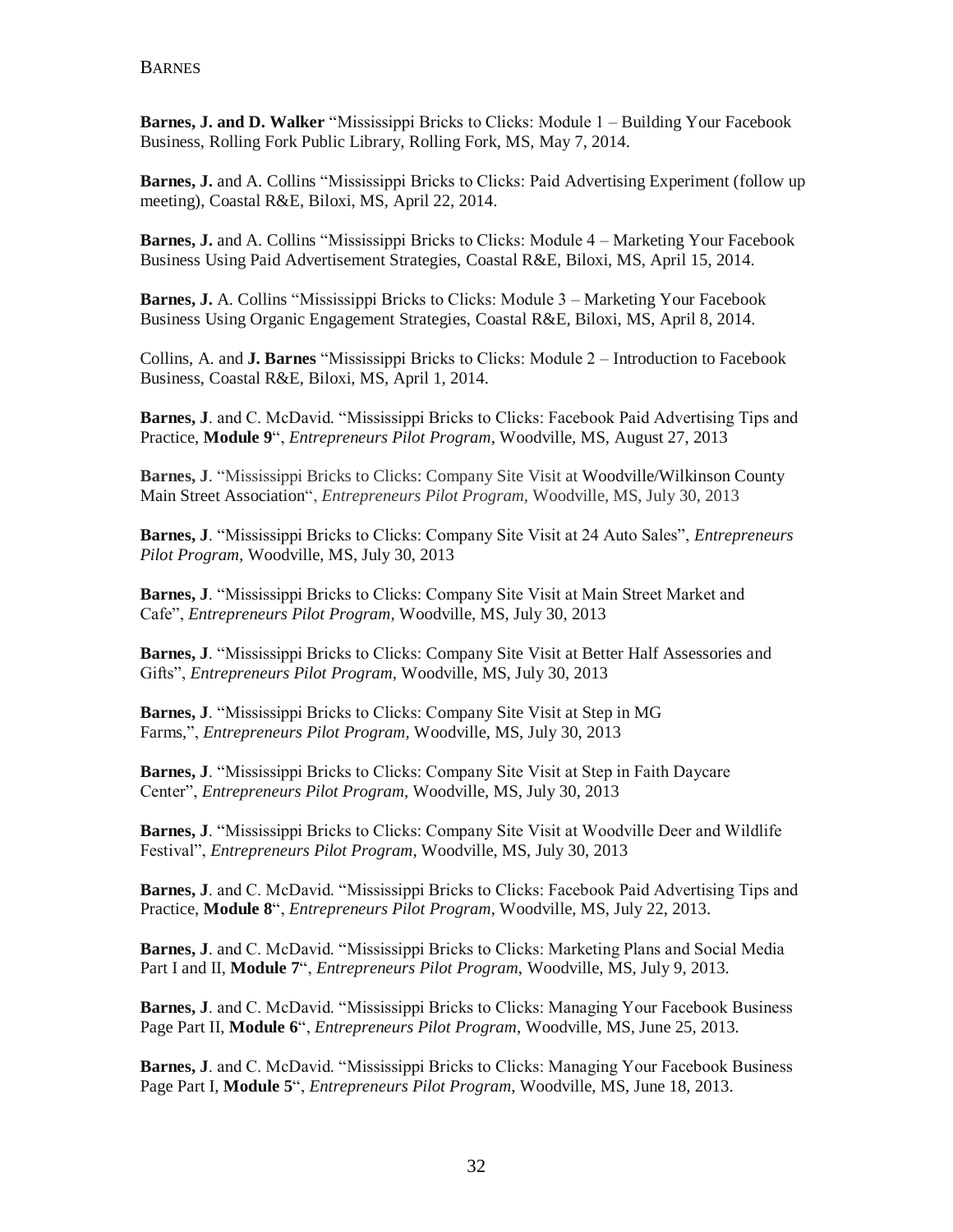**Barnes, J**. and C. McDavid. "Mississippi Bricks to Clicks: iPad Technology Part II – **Module 4**", *Entrepreneurs Pilot Program*, Woodville, MS, June 11, 2013.

**Barnes, J**. and C. McDavid. "Mississippi Bricks to Clicks: Ipad Technology Part I –**Module 3**", *Entrepreneurs Pilot Program*, Woodville, MS, June 4, 2013.

**Barnes, J**. and C. McDavid. "Mississippi Bricks to Clicks: Developing Your Social Media Marketing Plan – **Module 2**", *Entrepreneurs Pilot Program*, Woodville, MS, May 28, 2013.

**Barnes, J**. and C. McDavid. "Mississippi Bricks to Clicks: A Practical Approach to Economic Development Using Facebook Economics 101 – **Module 1**", *Entrepreneurs Pilot Program*, Woodville, MS, May 20, 2013.

#### **POSTERS**

Brian Whitacre, Matt Fannin, and **J. Barnes**. 2008. "Business Strategies for Providing Information Technology Services in Rural Hospitals." Poster presentation for the National Rural Health Association Annual Conference, May 7-9, New Orleans, Louisiana.

## **TEACHING EXPERIENCE**

#### **MISSISSIPPI STATE UNIVERSITY, DEPARTMENT OF AGRICULTURAL ECONOMICS**

AEC 6323, Applied Regional Economic Development, Fall 2017 AEC 6323, Applied Regional Economic Development, Fall 2016 AEC 6323, Applied Regional Economic Development, Fall 2015 AEC 6323, Applied Regional Economic Development, Fall 2014 AEC 6323, Applied Regional Economic Development, Fall 2013 AEC 6323, Applied Regional Economic Development, Fall 2012

#### **LOUISIANA STATE UNIVERSITY, DEPARTMENT OF AGRICULTURAL ECONOMICS**

Guest Lecturer, Agribusiness Management/Rural Development (Michael Porter's Cluster Theory, Transaction Cost Theory and Applications in Agribusiness and Rural Development), Ph.D. Course.

#### **OKLAHOMA STATE UNIVERSITY, DEPARTMENT OF AGRICULTURAL ECONOMICS**

Guest Lecturer, Agribusiness Management and Community Development, M.S. Course.

### **GRADUATE COMMITTEES**

| Role                                       | Head | <b>Member</b> |
|--------------------------------------------|------|---------------|
| Ph.D. committee – completed students*      |      |               |
| Master's committee – current students $**$ |      |               |

\*C. Nedelea, "Three Essays on Efficiency of Rural Hospitals in the United States, Louisiana State University, May 2012.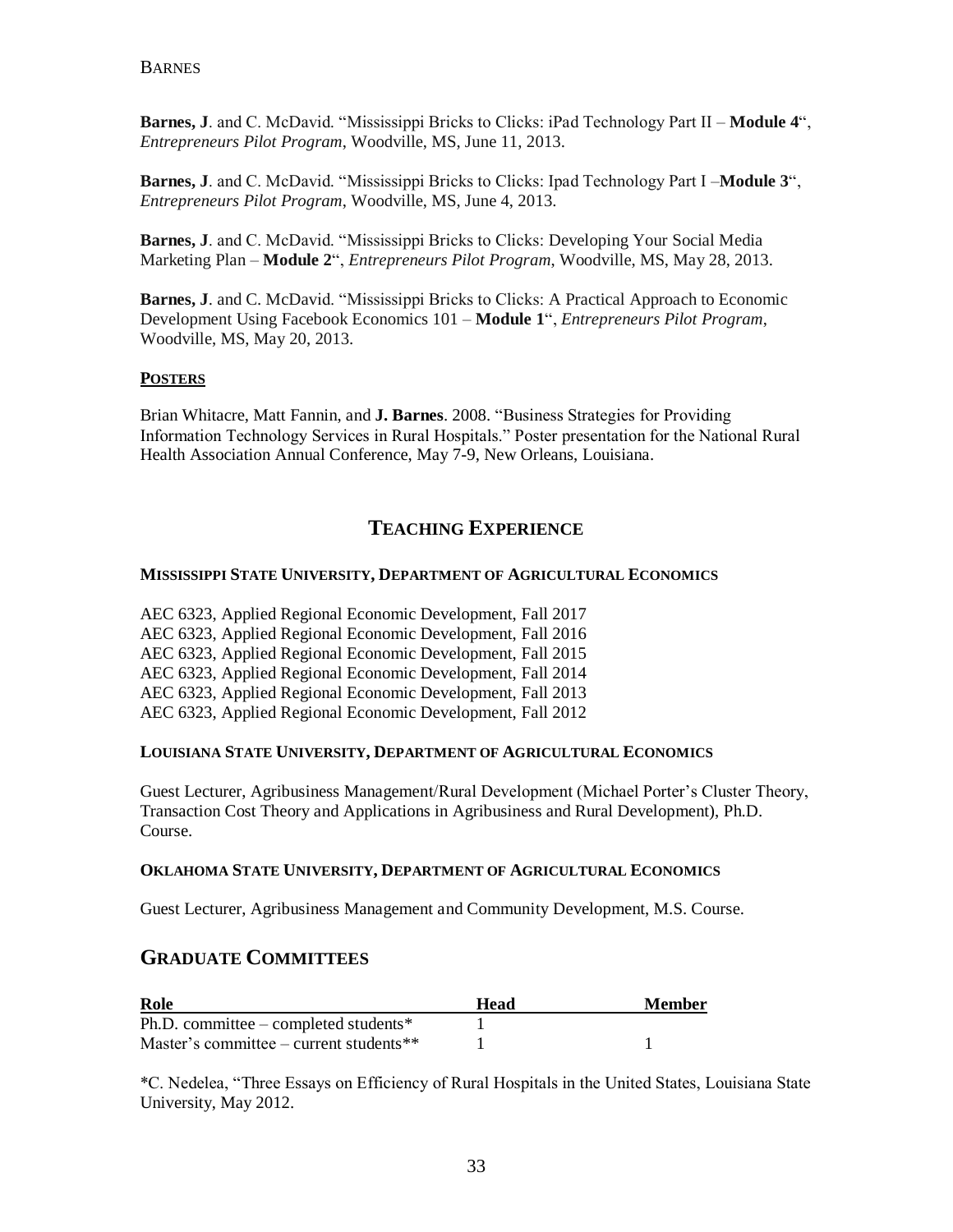\*\*Dan Spencer (Head) & Chris Wilhelms (Member), Beginning 7/1/15 to 12/17.

## **AWARDS & DISTINCTIONS**

Outstanding Extension Program Award Nominee, Southern Agricultural Economics Association, 2016.

Outstanding Extension Program Award Nominee, Southern Agricultural Economics Association, 2015.

Extension Sprit of Excellence Award Nominee, College of Agricultural and Life Science, Mississippi State University Extension Service, 2014, (K. Coatney, A. Collins, C. McDavid, C. Walker, A. Davis, M. Myers, "Bricks to Clicks Extension Program").

Southern Region Representative, Community Rural Economic Development (CRED), National Institute of Food and Agriculture (NIFA), National Leadership Council, 2011-2013.

Appointed Representative, Joint Council of Extension Professionals [\(JCEP\)](http://jcep.org/) representing the National Association of Community Development Extension Professionals (NACDEP)

Appointed Board Member, National eCommerce Extension Initiative, Southern Rural Development Center, 2013

Conference Review Team Member, National Association of Community Development Extension Professionals, 2014.

Co-Chair for the Economic Development Track (largest conference track), National Association of Community Development Extension Professionals, 2014 Conference.

Grant Reviewer, National Institute of Food and Agriculture, Agriculture and Food Research Initiative, Small and Medium Sized Farms Program, 2013.

*National Extension Team Award*, "Building Resilient Communities", National Association of Community Development Extension Professionals (NACDEP), April 2010.

*State of Louisiana Broadband Advisory Council Member*, Appointed by Louisiana Governor Bobby Jindal, Baton Rouge, Louisiana, July 2009 – Present.

*Coordinator*, Louisiana Delta Initiative, Northeast Louisiana Regional Economic Development Network, Oak Grove, Louisiana, September 2008 – Present.

*Director*, Louisiana Center for Rural Initiatives, Department of Agricultural Economics and Agribusiness, Louisiana State University Agricultural Center, Baton Rouge, Louisiana, July 2006 – Present.

*State Program Leader for Community Development*, Department of Agricultural Economics and Agribusiness, Louisiana State University Agricultural Center, Baton Rouge, Louisiana, July 2006 – Present.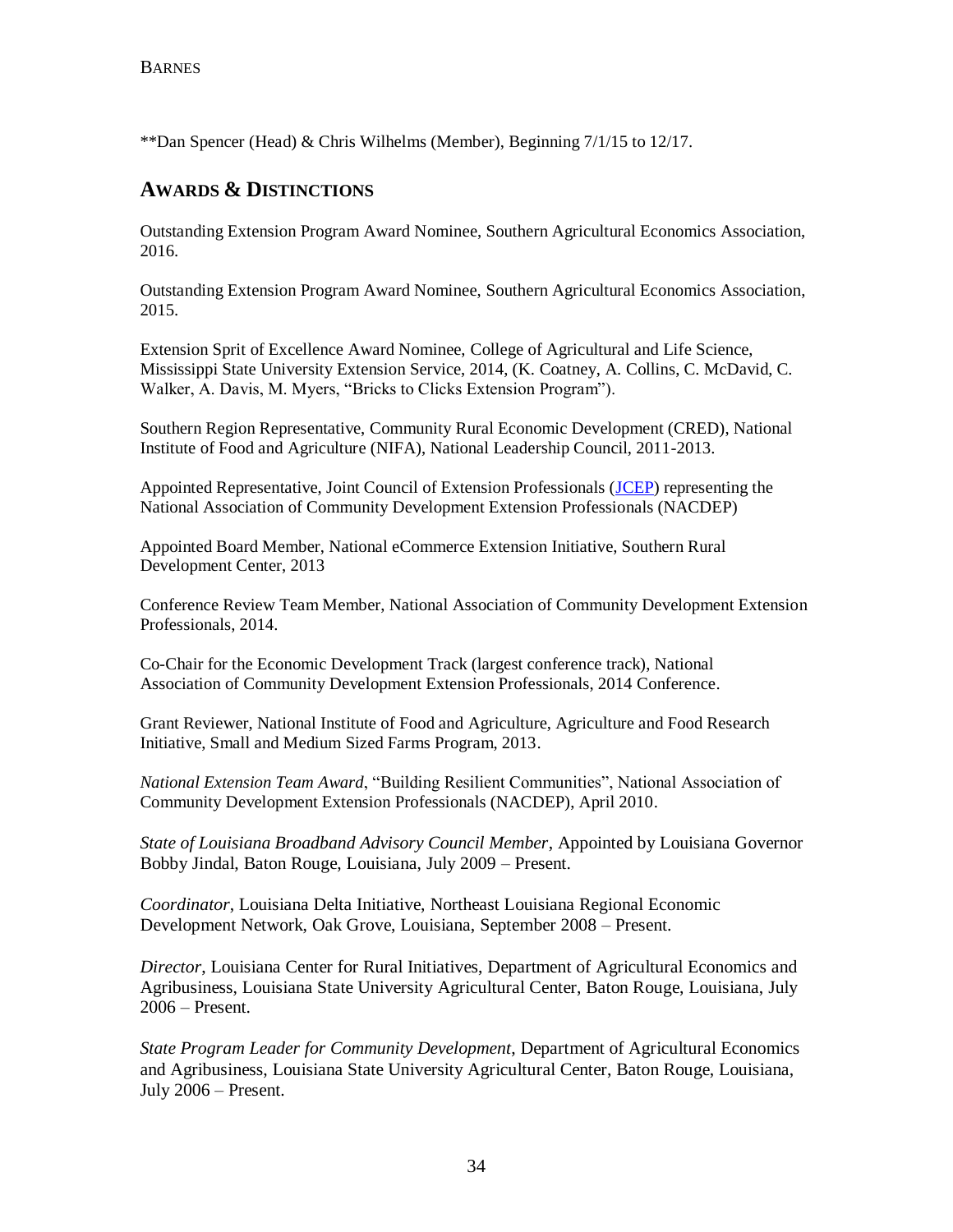*Rural Business Enterprises Representative*, State of Louisiana Broadband Advisory Council, Appointed by Louisiana Governor Bobby Jindal, Baton Rouge, Louisiana, July 2009 – 2012.

*Graduate,* [Delta Leadership Institute,](http://www.deltaleadership.org/) [Delta Regional Authority,](http://www.dra.gov/) Appointed by Louisiana Governor Bobby Jindal, Baton Rouge, Louisiana, May 2008 – May 2009.

*Graduate,* [LEAD 21,](http://www.fanning.uga.edu/work/lead21.html) Land-Grant University Institutional Leadership Program, Fanning Institute, University of Georgia, Recommended by LSU AgCenter Extension Administration, Baton Rouge, Louisiana, May 2008 – May 2009.

*Agribusiness Management National Needs Fellow,* Agribusiness Research Institute, University of Missouri, Columbia, Missouri, January 1998 – January 2002.

*Excellence in Commodity Agriculture Research*, Economic Research Service-United States Department of Agriculture, Washington, D.C., May 1997.

## **UNIVERSITY AND PROFESSIONAL SERVICE**

SOUTHERN REGION PROGRAM LEADERSHIP NETWORK

- **-** Chair, 2011
- **-** Vice Chair, 2010
- **-** Secretary, 2009
- **-** State Representative for Louisiana, 2007 to 2011
- **-** State Representative for Mississippi, 2013
- **-** Member, 2007 to 2013

NATIONAL INSTITUTE OF FOOD AND AGRICULTURE (NIFA), COMMUNITY RURAL ECONOMIC DEVELOPMENT (CRED), NATIONAL LEADERSHIP COUNCIL

- **-** Southern Region Representative, 2011 2013
- **-** Panel Reviewer, Small and Medium Sized Farms Program, 2013

JOINT COUNCIL OF EXTENSION PROFESSIONALS (JCEP), NATIONAL ASSOCIATION OF COMMUNITY DEVELOPMENT EXTENSION PROFESSIONALS (NACDEP) REPRESENTATIVE

- **-** Appointed Member, 2014 to Present
- **-** Conference Committee Member, 2014

NATIONAL ASSOCIATION OF COMMUNITY DEVELOPMENT EXTENSION PROFESSIONALS

- **-** Member, 2005 to Present
- **-** Co-Chair, Economic Development Track, 2014 Conference
- **-** Economic Development Selected Presentation Review Committee, 2010 & 2014
- **-** Communications Committee, 2014 to Present

#### CHOICES MAGAZINE

(PEER-REVIEWED MAGAZINE PUBLISHED BY THE AGRICULTURAL AND APPLIED ECONOMICS ASSOCIATION)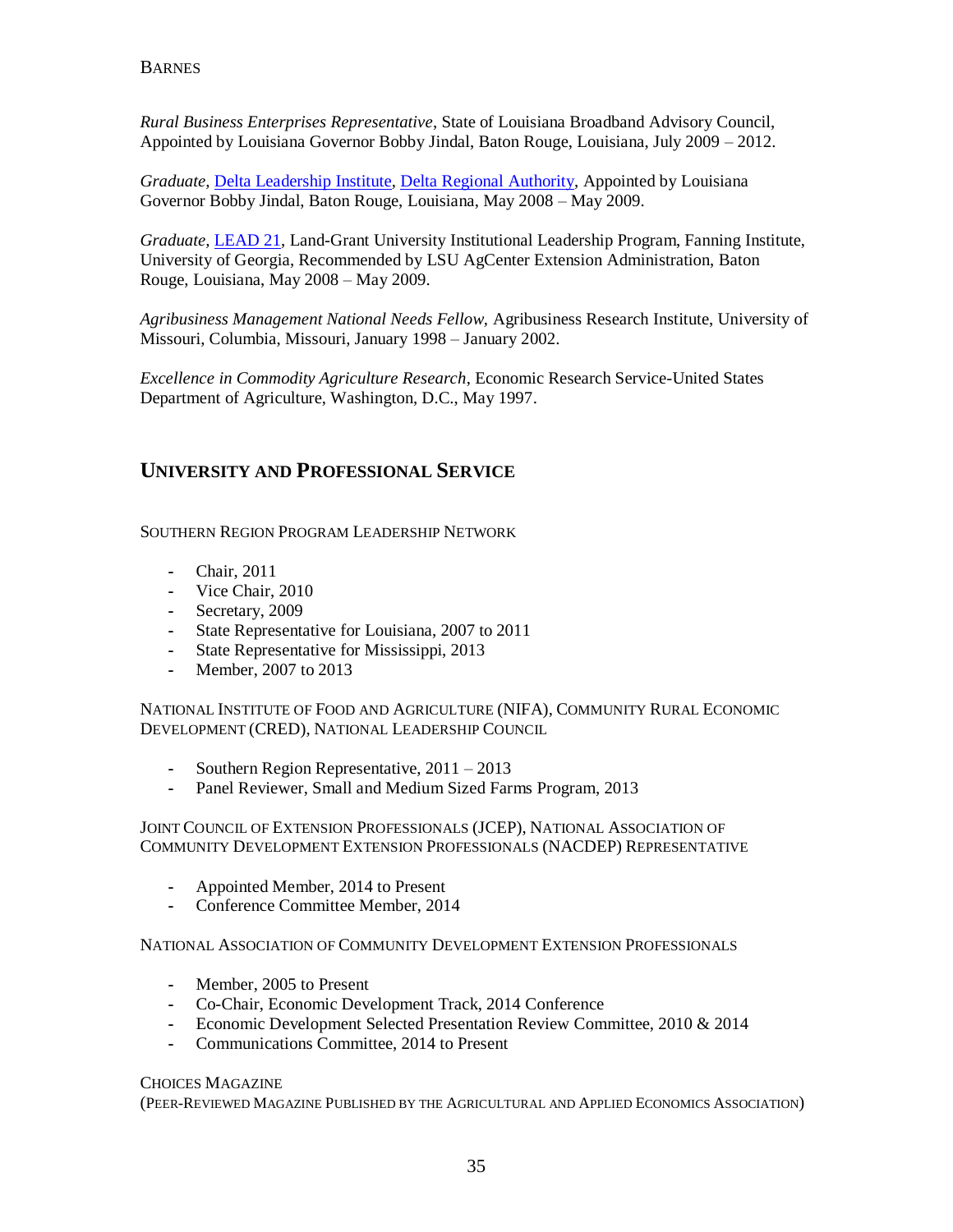- Special Issues Organizer, Bringing Broadband to Rural America, July 2010

NATIONAL RURAL E-COMMERCE EXTENSION INITIATIVE – SOUTHERN RURAL DEVELOPMENT **CENTER** 

**-** Board Member, 2013 to Present

SERA-19 (SOUTHERN EXTENSION RESEARCH ACTIVITY – RURAL HEALTH)

- **-** Chair, 2010
- **-** *Editor*, [SERA 19,](http://srdc.msstate.edu/sera19/) Proceedings of the 2007 Rural Health Southern Extension and Research Activities (SERA) 19 Global Learning, Local Action Conference, September 10-12, 2007, Atlanta, GA.
- **-** *Editor*, **[SERA 19,](http://srdc.msstate.edu/sera19/)** Proceedings of the Rural Health Southern Extension and Research Activities (SERA) 19 Research Trends: Determining the Future of Health Programming Conference, August 4-6, Houston, TX.
- **-** Member, 2006 Present

STATE PROGRAM LEADER, COMMUNITY AND ECONOMIC DEVELOPMENT

**-** Leader, Community Development Statewide Team, 2007 - 2012

#### AMERICAN AGRICULTURAL ECONOMICS ASSOCIATION

- **-** Case Study Judge, 2007 & 2008
- **-** Member, 2007 to 2012

#### SOUTHERN AGRICULTURAL ECONOMICS ASSOCIATION

- **-** Member, 2008 Present
- **-** Community/Rural Development Selected Paper Reviewer, 2009 & 2011

#### SOUTHERN REGIONAL SCIENCE ASSOCIATION

- **-** Member, 2010 to Present
- **-** Symposia Organizer, 2007

#### DEPARTMENT OF AGRICULTURAL ECONOMICS, MISSISSIPPI STATE UNIVERSITY

- **-** Promotion Committee, Member, 2013 to Present
- **-** Search Committee Member, Associate/Professor and Director, Southern Rural Development Center Position, 2014
- **-** Search Committee Member, Assistant Extension Professor, 2013

#### DEPARTMENT OF AGRICULTURAL ECONOMICS, LOUISIANA STATE UNIVERSITY

- **-** Member, ACE Group, Community Rural Development, February 2005 2012
- **-** Member, LSU AgCenter Advisory Council, Northeast Region, 2005 2012
- **-** Member, LSU AgCenter Advisory Council, West Carroll Parish, 2005 2012